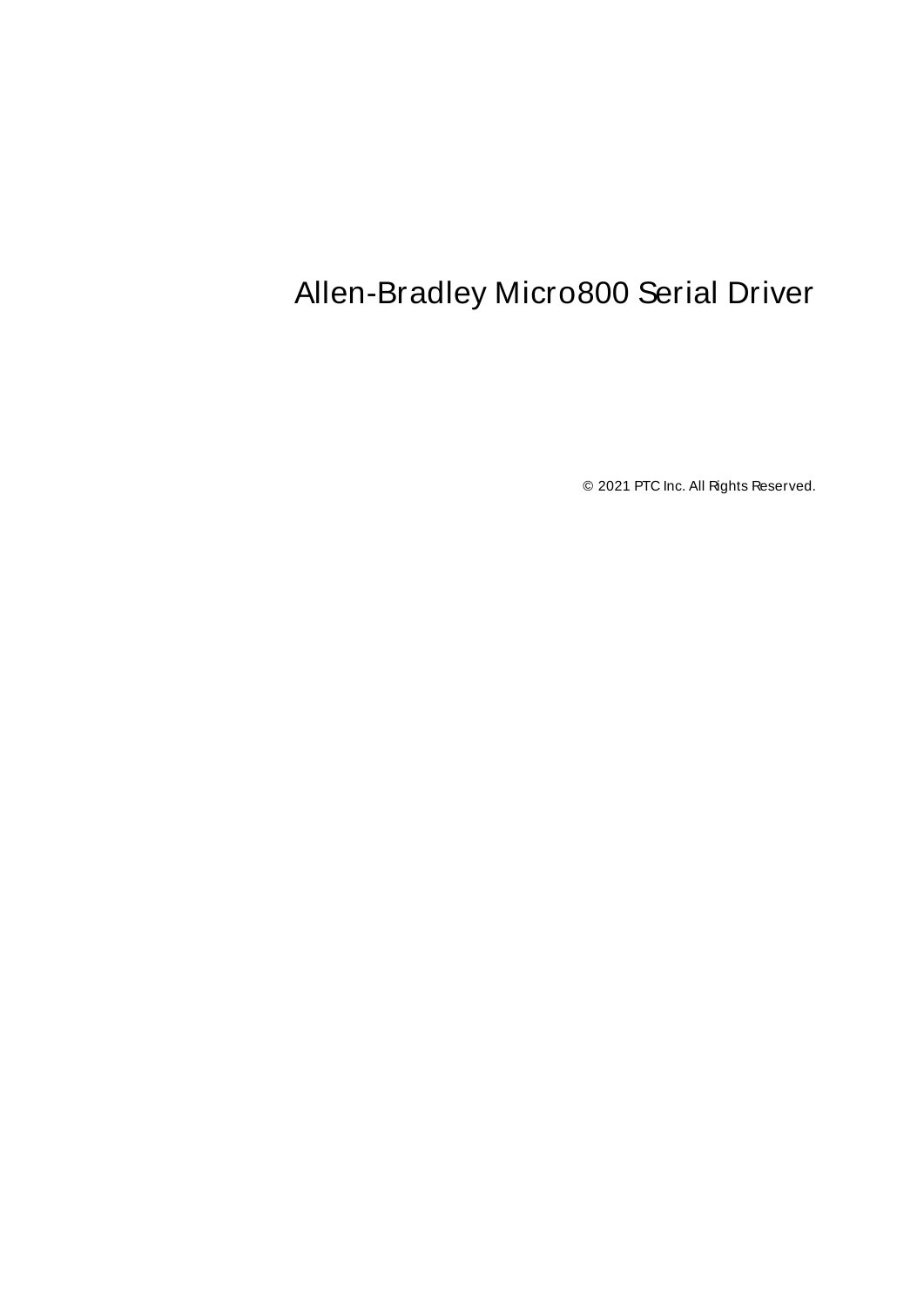# <span id="page-1-0"></span>Table of Contents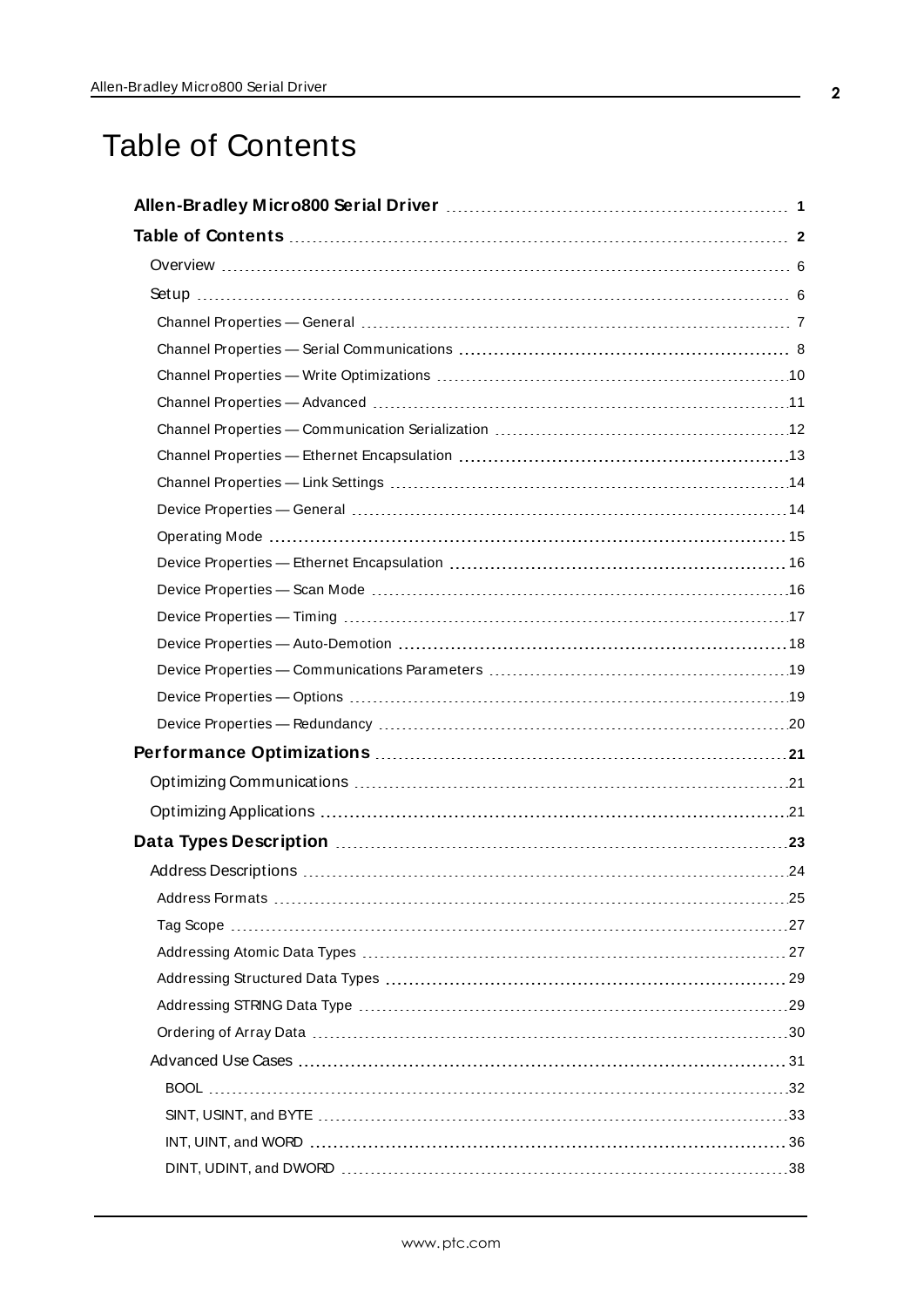| Controller not supported.   Vendor ID = <vendor>, Product type = <type>, Product code = <code>,</code></type></vendor>                                                                                  |    |
|---------------------------------------------------------------------------------------------------------------------------------------------------------------------------------------------------------|----|
|                                                                                                                                                                                                         |    |
| Write request for tag failed due to a framing error.   Tag address = ' <address>'. 52</address>                                                                                                         |    |
| Read request for tag failed due to a framing error.   Tag address = ' <address>'.  53</address>                                                                                                         |    |
| Block read request failed due to a framing error.   Block start = ' <address>', Block size = <num-< td=""><td></td></num-<></address>                                                                   |    |
| Unable to write to tag on device.   Tag address = ' <address>', CIP error = <code>, Extended error</code></address>                                                                                     |    |
| Unable to read tag from device.   Tag address = ' <address>', CIP error = <code>, Extended error</code></address>                                                                                       |    |
| Unable to read block from device.   Block start = ' <address>', Block size = <number>, CIP error =</number></address>                                                                                   |    |
| Unable to write to tag on device. Controller tag data type unknown.   Tag address = ' <address>',</address>                                                                                             |    |
| Unable to read tag from device. Controller tag data type unknown. Tag deactivated.   Tag                                                                                                                |    |
| Unable to read block from device. Controller tag data type unknown. Block deactivated.   Block<br>start = ' <address>', Block size = <number>, Unknown data type = <type>. 55</type></number></address> |    |
| Unable to write to tag on device. Data type not supported.   Tag address = ' <address>', Unsup-</address>                                                                                               |    |
| Unable to read tag from device. Data type not supported. Tag deactivated.   Tag address =                                                                                                               |    |
| Unable to read block from device. Data type not supported. Block deactivated.   Block start =<br>5656   < address>', Block size = < number> (elements), Unsupported data type = ' <type>'56</type>      |    |
| Unable to write to tag. Data type is illegal for tag.   Tag address = ' <address>', Illegal data type =</address>                                                                                       |    |
| Unable to read tag from device. Data type is illegal for this tag. Tag deactivated.   Tag address =                                                                                                     |    |
| Unable to read block from device. Data type is illegal for this block. Block deactivated.   Block                                                                                                       | 57 |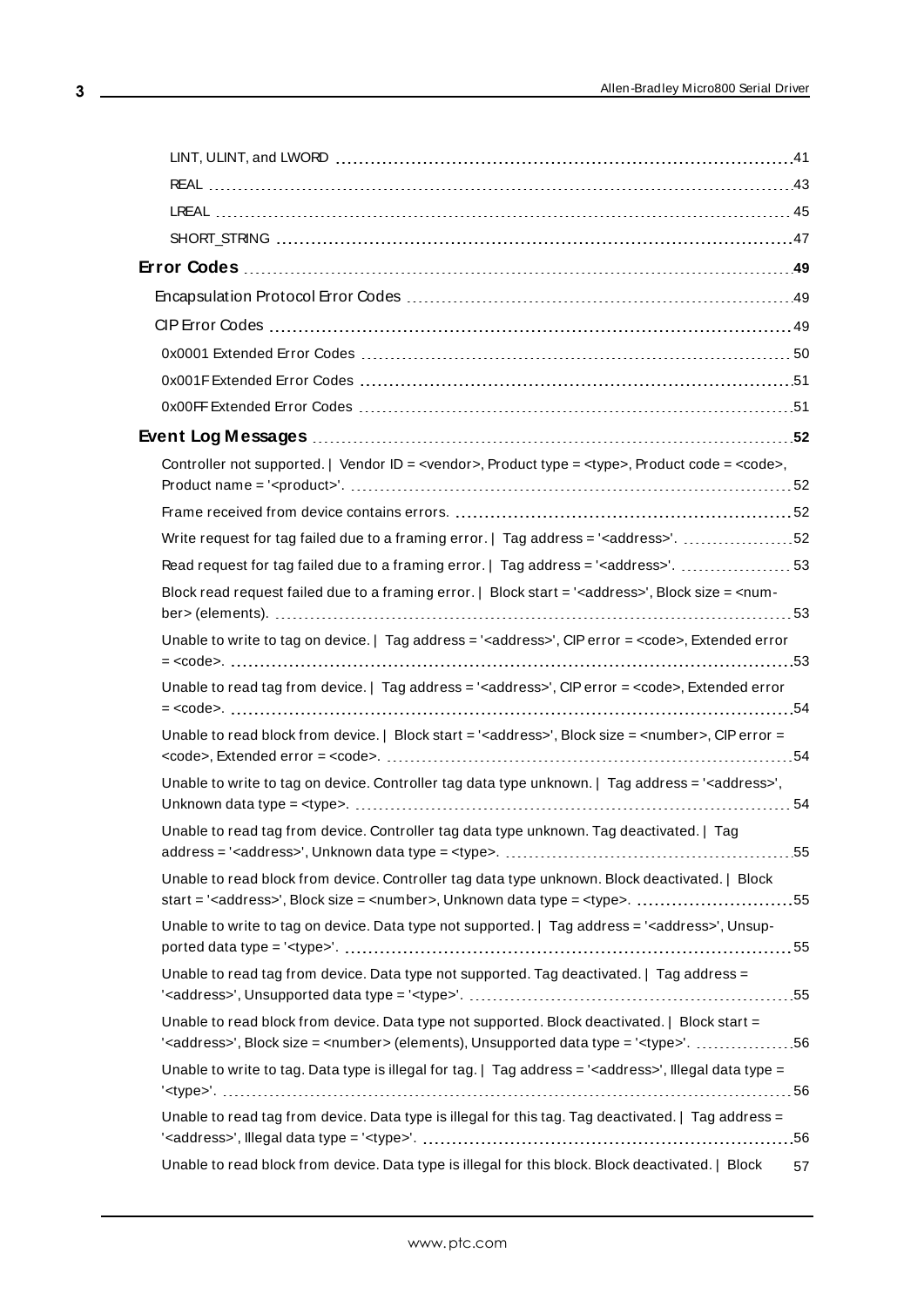| Unable to write to tag on device. Tag does not support multi-element arrays.   Tag address =                                                                                                                                                              |  |
|-----------------------------------------------------------------------------------------------------------------------------------------------------------------------------------------------------------------------------------------------------------|--|
| Unable to read tag from device. Tag does not support multi-element arrays. Tag deactivated.                                                                                                                                                               |  |
| Unable to read block from device. Block does not support multi-element arrays. Block deac-                                                                                                                                                                |  |
|                                                                                                                                                                                                                                                           |  |
| Unable to read tag from device. Tag deactivated.   Tag address = ' <address>'. 59</address>                                                                                                                                                               |  |
| Unable to read block from device. Block deactivated.   Block start = ' <address>', Block size =</address>                                                                                                                                                 |  |
| Device responded with CIP error.   Status code = <code>, Extended status code = <code>. 60</code></code>                                                                                                                                                  |  |
|                                                                                                                                                                                                                                                           |  |
|                                                                                                                                                                                                                                                           |  |
| Unable to read tag from device. Internal memory is invalid.   Tag address = ' <address>'. 60</address>                                                                                                                                                    |  |
| Unable to read tag from device. Data type is illegal for tag.   Tag address = ' <address>', Illegal</address>                                                                                                                                             |  |
| Unable to read tag from device. Internal memory is invalid. Tag deactivated.   Tag address =                                                                                                                                                              |  |
| Unable to read block from device. Internal memory is invalid. Block deactivated.   Block start =                                                                                                                                                          |  |
| Unable to write to address on device. Internal memory is invalid.   Tag address = ' <address>'. 61</address>                                                                                                                                              |  |
| Unable to read block from device. Block deactivated.   Block start = ' <address>', Block size =</address>                                                                                                                                                 |  |
| Device identity details. $ $ ID = <id>, Vendor ID = <vendor>, Product Type = <type>, Product Code =<br/><code>, Revision = '<revision>', Product Name = '<product>', Product S/N = <number>. 62</number></product></revision></code></type></vendor></id> |  |
| Device does not support Fragmented Read/Write Services. Automatically falling back to Non-Frag-                                                                                                                                                           |  |
|                                                                                                                                                                                                                                                           |  |
|                                                                                                                                                                                                                                                           |  |
|                                                                                                                                                                                                                                                           |  |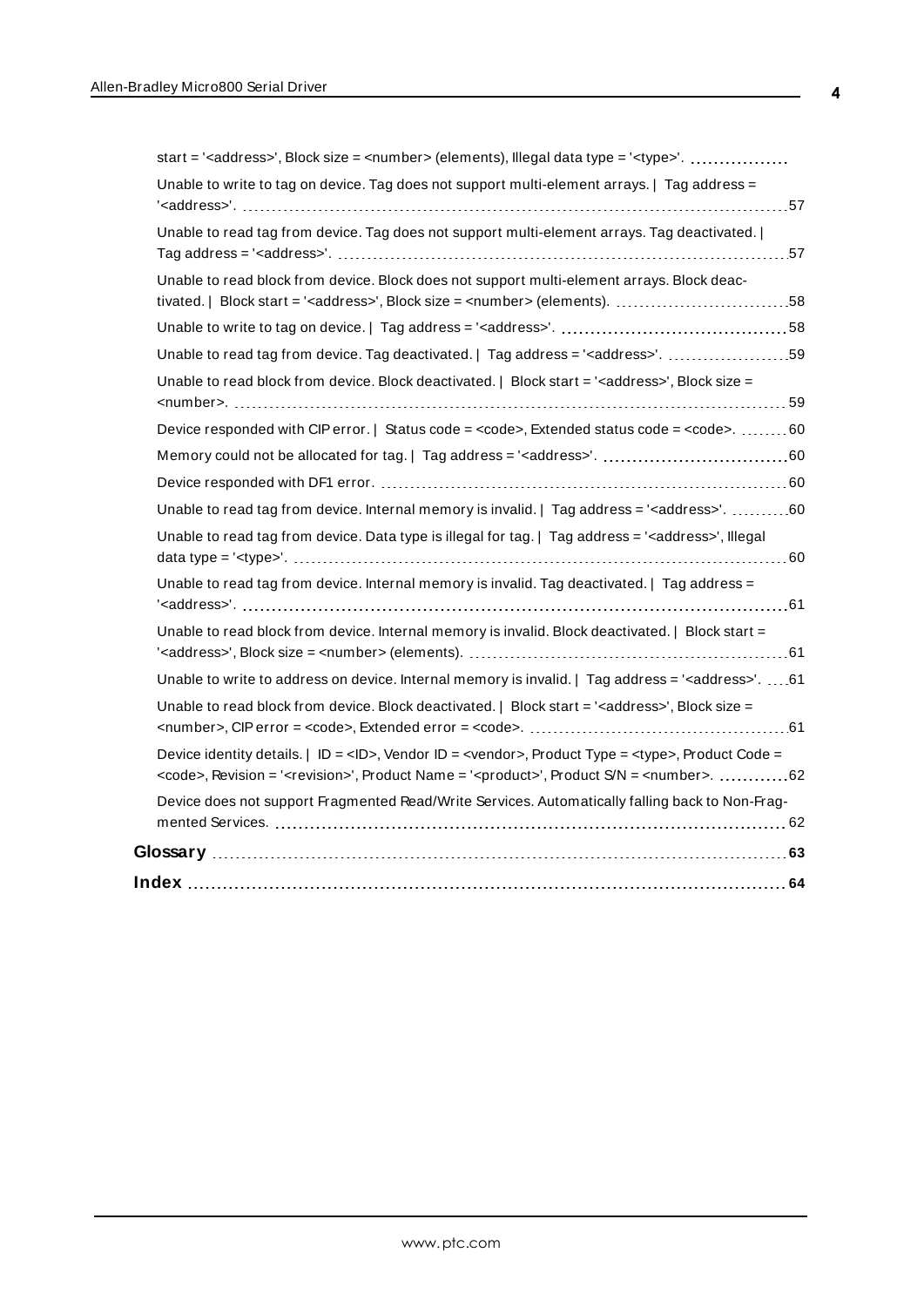# <span id="page-4-0"></span>**Allen-Bradley Micro800 Serial Driver**

Help version 1.038

### **CONTENTS**

#### **[Overview](#page-5-0)**

What is the Allen-Bradley Micro800 Serial Driver?

#### **[Setup](#page-5-1)**

How do I configure a channel and device for use with this driver?

#### **Performance [Optimizations](#page-20-0)**

How do I get the best performance from the Allen-Bradley Micro800 Serial Driver?

# **Data Types [Description](#page-22-0)** What data types does this driver support?

#### **Address [Descriptions](#page-23-0)**

How do I address a tag on an Allen-Bradley Micro800 Serial device?

## **Error [Codes](#page-48-0)**

What are the Allen-Bradley Micro800 Serial error codes?

# **Event Log [M essages](#page-51-1)**

What error messages does this driver produce?

#### **[Glossary](#page-62-0)**

Where can I find a list of terms relating to the Allen-Bradley Micro800 Serial Driver?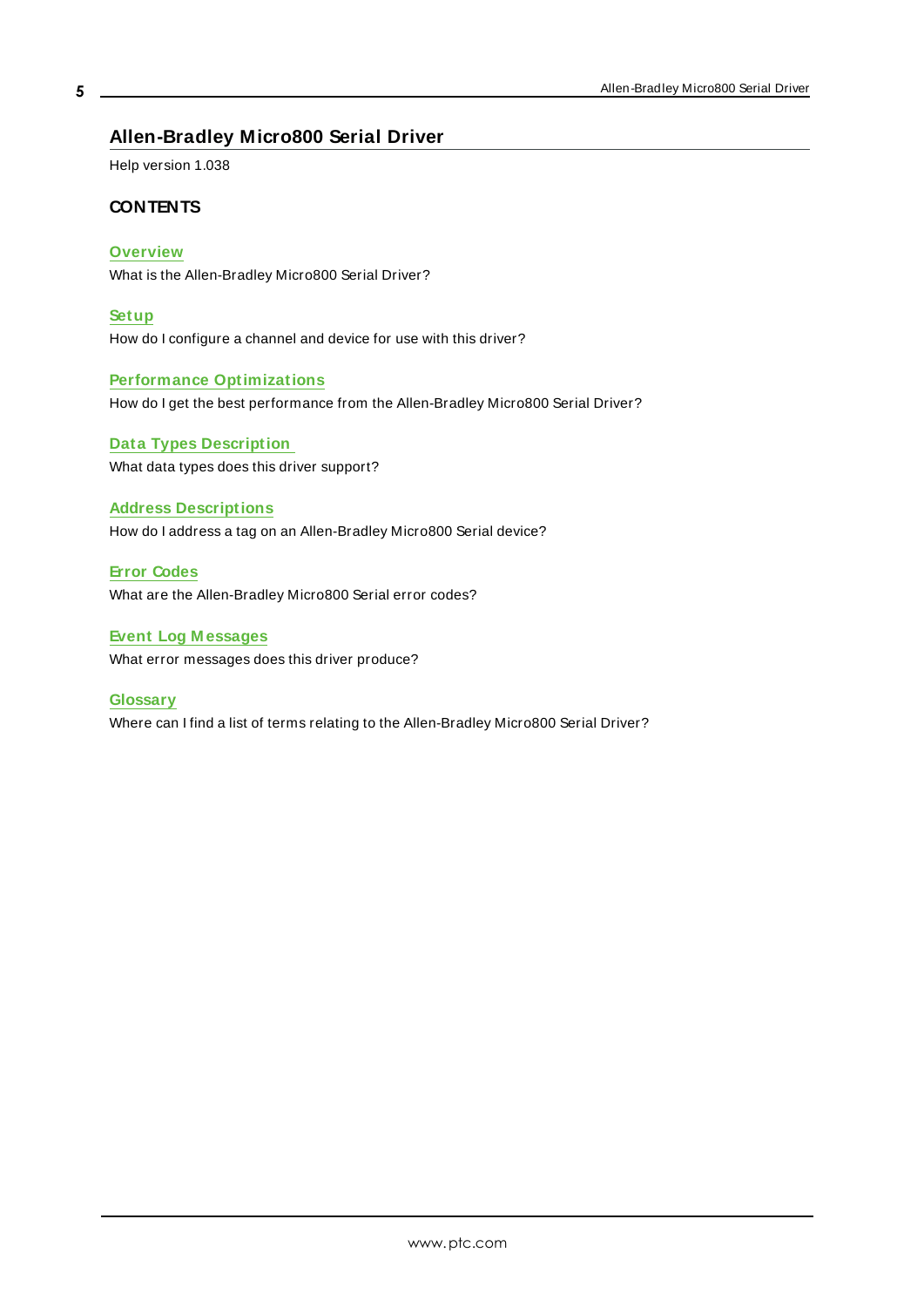### <span id="page-5-0"></span>**Overview**

The Allen-Bradley Micro800 Serial Driver provides a reliable way to connect Allen-Bradley Micro800 controllers over Serial to OPC client applications; including HMI, SCADA, Historian, MES, ERP, and countless custom applications.

### <span id="page-5-3"></span><span id="page-5-1"></span>**Setup**

#### **Supported Devices**

Micro830 Micro850

<span id="page-5-2"></span>**Note:** The connection is made over an embedded Serial port or plug-in serial module.

#### **Communication Protocol**

Rockwell Automation Fragmentation Protocol (CIPover DF1).

## **DH-485 and DH+ Support**

An Allen Bradley KF3 or compatible device is needed to connect the driver to the DH-485 network. There are four options for communicating to a device on DH+ using the Allen-Bradley Micro800 Serial Driver.

- Allen Bradley KF2 or compatible device.
- . 1784-U2DHP USB converter. This converter appears as a new serial port to the system.
- DataLink DL Interface Cards (PCI/ISA/PC104). These cards add virtual serial ports for seamless configuration.
- DataLink DL4500 Ethernet-to-DH+ Converter. Configure the device for Ethernet Encapsulation. NIC is required.

### **Ethernet Encapsulation**

This driver supports **Ethernet [Encapsulation](#page-12-0)**, which allows the driver to communicate with serial devices attached to an Ethernet network using a terminal server. Ethernet Encapsulation mode may be invoked through **Physical Medium** in Channel Properties.

### **Channel and Device Limits**

The maximum number of channels supported by this driver is 256. The maximum number of devices supported by this driver is 1024 per channel.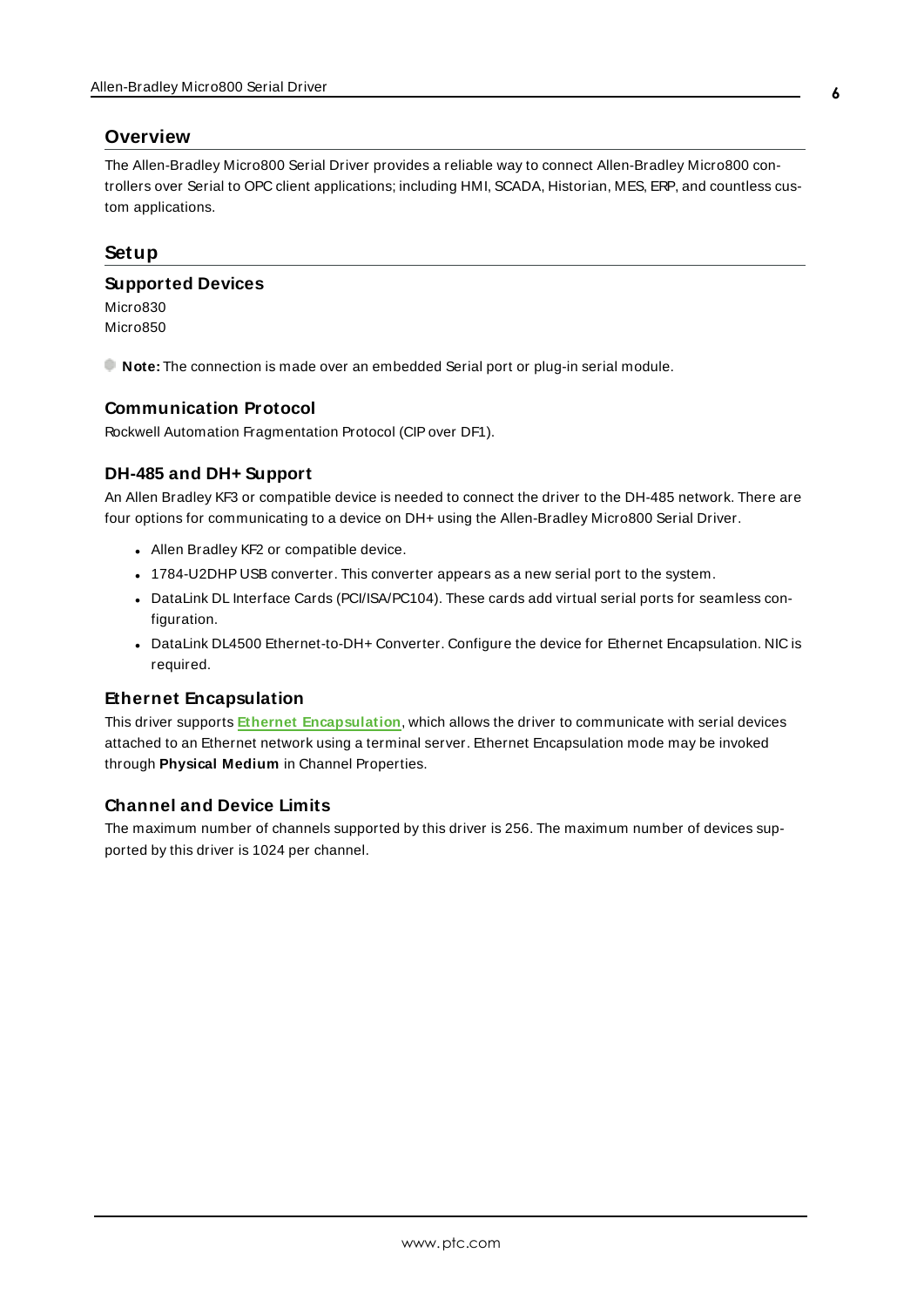# <span id="page-6-0"></span>**Channel Properties — General**

This server supports the use of multiple simultaneous communications drivers. Each protocol or driver used in a server project is called a channel. A server project may consist of many channels with the same communications driver or with unique communications drivers. A channel acts as the basic building block of an OPC link. This group is used to specify general channel properties, such as the identification attributes and operating mode.

| <b>Property Groups</b>          | <b>Identification</b><br>-1         |                |
|---------------------------------|-------------------------------------|----------------|
| General                         | Name                                |                |
|                                 | Description                         |                |
| Write Optimizations<br>Advanced | Driver                              |                |
|                                 | <b>Diagnostics</b><br>$\overline{}$ |                |
|                                 | <b>Diagnostics Capture</b>          | <b>Disable</b> |

### **Identification**

**Name**: Specify the user-defined identity of this channel. In each server project, each channel name must be unique. Although names can be up to 256 characters, some client applications have a limited display window when browsing the OPC server's tag space. The channel name is part of the OPC browser information. The property is required for creating a channel.

For information on reserved characters, refer to "How To... Properly Name a Channel, Device, Tag, and Tag Group" in the server help.

**Description**: Specify user-defined information about this channel.

Many of these properties, including Description, have an associated system tag.

**Driver**: Specify the protocol / driver for this channel. This property specifies the device driver that was selected during channel creation. It is a disabled setting in the channel properties. The property is required for creating a channel.

**Note**: With the server's online full-time operation, these properties can be changed at any time. This includes changing the channel name to prevent clients from registering data with the server. If a client has already acquired an item from the server before the channel name is changed, the items are unaffected. If, after the channel name has been changed, the client application releases the item and attempts to reacquire using the old channel name, the item is not accepted. Changes to the properties should not be made once a large client application has been developed. Utilize proper user role and privilege management to prevent operators from changing properties or accessing server features.

#### **Diagnostics**

**Diagnostics Capture**: When enabled, this option makes the channel's diagnostic information available to OPC applications. Because the server's diagnostic features require a minimal amount of overhead processing, it is recommended that they be utilized when needed and disabled when not. The default is disabled.

**Note:** This property is not available if the driver does not support diagnostics.

For more information, refer to "Communication Diagnostics" and "Statistics Tags" in the server help.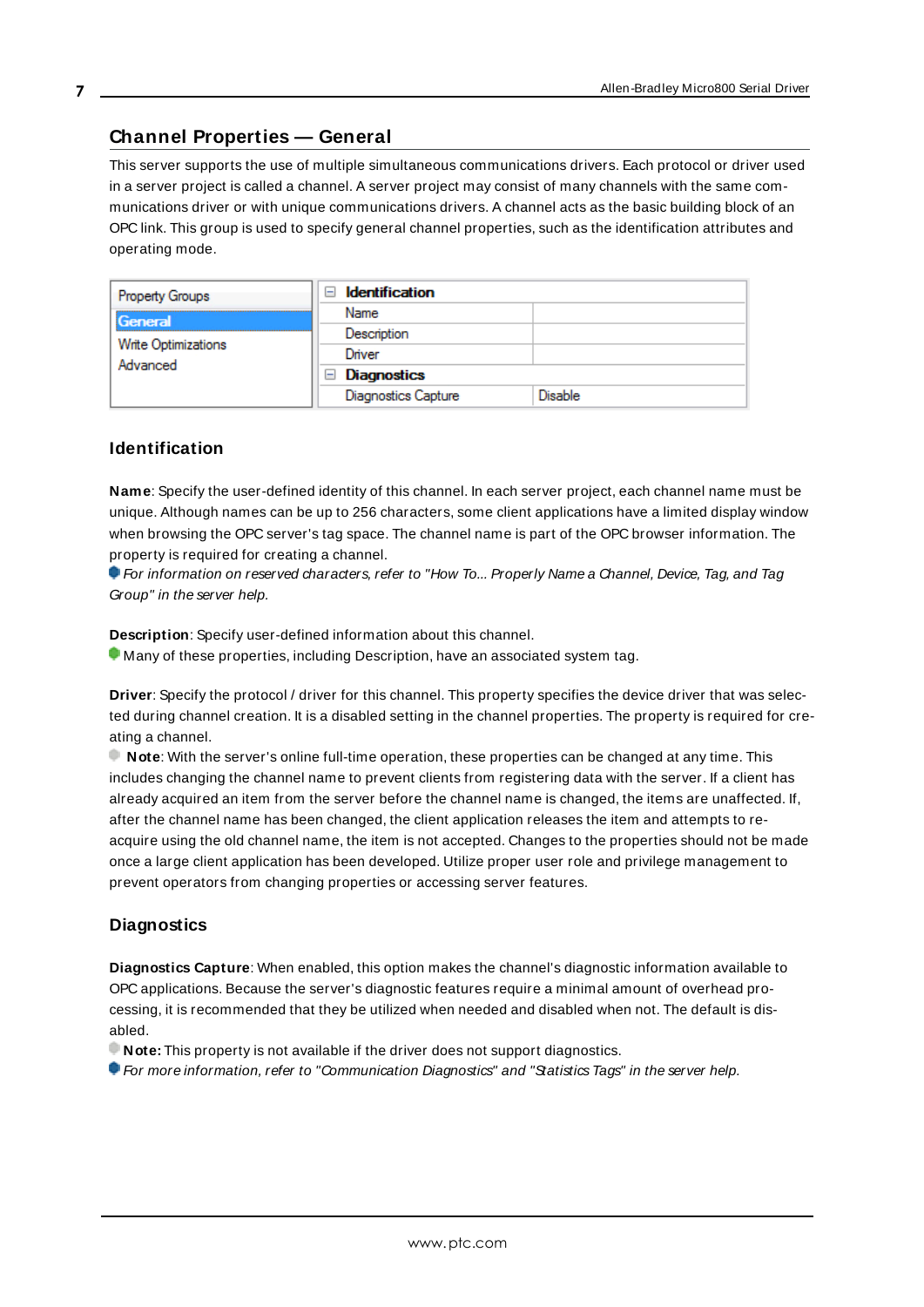# <span id="page-7-0"></span>**Channel Properties — Serial Communications**

Serial communication properties are available to serial drivers and vary depending on the driver, connection type, and options selected. Below is a superset of the possible properties. Click to jump to one of the sections: **[Connection](#page-7-1) Type**, **Serial Port [Settings](#page-7-2)** or **[Ethernet](#page-8-0) Settings**, and **[Operational](#page-8-1) Behavior**.

**Note**: With the server's online full-time operation, these properties can be changed at any time. Utilize proper user role and privilege management to prevent operators from changing properties or accessing server features.

| Property Groups              | <b>Connection Type</b><br>$=$      |                   |
|------------------------------|------------------------------------|-------------------|
| General                      | Physical Medium                    | <b>COM Port</b>   |
| <b>Serial Communications</b> | <b>Serial Port Settings</b><br>$=$ |                   |
| Write Optimizations          | COM ID                             | 39                |
| Advanced                     | <b>Baud Rate</b>                   | 19200             |
|                              | Data Bits                          | 8                 |
|                              | Parity                             | None              |
|                              | Stop Bits                          |                   |
|                              | <b>Flow Control</b>                | <b>RTS Always</b> |
|                              | <b>Operational Behavior</b><br>н   |                   |
|                              | <b>Report Communication Errors</b> | Enable            |
|                              | Close Idle Connection              | Enable            |
|                              | Idle Time to Close (s)             | 15                |

### <span id="page-7-1"></span>**Connection Type**

**Physical Medium**: Choose the type of hardware device for data communications. Options include COM Port, None, Modem, and Ethernet Encapsulation. The default is COM Port.

- <sup>l</sup> **None**: Select None to indicate there is no physical connection, which displays the **[Operation](#page-9-1) with no [Communications](#page-9-1)** section.
- <sup>l</sup> **COM Port**: Select Com Port to display and configure the **Serial Port [Settings](#page-7-2)** section.
- **Modem**: Select Modem if phone lines are used for communications, which are configured in the **Modem [Settings](#page-9-2)** section.
- **Ethernet Encap.**: Select if Ethernet Encapsulation is used for communications, which displays the **[Ethernet](#page-8-0) Settings** section.
- **Shared**: Verify the connection is correctly identified as sharing the current configuration with another channel. This is a read-only property.

### <span id="page-7-2"></span>**Serial Port Settings**

**COM ID**: Specify the Communications ID to be used when communicating with devices assigned to the channel. The valid range is 1 to 9991 to 16. The default is 1.

**Baud Rate**: Specify the baud rate to be used to configure the selected communications port.

**Data Bits**: Specify the number of data bits per data word. Options include 5, 6, 7, or 8.

**Parity**: Specify the type of parity for the data. Options include Odd, Even, or None.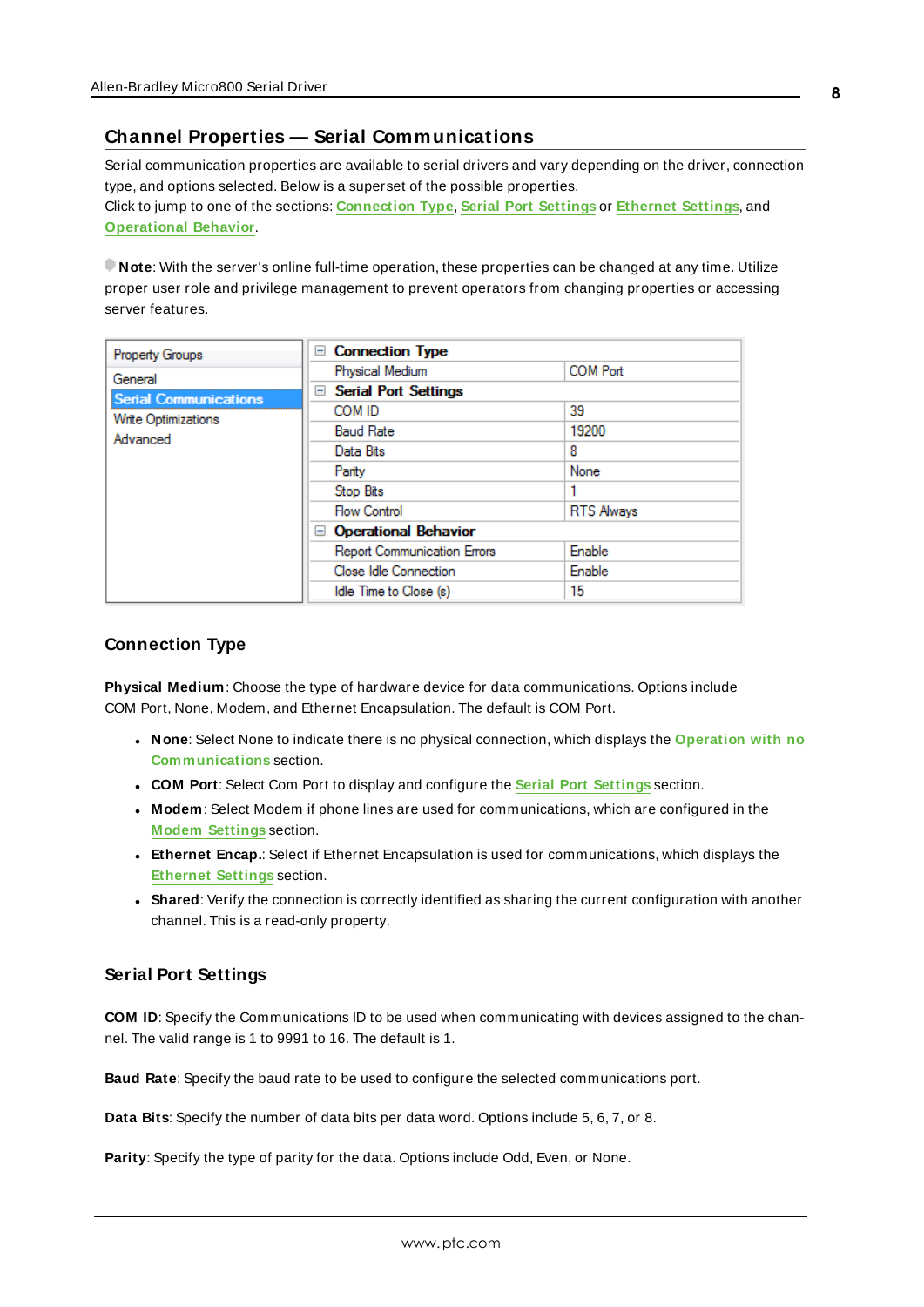**Stop Bits**: Specify the number of stop bits per data word. Options include 1 or 2.

**Flow Control**: Select how the RTSand DTRcontrol lines are utilized. Flow control is required to communicate with some serial devices. Options are:

- **None:** This option does not toggle or assert control lines.
- **DTR:** This option asserts the DTR line when the communications port is opened and remains on.
- **RTS:** This option specifies that the RTS line is high if bytes are available for transmission. After all buffered bytes have been sent, the RTSline is low. This is normally used with RS232/RS485 converter hardware.
- **RTS, DTR:** This option is a combination of DTR and RTS.
- <sup>l</sup> **RTS Always**: This option asserts the RTSline when the communication port is opened and remains on.
- <sup>l</sup> **RTS Manual**: This option asserts the RTSline based on the timing properties entered for RTSLine Control. It is only available when the driver supports manual RTSline control (or when the properties are shared and at least one of the channels belongs to a driver that provides this support). RTS Manual adds an **RTS Line Control** property with options as follows:
	- **Raise**: This property specifies the amount of time that the RTS line is raised prior to data transmission. The valid range is 0 to 9999 milliseconds. The default is 10 milliseconds.
	- **Drop**: This property specifies the amount of time that the RTS line remains high after data transmission. The valid range is 0 to 9999 milliseconds. The default is 10 milliseconds.
	- **Poll Delay**: This property specifies the amount of time that polling for communications is delayed. The valid range is 0 to 9999. The default is 10 milliseconds.

**Tip**: When using two-wire RS-485, "echoes" may occur on the communication lines. Since this communication does not support echo suppression, it is recommended that echoes be disabled or a RS-485 converter be used.

# <span id="page-8-1"></span>**Operational Behavior**

- <sup>l</sup> **Report Communication Errors**: Enable or disable reporting of low-level communications errors. When enabled, low-level errors are posted to the Event Log as they occur. When disabled, these same errors are not posted even though normal request failures are. The default is Enable.
- <sup>l</sup> **Close Idle Connection**: Choose to close the connection when there are no longer any tags being referenced by a client on the channel. The default is Enable.
- <sup>l</sup> **Idle Time to Close**: Specify the amount of time that the server waits once all tags have been removed before closing the COM port. The default is 15 seconds.

### <span id="page-8-0"></span>**Ethernet Settings**

**Note**: Not all serial drivers support Ethernet Encapsulation. If this group does not appear, the functionality is not supported.

Ethernet Encapsulation provides communication with serial devices connected to terminal servers on the Ethernet network. A terminal server is essentially a virtual serial port that converts TCP/IP messages on the Ethernet network to serial data. Once the message has been converted, users can connect standard devices that support serial communications to the terminal server. The terminal server's serial port must be properly configured to match the requirements of the serial device to which it is attached. For more information, refer to "Using Ethernet Encapsulation" in the server help.

**· Network Adapter**: Indicate a network adapter to bind for Ethernet devices in this channel. Choose a network adapter to bind to or allow the OSto select the default.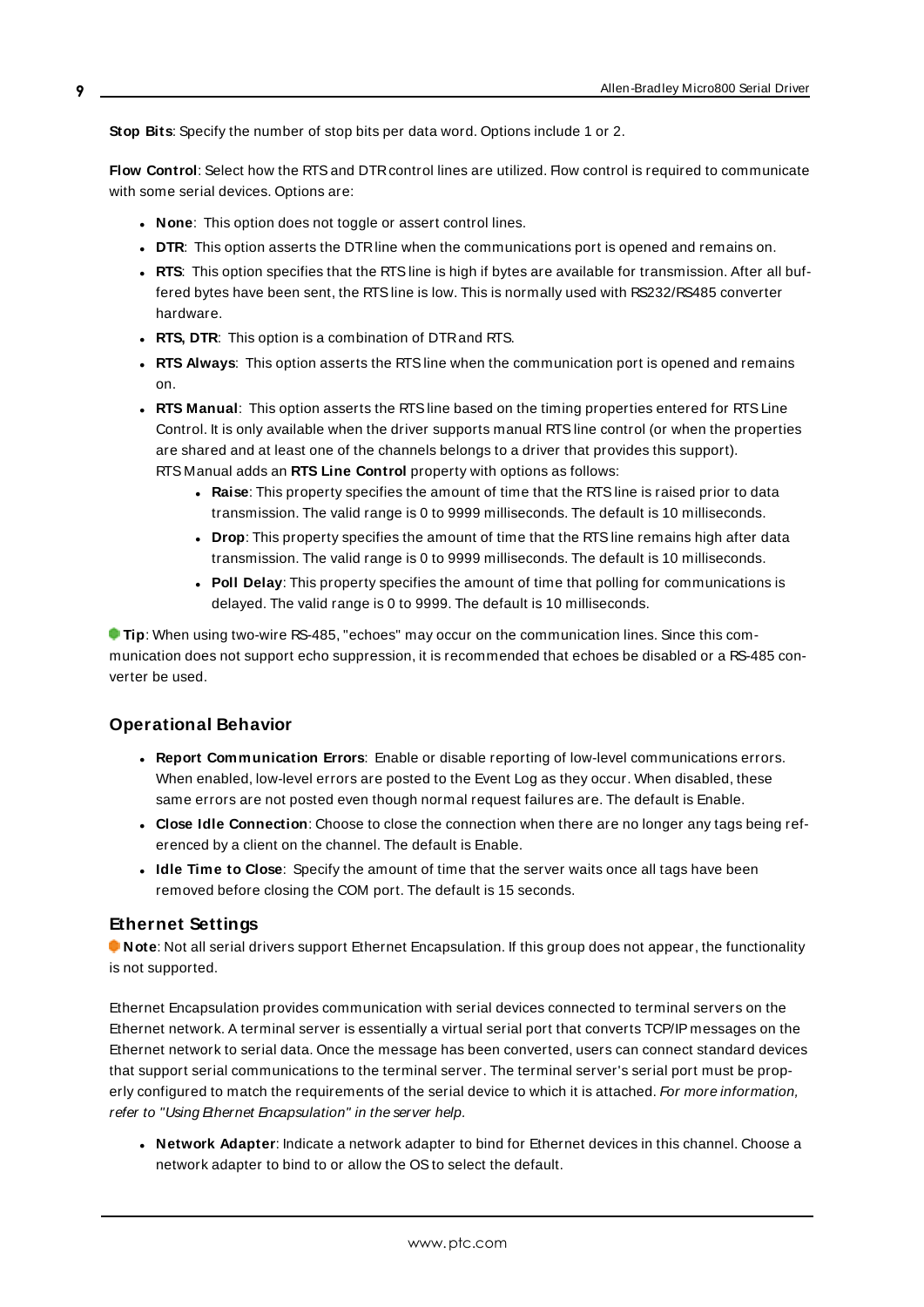Specific drivers may display additional Ethernet Encapsulation properties. For more information, refer to **Channel Properties — Ethernet [Encapsulation](#page-12-0)**.

#### <span id="page-9-2"></span>**Modem Settings**

- **Modem**: Specify the installed modem to be used for communications.
- **Connect Timeout**: Specify the amount of time to wait for connections to be established before failing a read or write. The default is 60 seconds.
- <sup>l</sup> **Modem Properties**: Configure the modem hardware. When clicked, it opens vendor-specific modem properties.
- **Auto-Dial**: Enables the automatic dialing of entries in the Phonebook. The default is Disable. For more information, refer to "Modem Auto-Dial" in the server help.
- <sup>l</sup> **Report Communication Errors**: Enable or disable reporting of low-level communications errors. When enabled, low-level errors are posted to the Event Log as they occur. When disabled, these same errors are not posted even though normal request failures are. The default is Enable.
- **Close Idle Connection**: Choose to close the modem connection when there are no longer any tags being referenced by a client on the channel. The default is Enable.
- <sup>l</sup> **Idle Time to Close**: Specify the amount of time that the server waits once all tags have been removed before closing the modem connection. The default is 15 seconds.

#### <span id="page-9-1"></span>**Operation with no Communications**

**Read Processing**: Select the action to be taken when an explicit device read is requested. Options include Ignore and Fail. Ignore does nothing; Fail provides the client with an update that indicates failure. The default setting is Ignore.

# <span id="page-9-0"></span>**Channel Properties — Write Optimizations**

The server must ensure that the data written from the client application gets to the device on time. Given this goal, the server provides optimization properties to meet specific needs or improve application responsiveness.

| <b>Property Groups</b>     | $\Box$ Write Optimizations                                  |  |  |
|----------------------------|-------------------------------------------------------------|--|--|
| General                    | Write Only Latest Value for All Tags<br>Optimization Method |  |  |
|                            | Duty Cycle                                                  |  |  |
| <b>Write Optimizations</b> |                                                             |  |  |

### **Write Optimizations**

**Optimization Method**: Controls how write data is passed to the underlying communications driver. The options are:

- <sup>l</sup> **Write All Values for All Tags**: This option forces the server to attempt to write every value to the controller. In this mode, the server continues to gather write requests and add them to the server's internal write queue. The server processes the write queue and attempts to empty it by writing data to the device as quickly as possible. This mode ensures that everything written from the client applications is sent to the target device. This mode should be selected if the write operation order or the write item's content must uniquely be seen at the target device.
- <sup>l</sup> **Write Only Latest Value for Non-Boolean Tags**: Many consecutive writes to the same value can accumulate in the write queue due to the time required to actually send the data to the device. If the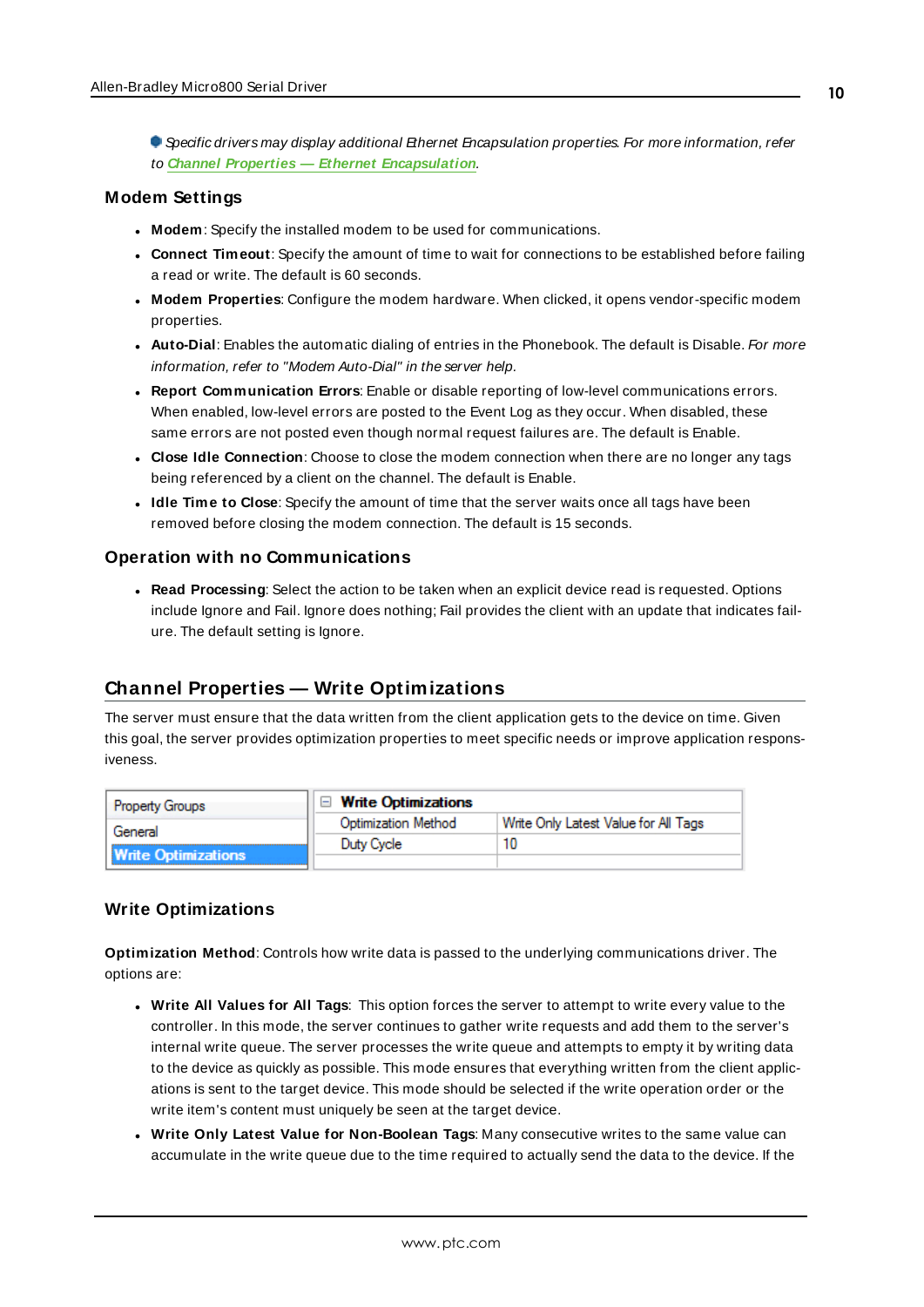server updates a write value that has already been placed in the write queue, far fewer writes are needed to reach the same final output value. In this way, no extra writes accumulate in the server's queue. When the user stops moving the slide switch, the value in the device is at the correct value at virtually the same time. As the mode states, any value that is not a Boolean value is updated in the server's internal write queue and sent to the device at the next possible opportunity. This can greatly improve the application performance.

**Note**: This option does not attempt to optimize writes to Boolean values. It allows users to optimize the operation of HMI data without causing problems with Boolean operations, such as a momentary push button.

<sup>l</sup> **Write Only Latest Value for All Tags**: This option takes the theory behind the second optimization mode and applies it to all tags. It is especially useful if the application only needs to send the latest value to the device. This mode optimizes all writes by updating the tags currently in the write queue before they are sent. This is the default mode.

**Duty Cycle**: is used to control the ratio of write to read operations. The ratio is always based on one read for every one to ten writes. The duty cycle is set to ten by default, meaning that ten writes occur for each read operation. Although the application is performing a large number of continuous writes, it must be ensured that read data is still given time to process. A setting of one results in one read operation for every write operation. If there are no write operations to perform, reads are processed continuously. This allows optimization for applications with continuous writes versus a more balanced back and forth data flow. **Note**: It is recommended that the application be characterized for compatibility with the write optimization enhancements before being used in a production environment.

# <span id="page-10-0"></span>**Channel Properties — Advanced**

This group is used to specify advanced channel properties. Not all drivers support all properties; so the Advanced group does not appear for those devices.

| <b>Property Groups</b>     | $\Box$ Non-Normalized Float Handling |                   |  |
|----------------------------|--------------------------------------|-------------------|--|
| General                    | <b>Floating-Point Values</b>         | Replace with Zero |  |
| <b>Write Optimizations</b> | <b>Inter-Device Delay</b>            |                   |  |
| Advanced                   | Inter-Device Delay (ms)              |                   |  |
|                            |                                      |                   |  |

**Non-Normalized Float Handling**: A non-normalized value is defined as Infinity, Not-a-Number (NaN), or as a Denormalized Number. The default is Replace with Zero. Drivers that have native float handling may default to Unmodified. Non-normalized float handling allows users to specify how a driver handles non-normalized IEEE-754 floating point data. Descriptions of the options are as follows:

- <sup>l</sup> **Replace with Zero**: This option allows a driver to replace non-normalized IEEE-754 floating point values with zero before being transferred to clients.
- <sup>l</sup> **Unmodified**: This option allows a driver to transfer IEEE-754 denormalized, normalized, non-number, and infinity values to clients without any conversion or changes.

**Note:** This property is not available if the driver does not support floating-point values or if it only supports the option that is displayed. According to the channel's float normalization setting, only real-time driver tags (such as values and arrays) are subject to float normalization. For example, EFM data is not affected by this setting.

For more information on the floating-point values, refer to "How To ... Work with Non-Normalized Floating-Point Values" in the server help.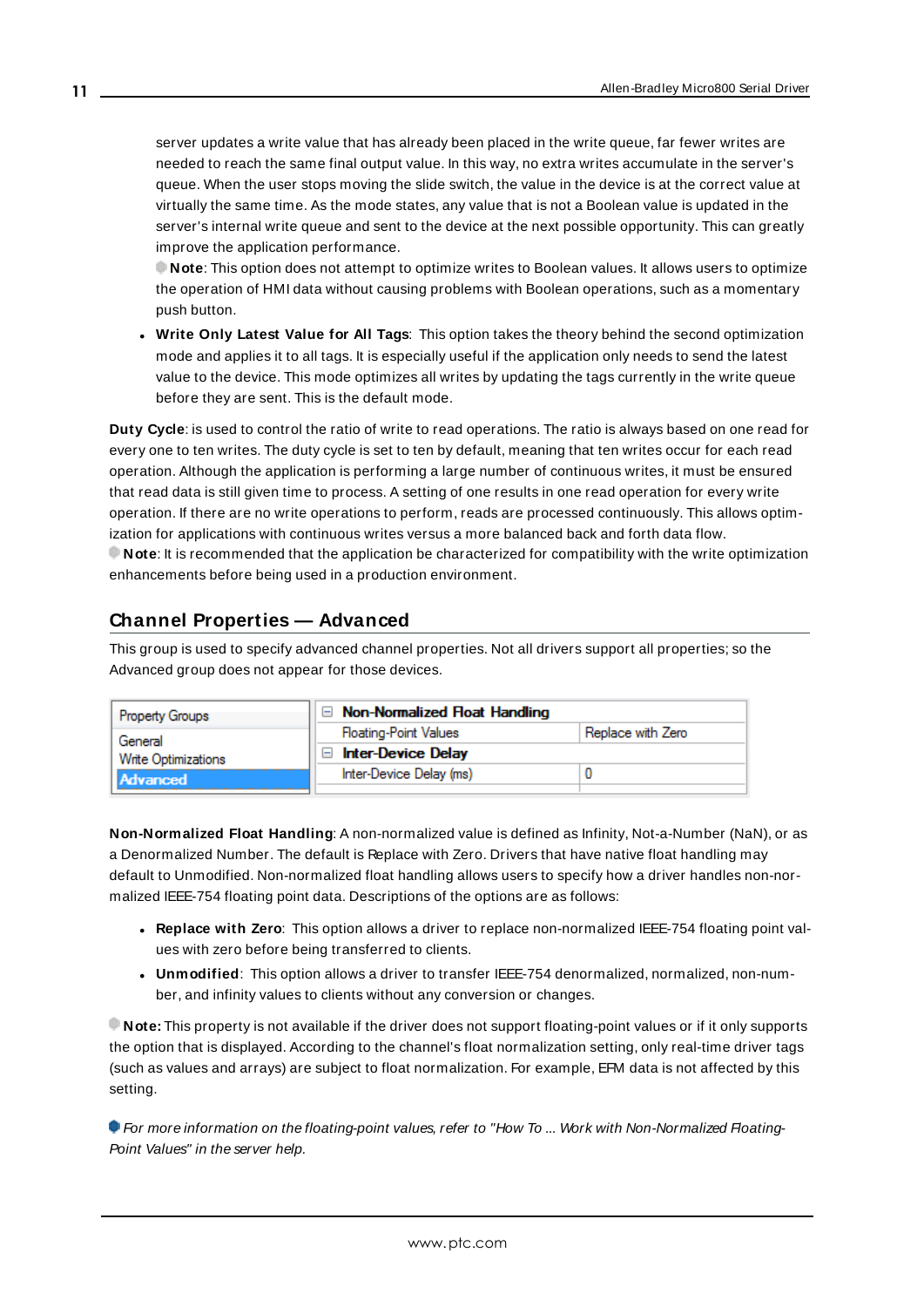**Inter-Device Delay**: Specify the amount of time the communications channel waits to send new requests to the next device after data is received from the current device on the same channel. Zero (0) disables the delay.

<span id="page-11-0"></span>**Note:** This property is not available for all drivers, models, and dependent settings.

## **Channel Properties — Communication Serialization**

The server's multi-threading architecture allows channels to communicate with devices in parallel. Although this is efficient, communication can be serialized in cases with physical network restrictions (such as Ethernet radios). Communication serialization limits communication to one channel at a time within a virtual network.

The term "virtual network" describes a collection of channels and associated devices that use the same pipeline for communications. For example, the pipeline of an Ethernet radio is the client radio. All channels using the same client radio associate with the same virtual network. Channels are allowed to communicate each in turn, in a "round-robin" manner. By default, a channel can process one transaction before handing communications off to another channel. A transaction can include one or more tags. If the controlling channel contains a device that is not responding to a request, the channel cannot release control until the transaction times out. This results in data update delays for the other channels in the virtual network.

| <b>Property Groups</b>             | $\Box$ Channel-Level Settings    |               |
|------------------------------------|----------------------------------|---------------|
| General                            | Virtual Network                  | None          |
|                                    | Transactions per Cycle           |               |
| Serial Communications              | <b>Global Settings</b><br>$\Box$ |               |
| <b>Communication Serialization</b> | Network Mode                     | Load Balanced |

### **Channel-Level Settings**

**Virtual Network**: Specify the channel's mode of communication serialization. Options include None and Network 1 - Network 500. The default is None. Descriptions of the options are as follows:

- **None:** This option disables communication serialization for the channel.
- <sup>l</sup> **Network 1 - Network 500**: This option specifies the virtual network to which the channel is assigned.

**Transactions per Cycle**: Specify the number of single blocked/non-blocked read/write transactions that can occur on the channel. When a channel is given the opportunity to communicate, this is the number of transactions attempted. The valid range is 1 to 99. The default is 1.

#### **Global Settings**

**Network Mode**: This property is used to control how channel communication is delegated. In **Load Balanced** mode, each channel is given the opportunity to communicate in turn, one at a time. In **Priority** mode, channels are given the opportunity to communicate according to the following rules (highest to lowest priority):

- 1. Channels with pending writes have the highest priority.
- 2. Channels with pending explicit reads (through internal plug-ins or external client interfaces) are prioritized based on the read's priority.
- 3. Scanned reads and other periodic events (driver specific).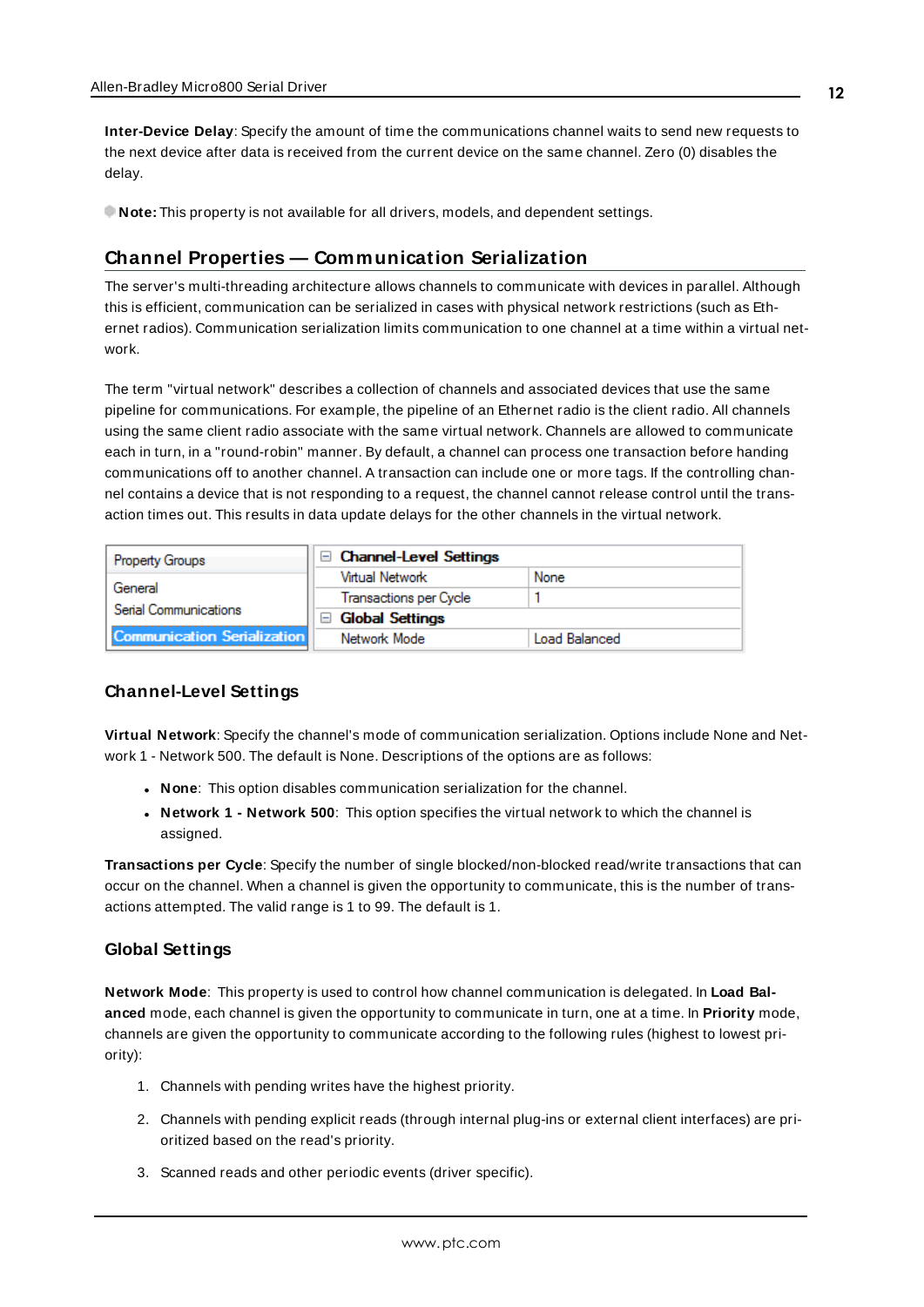The default is Load Balanced and affects all virtual networks and channels.

**Devices that rely on unsolicited responses should not be placed in a virtual network. In situations where** communications must be serialized, it is recommended that Auto-Demotion be enabled.

Due to differences in the way that drivers read and write data (such as in single, blocked, or non-blocked transactions); the application's Transactions per cycle property may need to be adjusted. When doing so, consider the following factors:

- How many tags must be read from each channel?
- How often is data written to each channel?
- Is the channel using a serial or Ethernet driver?
- Does the driver read tags in separate requests, or are multiple tags read in a block?
- Have the device's Timing properties (such as Request timeout and Fail after x successive timeouts) been optimized for the virtual network's communication medium?

# <span id="page-12-0"></span>**Channel Properties — Ethernet Encapsulation**

Ethernet Encapsulation can be used over wireless network connections (such as 802.11b and CDPD packet networks) and has also been developed to support a wide range of serial devices. With a terminal server device, users can place RS-232 and RS-485 devices throughout the plant while still allowing a single localized PC to access the remotely mounted devices. Ethernet Encapsulation also allows an individual network IP address to be assigned to devices as needed. Multiple terminal servers provide users access to hundreds of serial devices from a single PC. One channel can be defined to use the local PC serial port while another channel can be defined to use Ethernet Encapsulation.

**Note**: These properties are only available to serial drivers. The properties displayed depend on the selected communications driver and supported functionality.

**Network Adapter**: Specify the network adapter.

**Device Address**: Specify the four-field IPaddress of the terminal server to which this device is attached. IPs are specified as YYY.YYY.YYY. The YYYdesignates the IP address: each YYYbyte should be in the range of 0 to 255. Each channel has its own IPaddress.

**Port**: Configure the Ethernet port that used when connecting to a remote terminal server. The valid range is 1 to 65535, with some numbers reserved. The default is 2101.

Protocol: Specify TCP/IP or UDP communication, which depends on the nature of the terminal server being used. The default is TCP/IP. For more information on the protocol available, refer to the terminal server's help documentation.

**Important**: The Ethernet Encapsulation mode is completely transparent to the actual serial communications driver. Users must configure the remaining device properties as if they were connecting to the device directly on the local PC serial port.

**Connect Timeout**: Specify the amount of time that is required to establish a socket connection for a remote device to be adjusted. In many cases, the connection time to a device can take longer than a normal communications request to that same device. The valid range is 1 to 999 seconds. The default is 3 seconds. **Note**: With the server's online full-time operation, these properties can be changed at any time. Utilize proper user role and privilege management to prevent operators from changing properties or accessing server features.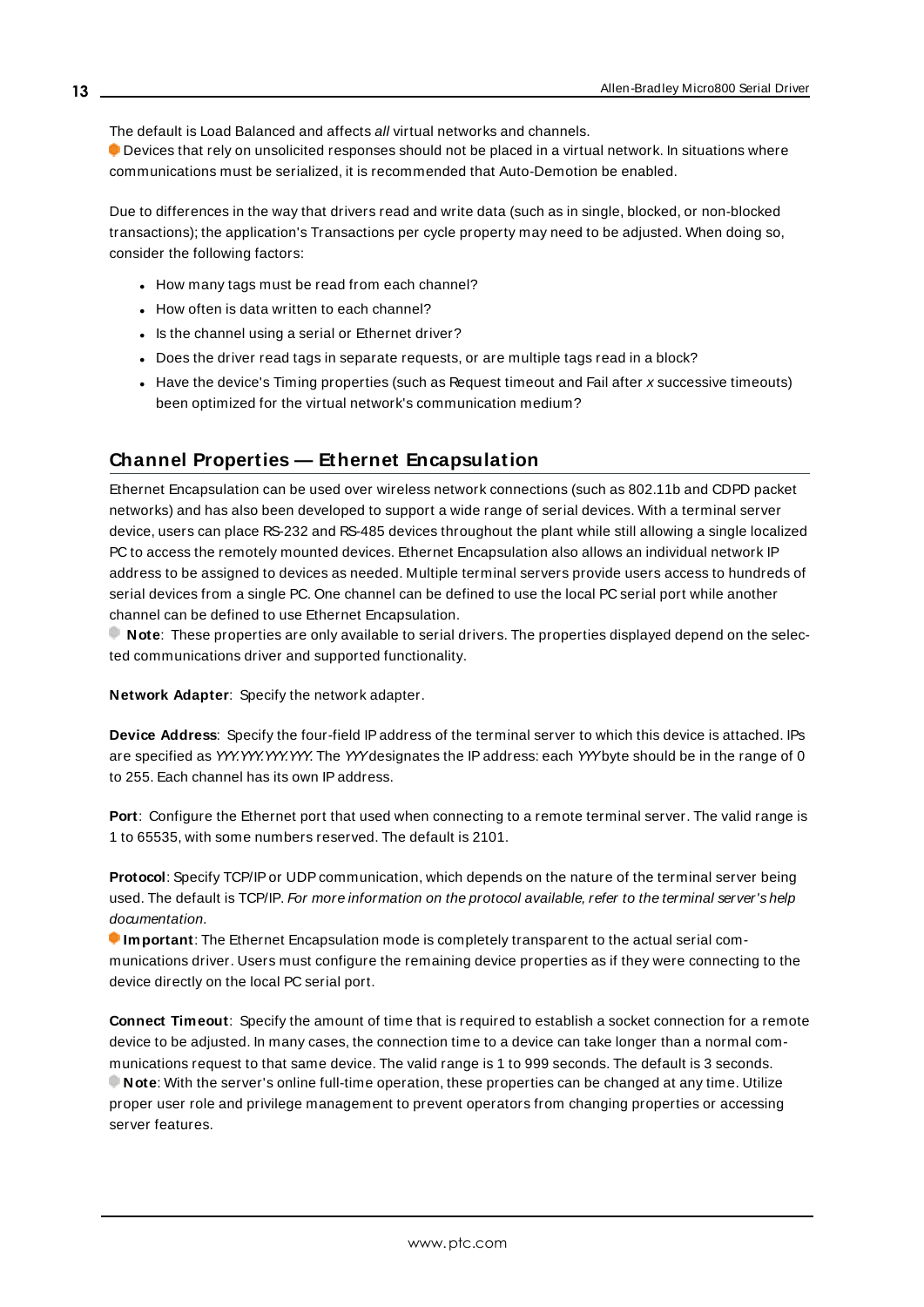# <span id="page-13-0"></span>**Channel Properties — Link Settings**

| Property Groups                    | <b>Link Settings</b><br>ь     |                    |
|------------------------------------|-------------------------------|--------------------|
| General                            | Station ID (decimal)          | 0                  |
| Serial Communications              | Link Protocol                 | <b>Full Duplex</b> |
| Write Optimizations                | Ignore Responses for other St | Disable            |
| Advanced                           |                               |                    |
| <b>Communication Serialization</b> |                               |                    |
| <b>Link Settings</b>               |                               |                    |

# <span id="page-13-5"></span>**Link Settings**

**Station ID**: This property specifies a unique Network ID for the local machine. It should be set based on the device with which it is communicating (excluding radio modems). The format is in decimal. The default is 0.

<span id="page-13-2"></span>**Link Protocol**: The Allen-Bradley Micro800 Serial Driver supports Full-Duplex, which is used over a point-topoint link, allowing for high performance two-way communications between peers.

<span id="page-13-4"></span>**Ignore Responses for other Stations**: When enabled, this property limits the acceptance of responses to those that are destined for the station as indicated by the Station ID. This property only applies to Full Duplex. The default is disabled.

**Note:** If the destination device is on a DH+ or DH-485 network, communication must go through a Serialto-DH+/DH-485 converter (that is, a KF2/KF3 module). In this case, the device being communicated with is the converter and not the destination device itself. For this configuration, the Station ID should be set to the converter's node address. The range for DH-4850 is 1 to 63. If the destination device is not on a DH+ or DH-485 network, the device being communicated with is a Micro800. The Station ID for this configuration can be set to an arbitrary unique address. The range is 0 to 255.

# <span id="page-13-1"></span>**Device Properties — General**

A device represents a single target on a communications channel. If the driver supports multiple controllers, users must enter a device ID for each controller.

| <b>Property Groups</b> | $\Box$ Identification |         |
|------------------------|-----------------------|---------|
| General                | Name                  |         |
| Scan Mode              | Description           |         |
|                        | Channel Assignment    |         |
|                        | Driver                |         |
|                        | Model                 |         |
|                        | <b>ID</b> Format      | Decimal |
|                        | ID                    | י       |

### **Identification**

<span id="page-13-3"></span>**Name**: Specify the name of the device. It is a logical user-defined name that can be up to 256 characters long and may be used on multiple channels.

**Note**: Although descriptive names are generally a good idea, some OPC client applications may have a limited display window when browsing the OPC server's tag space. The device name and channel name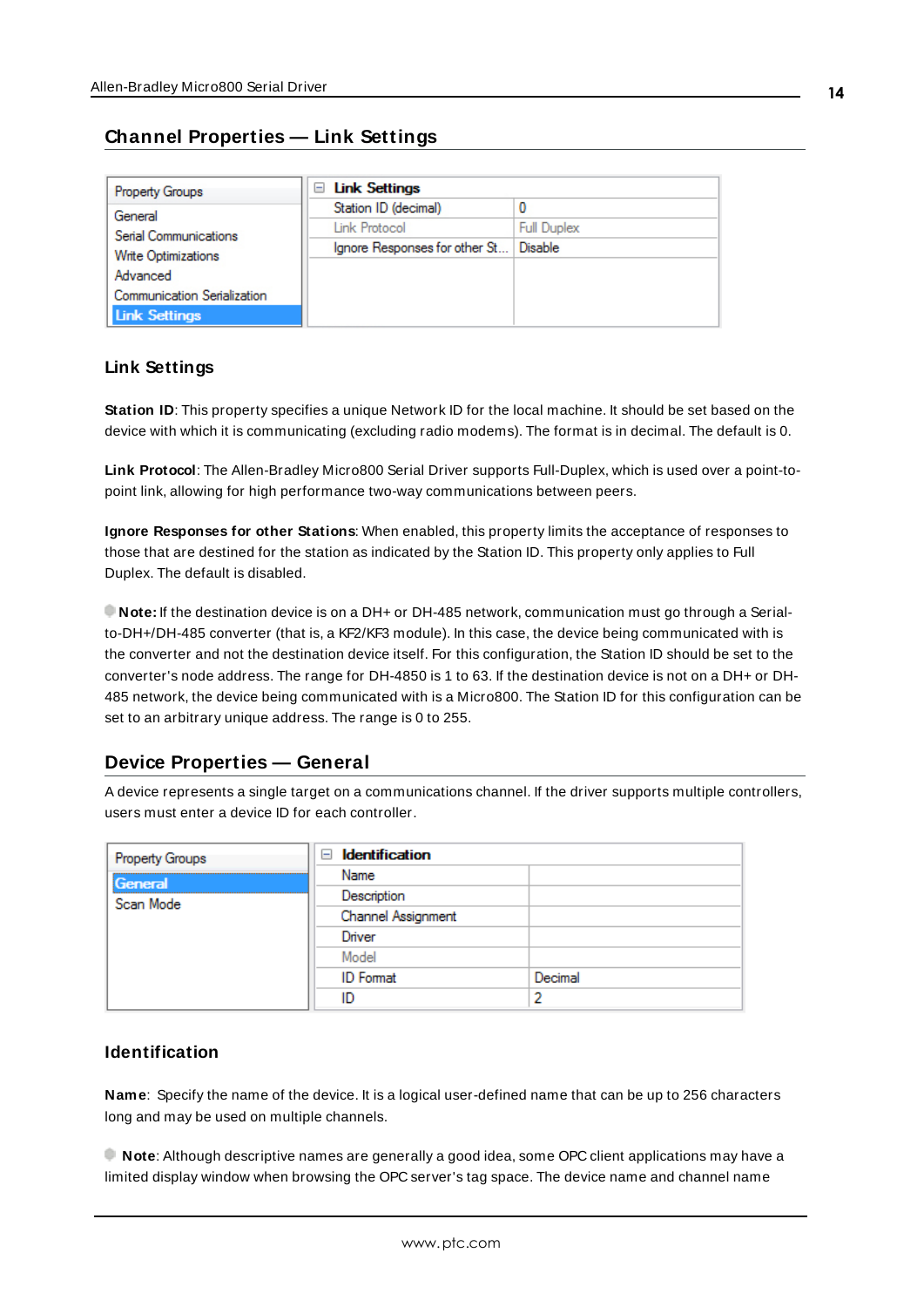become part of the browse tree information as well. Within an OPC client, the combination of channel name and device name would appear as "ChannelName.DeviceName".

For more information, refer to "How To... Properly Name a Channel, Device, Tag, and Tag Group" in server help.

**Description**: Specify the user-defined information about this device.

<span id="page-14-1"></span> $\bullet$  Many of these properties, including Description, have an associated system tag.

<span id="page-14-3"></span>**Channel Assignment**: Specify the user-defined name of the channel to which this device currently belongs.

<span id="page-14-5"></span>**Driver**: Selected protocol driver for this device.

**Model**: Specify the type of device that is associated with this ID. The contents of the drop-down menu depend on the type of communications driver being used. Models that are not supported by a driver are disabled. If the communications driver supports multiple device models, the model selection can only be changed when there are no client applications connected to the device.

**Note:** If the communication driver supports multiple models, users should try to match the model selection to the physical device. If the device is not represented in the drop-down menu, select a model that conforms closest to the target device. Some drivers support a model selection called "Open," which allows users to communicate without knowing the specific details of the target device. For more information, refer to the driver help documentation.

<span id="page-14-4"></span>**ID**: Specify the device's driver-specific station or node. The type of ID entered depends on the communications driver being used. For many communication drivers, the ID is a numeric value. Drivers that support a Numeric ID provide users with the option to enter a numeric value whose format can be changed to suit the needs of the application or the characteristics of the selected communications driver. The format is set by the driver by default. Options include Decimal, Octal, and Hexadecimal.

**Note**: If the driver is Ethernet-based or supports an unconventional station or node name, the device's TCP/IPaddress may be used as the device ID. TCP/IPaddresses consist of four values that are separated by periods, with each value in the range of 0 to 255. Some device IDs are string based. There may be additional properties to configure within the ID field, depending on the driver. For more information, refer to the driver's help documentation.

# <span id="page-14-0"></span>**Operating Mode**

| <b>Property Groups</b> | <b>Identification</b> |        |
|------------------------|-----------------------|--------|
| General<br>Scan Mode   | Operating Mode        |        |
|                        | Data Collection       | Enable |
|                        | Simulated             | No     |

<span id="page-14-2"></span>**Data Collection**: This property controls the device's active state. Although device communications are enabled by default, this property can be used to disable a physical device. Communications are not attempted when a device is disabled. From a client standpoint, the data is marked as invalid and write operations are not accepted. This property can be changed at any time through this property or the device system tags.

**Simulated**: Place the device into or out of Simulation Mode. In this mode, the driver does not attempt to communicate with the physical device, but the server continues to return valid OPC data. Simulated stops physical communications with the device, but allows OPC data to be returned to the OPC client as valid data. While in Simulation Mode, the server treats all device data as reflective: whatever is written to the simulated device is read back and each OPC item is treated individually. The item's memory map is based on the group

**15**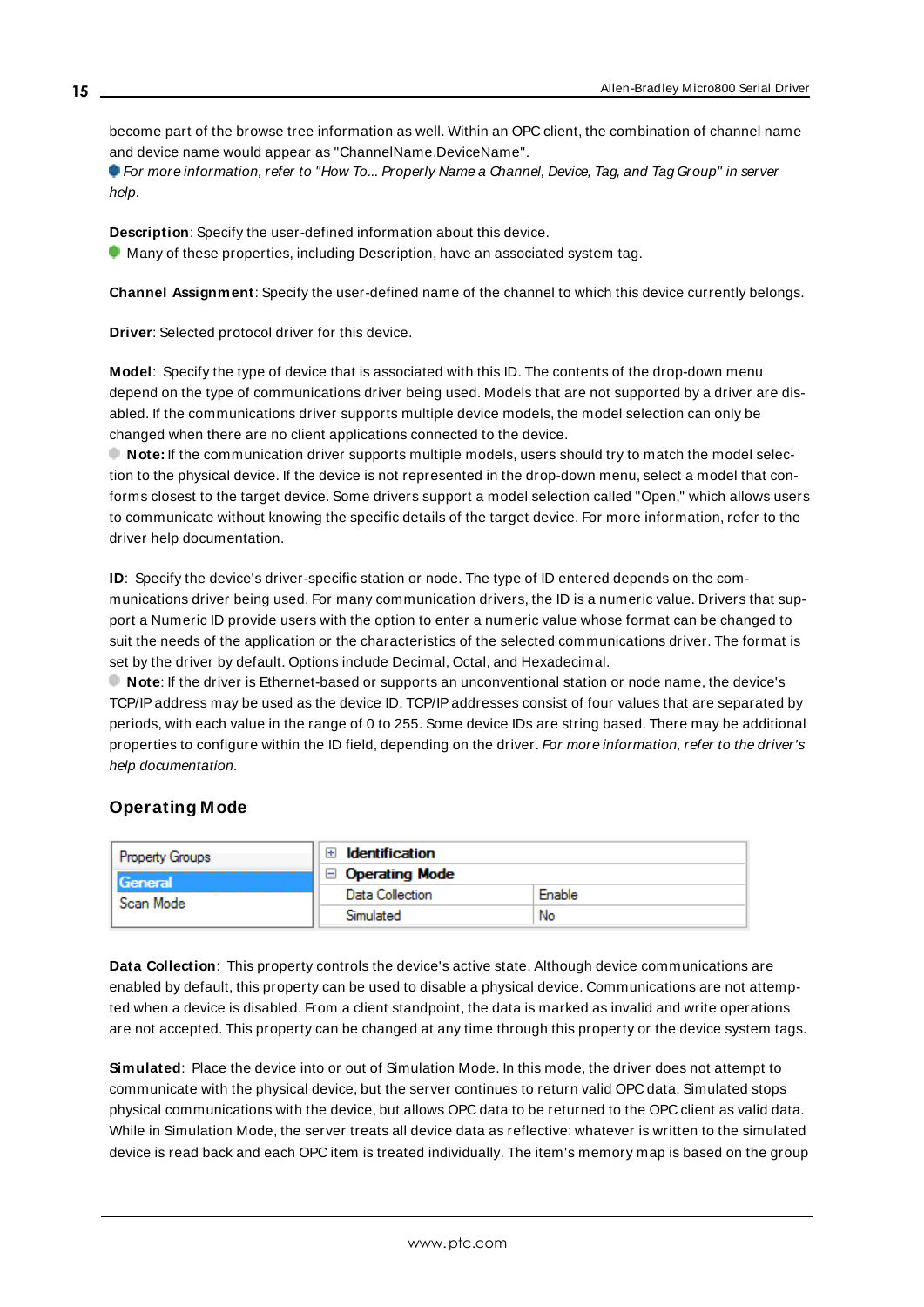<span id="page-15-5"></span>Update Rate. The data is not saved if the server removes the item (such as when the server is reinitialized). The default is No.

**Notes:**

- 1. This System tag (\_Simulated) is read only and cannot be written to for runtime protection. The System tag allows this property to be monitored from the client.
- 2. In Simulation mode, the item's memory map is based on client update rate(s) (Group Update Rate for OPC clients or Scan Rate for native and DDEinterfaces). This means that two clients that reference the same item with different update rates return different data.

 Simulation Mode is for test and simulation purposes only. It should never be used in a production environment.

# <span id="page-15-0"></span>**Device Properties — Ethernet Encapsulation**

Ethernet Encapsulation is designed to provide communication with serial devices connected to terminal servers on the Ethernet network. A terminal server is essentially a virtual serial port. The terminal server converts TCP/IP messages on the Ethernet network to serial data. Once the message has been converted to a serial form, users can connect standard devices that support serial communications to the terminal server. For more information, refer to "How to... Use Ethernet Encapsulation" in server help.

**Ethernet Encapsulation is transparent to the driver; configure the remaining properties as if connecting to** the device directly on a local serial port.

| <b>Property Groups</b>        | $\Box$ Ethernet Settings |        |  |
|-------------------------------|--------------------------|--------|--|
| General                       | <b>IP</b> Address        |        |  |
| Scan Mode                     | Port                     | 2101   |  |
| <b>Ethernet Encapsulation</b> | Protocol                 | ТСР/ІР |  |
|                               |                          |        |  |

<span id="page-15-2"></span>**IP Address**: Enter the four-field IPaddress of the terminal server to which the device is attached. IPs are specified as YYY.YYY.YYY.YYY. The YYY designates the IP address: each YYY byte should be in the range of 0 to 255. Each serial device may have its own IPaddress; however, devices may have the same IPaddress if there are multiple devices multi-dropped from a single terminal server.

<span id="page-15-4"></span><span id="page-15-3"></span>Port: Configure the Ethernet port to be used when connecting to a remote terminal server.

Protocol: Set TCP/IP or UDP communications. The selection depends on the nature of the terminal server being used. The default protocol selection is TCP/IP. For more information on available protocols, refer to the terminal server's help documentation.

**Notes**

- 1. With the server's online full-time operation, these properties can be changed at any time. Utilize proper user role and privilege management to prevent operators from changing properties or accessing server features.
- 2. The valid IP Address range is greater than  $(>) 0.0.0.0$  to less than  $(>) 255.255.255.255$ .

# <span id="page-15-1"></span>**Device Properties — Scan Mode**

The Scan Mode specifies the subscribed-client requested scan rate for tags that require device communications. Synchronous and asynchronous device reads and writes are processed as soon as possible; unaffected by the Scan Mode properties.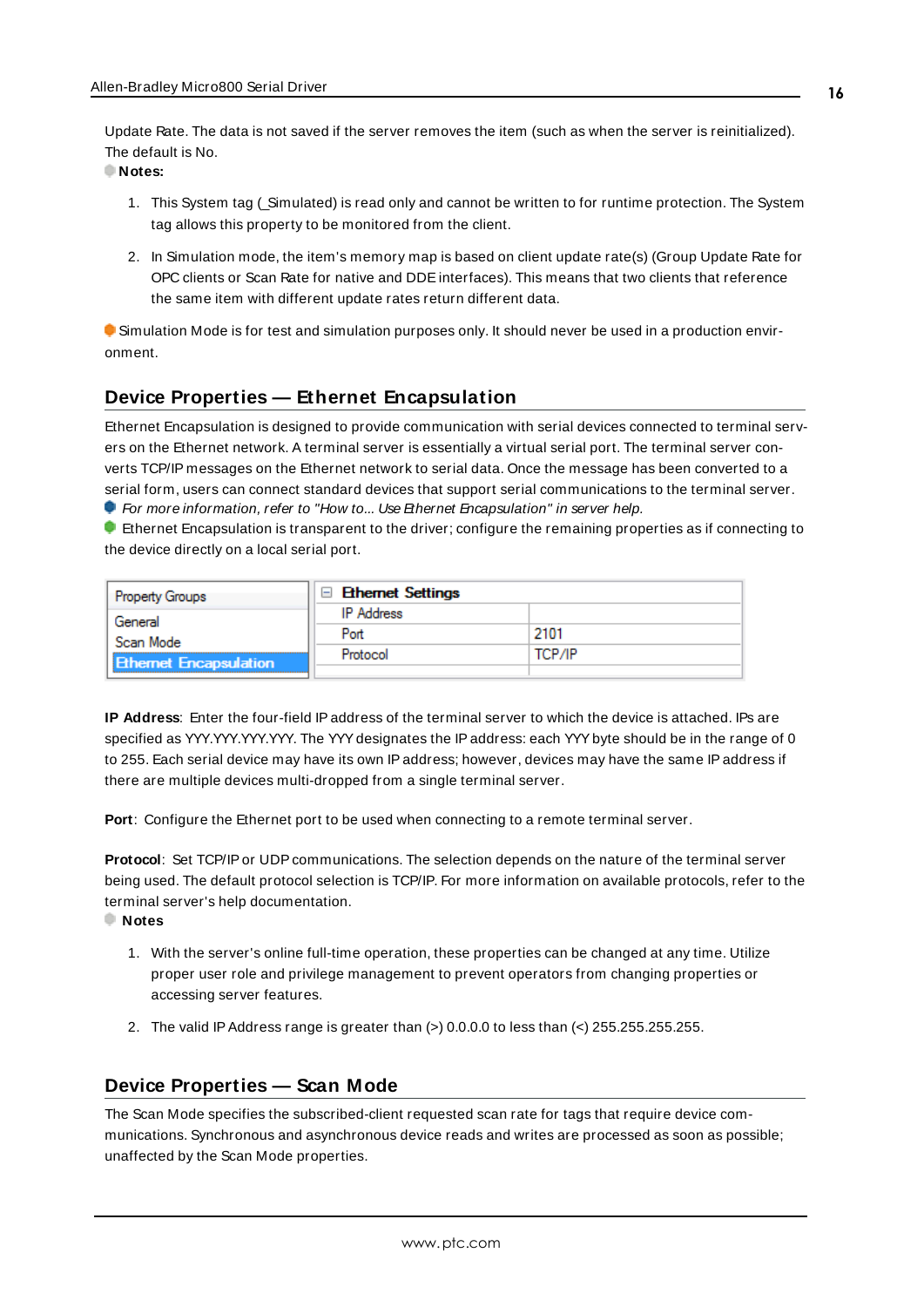| <b>Property Groups</b> | Scan Mode |                            |                                      |
|------------------------|-----------|----------------------------|--------------------------------------|
| General                |           | Scan Mode                  | Respect Client-Specified Scan Rate v |
| <b>Scan Mode</b>       |           | Initial Updates from Cache | Disable                              |
|                        |           |                            |                                      |

<span id="page-16-6"></span>**Scan Mode**: Specify how tags in the device are scanned for updates sent to subscribing clients. Descriptions of the options are:

- <sup>l</sup> **Respect Client-Specified Scan Rate**: This mode uses the scan rate requested by the client.
- <sup>l</sup> **Request Data No Faster than Scan Rate**: This mode specifies the value set as the maximum scan rate. The valid range is 10 to 99999990 milliseconds. The default is 1000 milliseconds. **Note**: When the server has an active client and items for the device and the scan rate value is increased, the changes take effect immediately. When the scan rate value is decreased, the changes do not take effect until all client applications have been disconnected.
- <span id="page-16-3"></span><sup>l</sup> **Request All Data at Scan Rate**: This mode forces tags to be scanned at the specified rate for subscribed clients. The valid range is 10 to 99999990 milliseconds. The default is 1000 milliseconds.
- <sup>l</sup> **Do Not Scan, Demand Poll Only**: This mode does not periodically poll tags that belong to the device nor perform a read to get an item's initial value once it becomes active. It is the OPC client's responsibility to poll for updates, either by writing to the \_DemandPoll tag or by issuing explicit device reads for individual items. For more information, refer to "Device Demand Poll" in server help.
- <span id="page-16-5"></span><sup>l</sup> **Respect Tag-Specified Scan Rate**: This mode forces static tags to be scanned at the rate specified in their static configuration tag properties. Dynamic tags are scanned at the client-specified scan rate.

<span id="page-16-4"></span>**Initial Updates from Cache**: When enabled, this option allows the server to provide the first updates for newly activated tag references from stored (cached) data. Cache updates can only be provided when the new item reference shares the same address, scan rate, data type, client access, and scaling properties. A device read is used for the initial update for the first client reference only. The default is disabled; any time a client activates a tag reference the server attempts to read the initial value from the device.

# <span id="page-16-1"></span><span id="page-16-0"></span>**Device Properties — Timing**

The device Timing properties allow the driver's response to error conditions to be tailored to fit the application's needs. In many cases, the environment requires changes to these properties for optimum performance. Factors such as electrically generated noise, modem delays, and poor physical connections can influence how many errors or timeouts a communications driver encounters. Timing properties are specific to each configured device.

| <b>Property Groups</b>                              | $\Box$ Communication Timeouts |      |
|-----------------------------------------------------|-------------------------------|------|
| General<br>Scan Mode<br><b>Timing</b><br>Redundancy | Connect Timeout (s)           |      |
|                                                     | Request Timeout (ms)          | 1000 |
|                                                     | Attempts Before Timeout       |      |
|                                                     | Timing<br>н                   |      |
|                                                     | Inter-Request Delay (ms)      |      |

### <span id="page-16-2"></span>**Communications Timeouts**

**Connect Timeout**: This property (which is used primarily by Ethernet based drivers) controls the amount of time required to establish a socket connection to a remote device. The device's connection time often takes longer than normal communications requests to that same device. The valid range is 1 to 30 seconds. The default is typically 3 seconds, but can vary depending on the driver's specific nature. If this setting is not supported by the driver, it is disabled.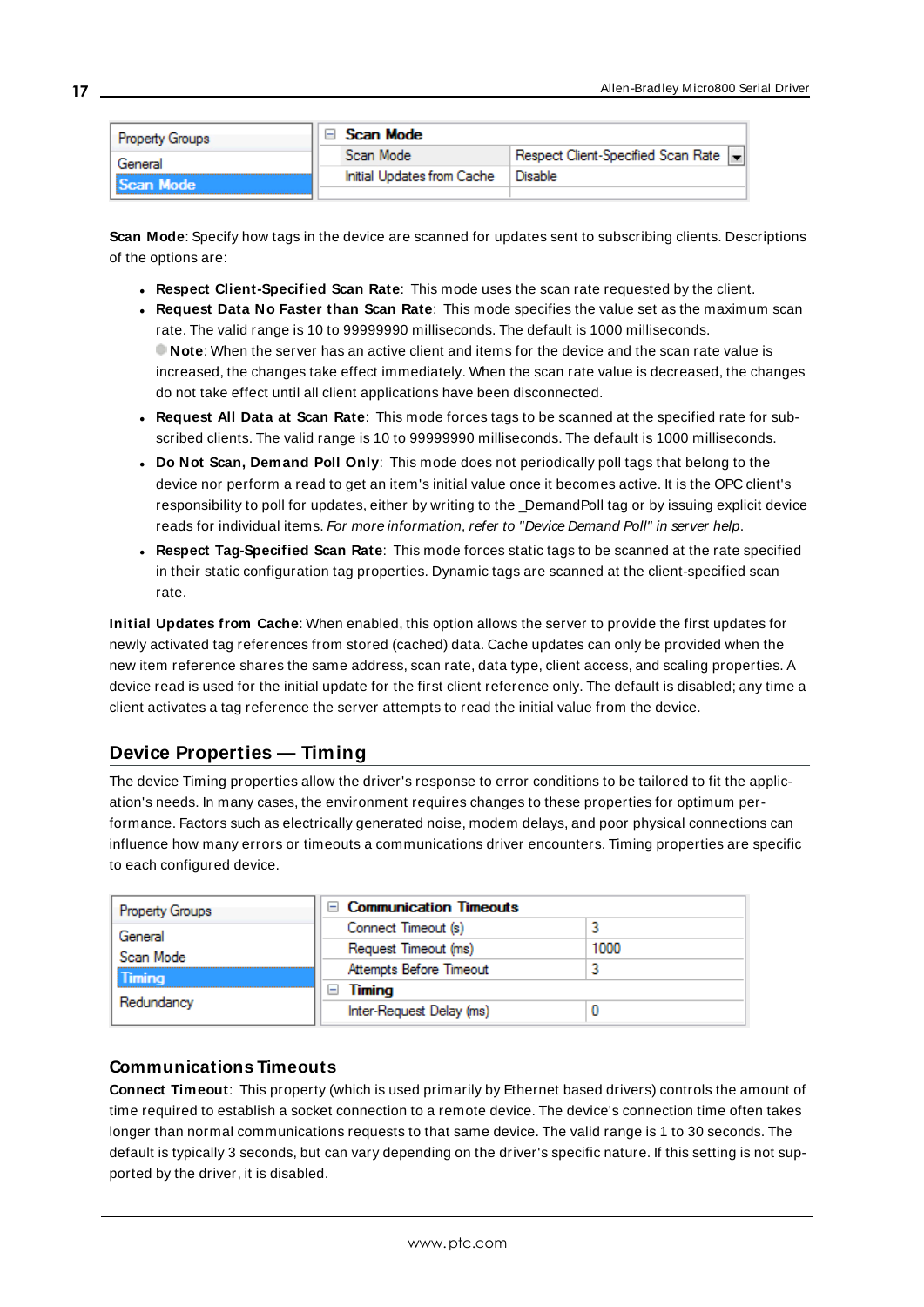**Note**: Due to the nature of UDPconnections, the connection timeout setting is not applicable when communicating via UDP.

<span id="page-17-4"></span>**Request Timeout**: Specify an interval used by all drivers to determine how long the driver waits for a response from the target device to complete. The valid range is 50 to 9,999,999 milliseconds (167.6667 minutes). The default is usually 1000 milliseconds, but can vary depending on the driver. The default timeout for most serial drivers is based on a baud rate of 9600 baud or better. When using a driver at lower baud rates, increase the timeout to compensate for the increased time required to acquire data.

<span id="page-17-1"></span>**Attempts Before Timeout**: Specify how many times the driver issues a communications request before considering the request to have failed and the device to be in error. The valid range is 1 to 10. The default is typically 3, but can vary depending on the driver's specific nature. The number of attempts configured for an application depends largely on the communications environment. This property applies to both connection attempts and request attempts.

### <span id="page-17-3"></span>**Timing**

**Inter-Request Delay**: Specify how long the driver waits before sending the next request to the target device. It overrides the normal polling frequency of tags associated with the device, as well as one-time reads and writes. This delay can be useful when dealing with devices with slow turnaround times and in cases where network load is a concern. Configuring a delay for a device affects communications with all other devices on the channel. It is recommended that users separate any device that requires an interrequest delay to a separate channel if possible. Other communications properties (such as communication serialization) can extend this delay. The valid range is 0 to 300,000 milliseconds; however, some drivers may limit the maximum value due to a function of their particular design. The default is 0, which indicates no delay between requests with the target device.

<span id="page-17-0"></span>**Note**: Not all drivers support Inter-Request Delay. This setting does not appear if it is not available.

# **Device Properties — Auto-Demotion**

The Auto-Demotion properties can temporarily place a device off-scan in the event that a device is not responding. By placing a non-responsive device offline for a specific time period, the driver can continue to optimize its communications with other devices on the same channel. After the time period has been reached, the driver re-attempts to communicate with the non-responsive device. If the device is responsive, the device is placed on-scan; otherwise, it restarts its off-scan time period.

| <b>Property Groups</b>                      | $\Box$ Auto-Demotion                    |               |                          |
|---------------------------------------------|-----------------------------------------|---------------|--------------------------|
| General                                     | Demote on Failure                       | <b>Enable</b> | $\overline{\phantom{0}}$ |
| Scan Mode<br>Timina<br><b>Auto-Demotion</b> | Timeouts to Demote                      |               |                          |
|                                             | Demotion Period (ms)                    | 10000         |                          |
|                                             | Discard Requests when Demoted   Disable |               |                          |
|                                             |                                         |               |                          |

<span id="page-17-2"></span>**Demote on Failure**: When enabled, the device is automatically taken off-scan until it is responding again. **Tip**: Determine when a device is off-scan by monitoring its demoted state using the \_AutoDemoted system tag.

<span id="page-17-5"></span>**Timeouts to Demote**: Specify how many successive cycles of request timeouts and retries occur before the device is placed off-scan. The valid range is 1 to 30 successive failures. The default is 3.

**Demotion Period**: Indicate how long the device should be placed off-scan when the timeouts value is reached. During this period, no read requests are sent to the device and all data associated with the read requests are set to bad quality. When this period expires, the driver places the device on-scan and allows for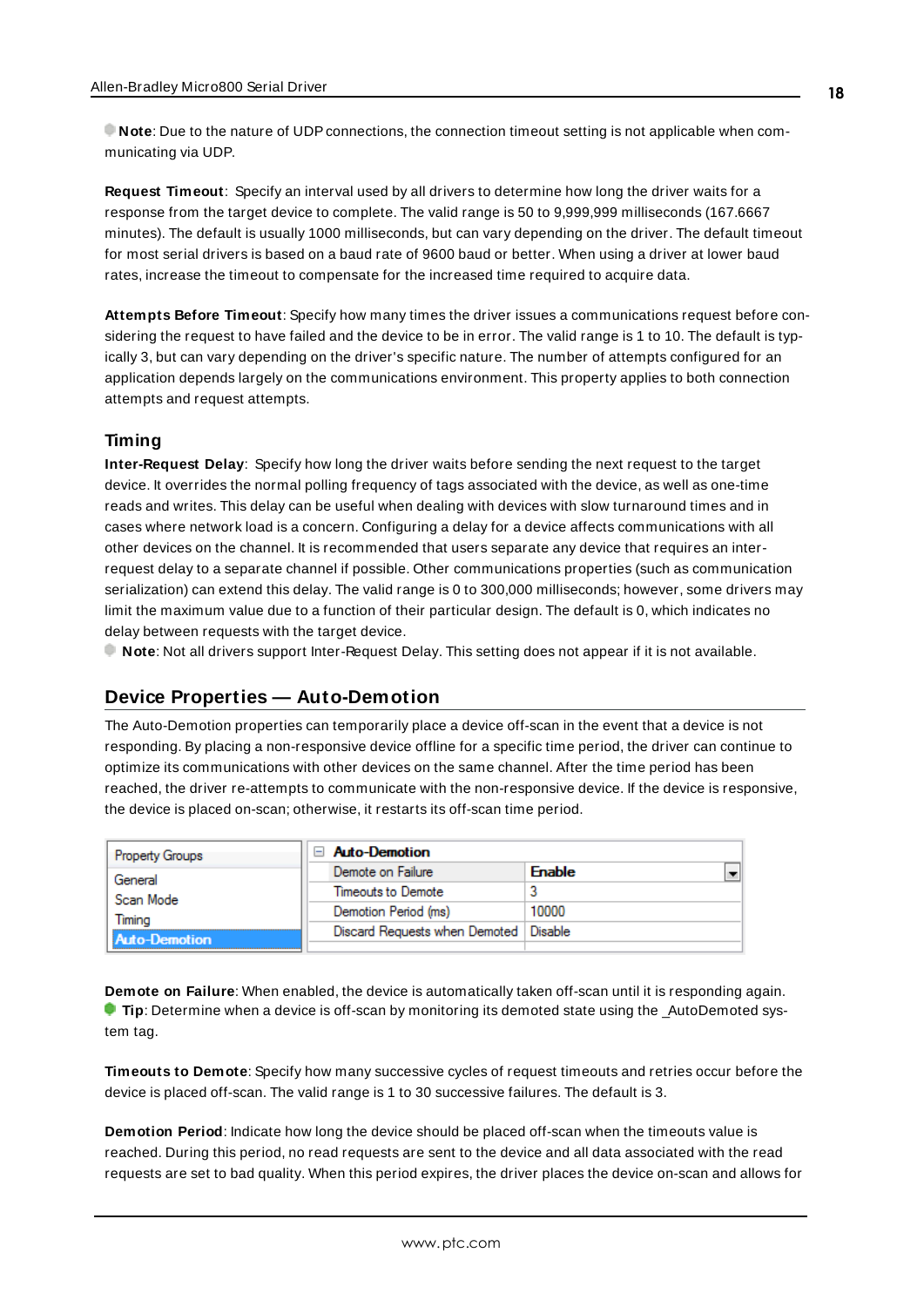<span id="page-18-3"></span>another attempt at communications. The valid range is 100 to 3600000 milliseconds. The default is 10000 milliseconds.

<span id="page-18-4"></span>**Discard Requests when Demoted**: Select whether or not write requests should be attempted during the off-scan period. Disable to always send write requests regardless of the demotion period. Enable to discard writes; the server automatically fails any write request received from a client and does not post a message to the Event Log.

# <span id="page-18-0"></span>**Device Properties — Communications Parameters**

| <b>Property Groups</b>          | <b>Error Detection</b><br>$\blacksquare$ |     |
|---------------------------------|------------------------------------------|-----|
| General                         | <b>Error Detection</b>                   | CRC |
| Scan Mode                       | ⊟ CIP                                    |     |
| Timina                          | Inactivity Watchdog (s)                  | 32  |
|                                 |                                          |     |
| Auto-Demotion                   |                                          |     |
| <b>Communication Parameters</b> |                                          |     |
| Options                         |                                          |     |
| Redundancy                      |                                          |     |

# <span id="page-18-5"></span>**Error Detection**

**Error Detection**: Select the method of error detection / checksum method expected by the device from Block Check Character (BCC) or Cyclic Redundancy Check (CRC). The default is CRC.

# <span id="page-18-6"></span><span id="page-18-2"></span>**CIP**

**Inactivity Watchdog**: Specify the amount of time, in seconds, a connection can remain idle (without read/write transactions) before being closed by the controller. In general, the larger the value, the more time it takes for connection resources to be released by the controller (and vice versa). The default is 32 seconds.

# <span id="page-18-1"></span>**Device Properties — Options**

| <b>Property Groups</b>          | Project<br>ь       |       |
|---------------------------------|--------------------|-------|
| General                         | Default Data Type  | Float |
| Scan Mode                       | Data Access<br>$-$ |       |
| Timina                          | Array Block Size   | 120   |
| Auto-Demotion                   |                    |       |
| <b>Communication Parameters</b> |                    |       |
| <b>Options</b>                  |                    |       |
| Redundancy                      |                    |       |

# <span id="page-18-7"></span>**Project**

**Default Data Type**: Select the data type assigned to a client / server tag when the default type is selected during tag addition / modification / import. The default is Float. Tags are assigned the default data type when a dynamic tag is created in the client with Native as its assigned data type and when a static tag is created in the server with Default as its assigned data type.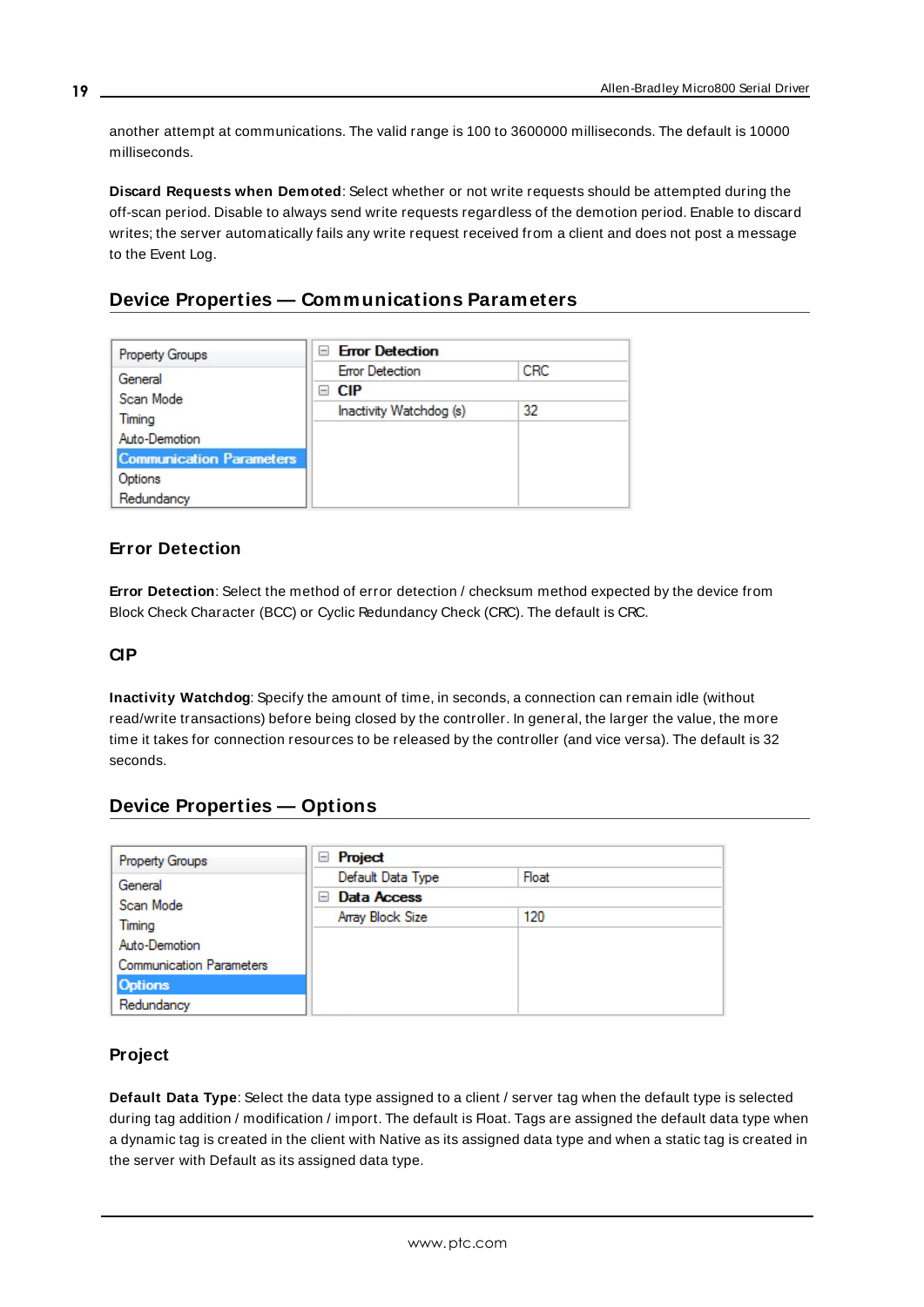### **Data Access**

<span id="page-19-1"></span>**Array Block Size**: Specify the maximum number of atomic array elements to read in a single transaction. The range is from 30 to 3840 elements. The default is 120 elements.

For Boolean arrays, a single element is considered a 32-element bit array. Setting the block size to 30 elements translates to 960 bit elements, whereas 3840 elements translate to 122880 bit elements.

# <span id="page-19-0"></span>**Device Properties — Redundancy**

| <b>Property Groups</b>     | Redundancy<br>$=$      |                                    |
|----------------------------|------------------------|------------------------------------|
| General                    | Secondary Path         | <b>Channel Device1</b><br>$\cdots$ |
| Scan Mode                  | <b>Operating Mode</b>  | Switch On Failure                  |
|                            | Monitor Item           |                                    |
| Timing<br>Auto-Demotion    | Monitor Interval (s)   | 300                                |
|                            | Return to Primary ASAP | Yes                                |
| Tag Generation             |                        |                                    |
| <b>Tag Import Settings</b> |                        |                                    |
| Redundancy                 |                        |                                    |

Redundancy is available with the Media-Level Redundancy Plug-In.

Consult the website, a sales representative, or the **user [manual](https://www.kepware.com/getattachment/35461efd-b53a-4219-a109-a89fad20b230/media-level-redundancy-manual.pdf)** for more information.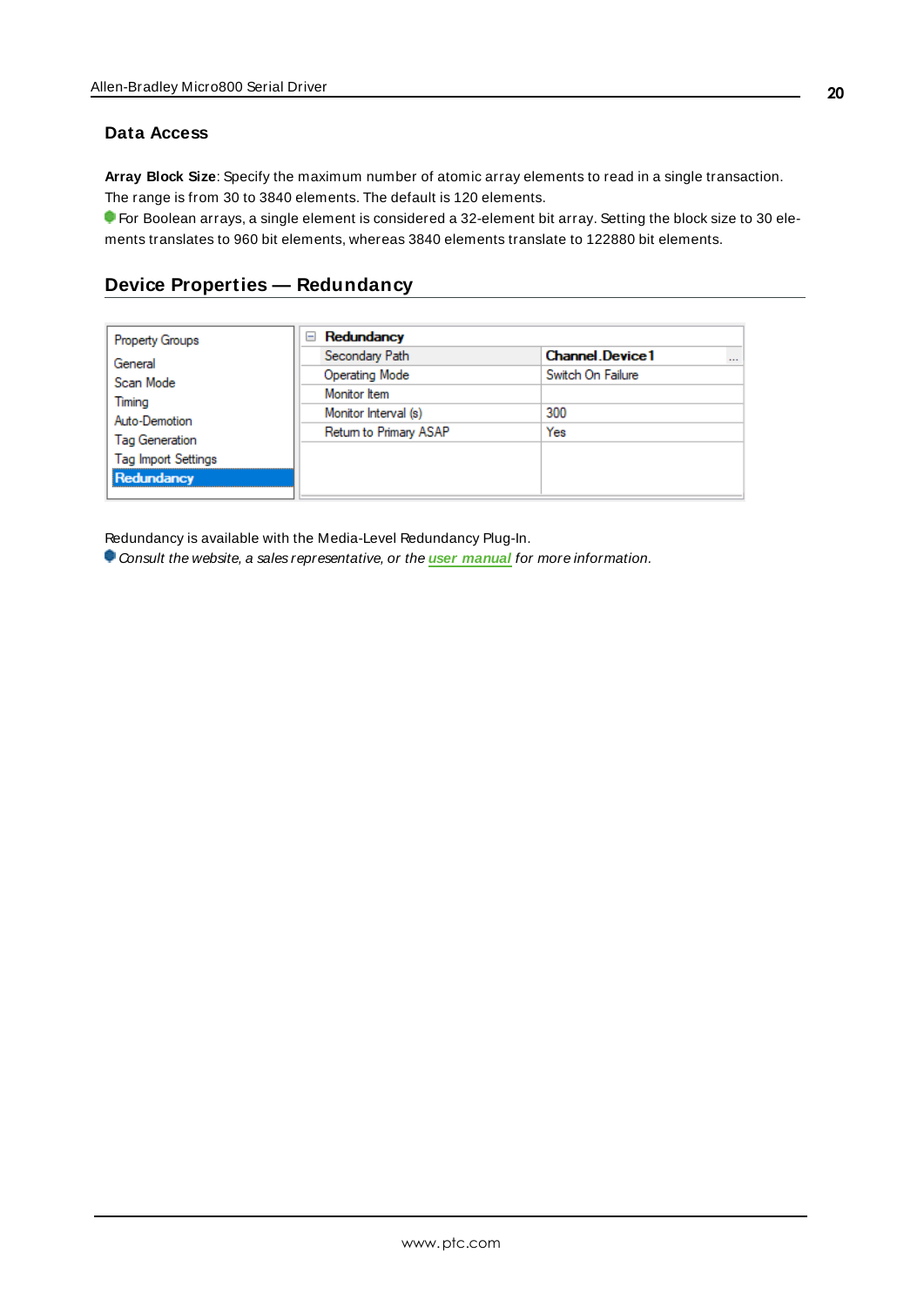# <span id="page-20-0"></span>**Performance Optimizations**

Several guidelines may be applied to the Allen-Bradley Micro800 Serial Driver to gain maximum performance. For more information on optimization at the communication and application levels, select a link from the list below.

**Optimizing [Communications](#page-20-1) [Optimizing](#page-20-2) Application**

# <span id="page-20-1"></span>**Optimizing Communications**

As with any programmable controller, there are a variety of ways to enhance the overall performance and system communications.

### <span id="page-20-4"></span>**Keep Native Tag Names Short**

Native Tags read from and write to the device by specifying its symbolic name in the communications request. As such, the longer the tag name is, the larger the request.

## <span id="page-20-3"></span>**Array Elements Blocked**

To optimize the reading of atomic array elements, read a block of the array in a single request instead of individually. The more elements read in a block, the greater the performance. Since transaction overhead and processing consumes the most time, do as few transactions as possible while scanning as many desired tags as possible. This is the essence of array element blocking.

Block sizes are specified as an element count. A block size of 120 elements means that a maximum of 120 array elements are read in one request. The maximum block size is 3840 elements. Boolean arrays are treated differently: in protocol, a Boolean array is a 32-bit array. Thus, requesting element 0 is requesting bits 0 through 31. To maintain consistency in discussion, a Boolean array element is considered a single bit. In summary, the maximum number of array elements (based on block size of 3840) that can be requested is as follows: 122880 BOOL, 3840 SINT, 3840 INT, 3840 DINT, 3840 LINT, and 3840 REAL.

The block size is adjustable, and should be chosen based on the project at hand. For example, if array elements 0-26 and element 3839 are tags to be read, then using a block size of 3840 is overly large and detrimental to the driver's performance. This is because all elements between 0 and 3839 are read on each request, even though only 28 of those elements are of importance. In this case, a block size of 30 is more appropriate. Elements 0-26 would be serviced in one request and element 3839 would be serviced on the next.

### <span id="page-20-2"></span>**See Also: [Options](#page-18-1)**

# **Optimizing Applications**

The Allen-Bradley Micro800 Serial Driver has been designed to provide the best performance with the least amount of impact on the system's overall performance. While the driver is fast, there are a couple of guidelines that can be used to gain maximum performance.

The server refers to communications protocols like Allen-Bradley Micro800 Serial as a channel. Each channel defined in the application represents a separate path of execution in the server. Once a channel has been defined, a series of devices must then be defined under that channel. Each of these devices represents a single Micro800 CPU from which data is collected. While this approach to defining the application provides a high level of performance, it doesn't take full advantage of the Allen-Bradley Micro800 Serial Driver or the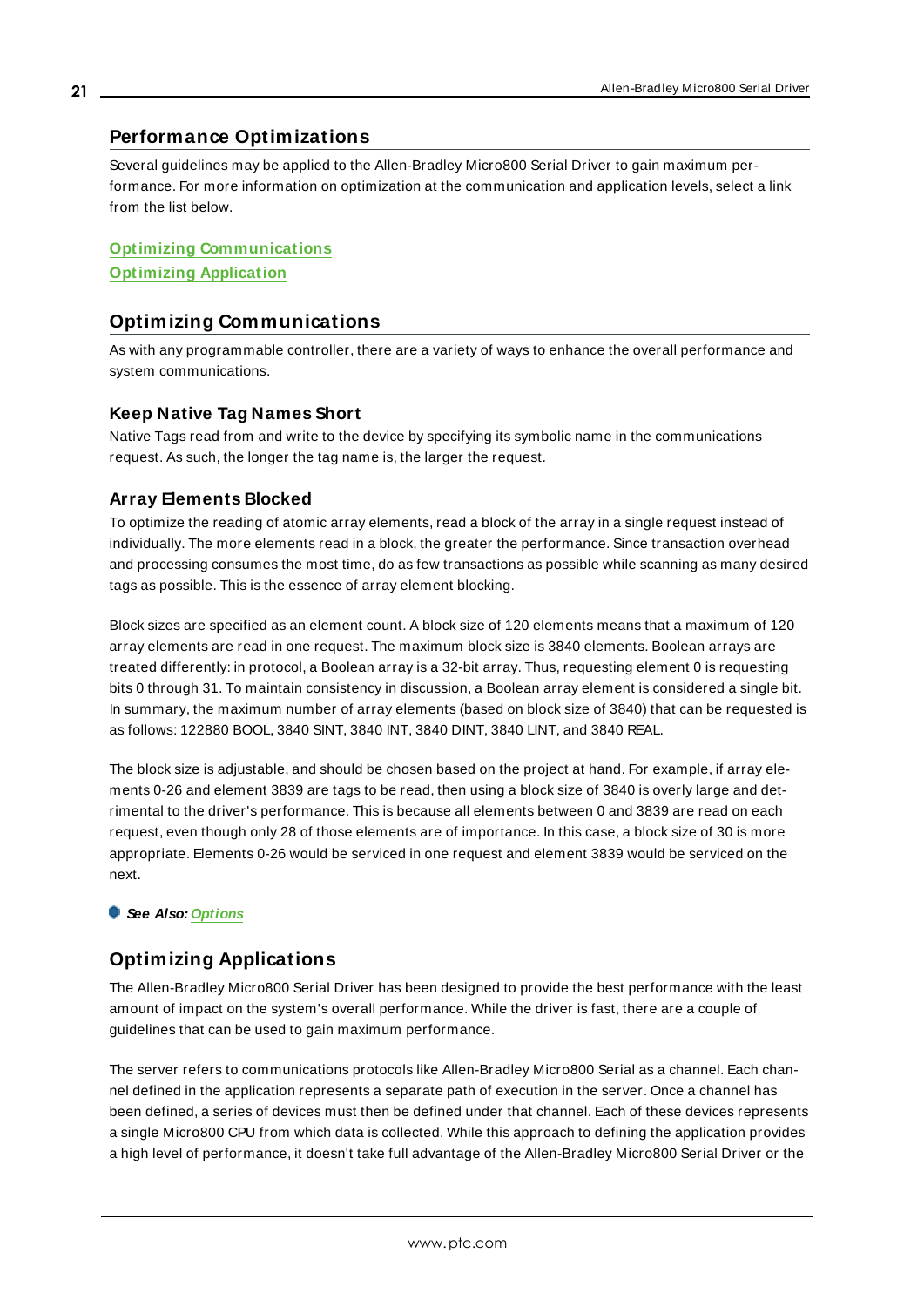network. An example of how the application may appear when configured using a single channel is shown below.

**□ Channel1** 

| <b>]     Device</b> |
|---------------------|
| <b>III</b> Device   |
| <b>Till Device</b>  |
| <b>Till Device</b>  |

 $\frac{1}{21}$  Each device appears under a single channel. In this configuration, the driver must move  $\Omega$  from one device to the next as quickly as possible to gather information at an effective  $_2$  rate. As more devices are added or more information is requested from a single device,  $\frac{1}{4}$  the overall update rate begins to suffer.

If the Allen-Bradley Micro800 Serial Driver could only define one single channel, then the example shown above would be the only option available; however, the driver can define up to 256 channels. Using multiple channels distributes the data collection workload by simultaneously issuing multiple requests to the network. An example of how the same application may appear when configured using multiple channels to improve performance is shown below.



Each device can be defined under its own channel. In this configuration, a single path of execution is dedicated to the task of gathering data from each device. If the application has 256 or fewer devices, it can be optimized exactly how it is shown here.

The performance improves even if the application has more devices. While fewer **device1** devices may be ideal, the application benefit from additional channels. Although spreading the device load across all channels causes the server to move from device  $\mathbb{L}$  Device  $1$  to device again, it can do so with far less devices to process on a single channel.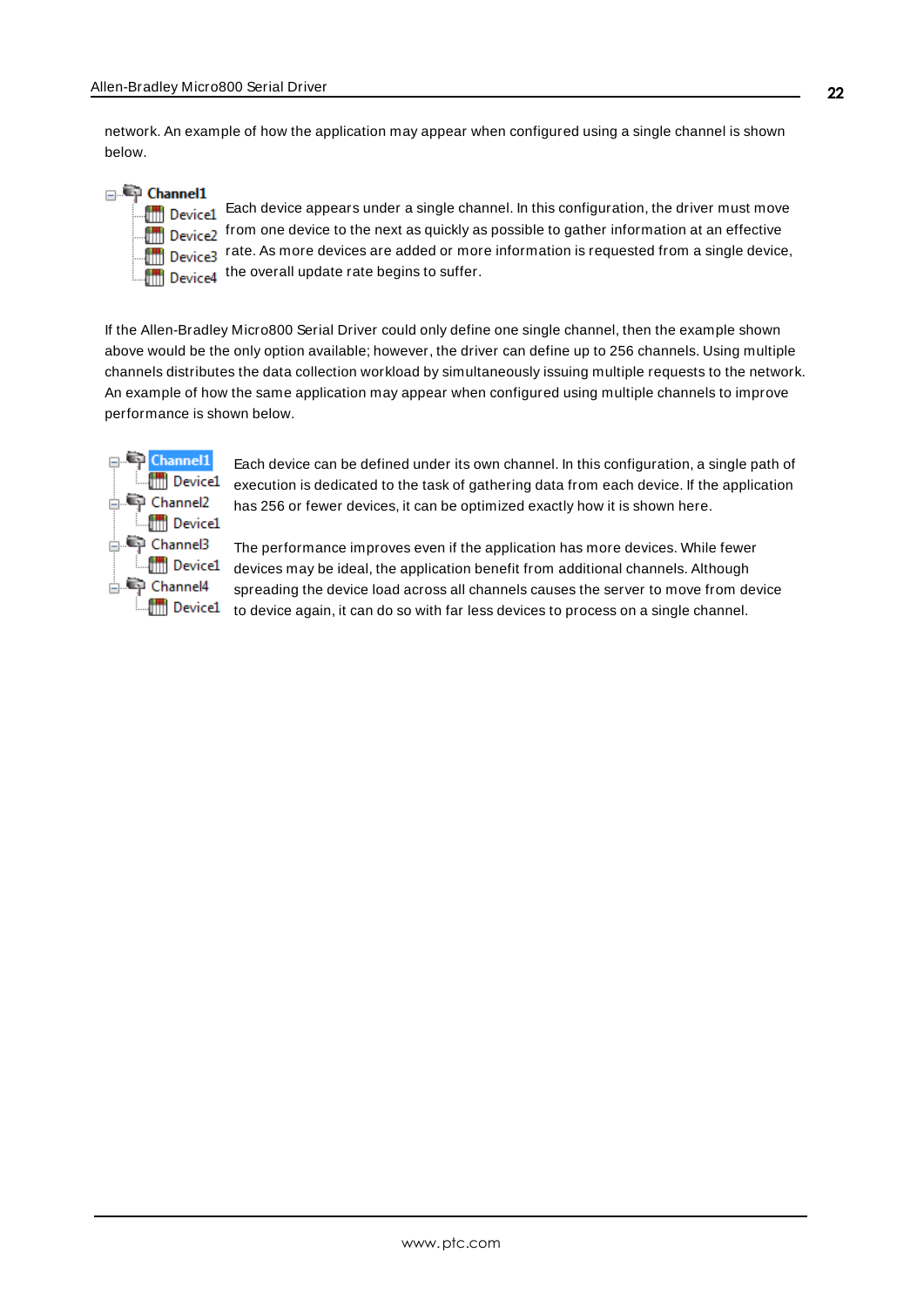# <span id="page-22-0"></span>**Data Types Description**

<span id="page-22-13"></span><span id="page-22-12"></span><span id="page-22-11"></span><span id="page-22-10"></span><span id="page-22-9"></span><span id="page-22-8"></span><span id="page-22-7"></span><span id="page-22-6"></span><span id="page-22-5"></span><span id="page-22-4"></span><span id="page-22-3"></span><span id="page-22-2"></span><span id="page-22-1"></span>

| Data Type      | <b>Description</b>                         |
|----------------|--------------------------------------------|
| <b>Boolean</b> | Single bit                                 |
| <b>Byte</b>    | Unsigned 8-bit value                       |
| Char           | Signed 8-bit value                         |
| Word           | Unsigned 16-bit value                      |
| Short          | Signed 16-bit value                        |
| <b>DWord</b>   | Unsigned 32-bit value                      |
| Long           | Signed 32-bit value                        |
| <b>BCD</b>     | Two byte packed BCD, four decimal digits   |
| <b>LBCD</b>    | Four byte packed BCD, eight decimal digits |
| <b>Float</b>   | 32-bit IEEE Floating point                 |
| Double         | 64-bit IEEE Floating point                 |
| Date           | 64-bit Date/Time                           |
| String         | Null terminated character array            |

<u> 1980 - Johann Barn, mars ar breithinn ar chomhair an t-Alban ann an t-Alban ann an t-Alban ann an t-Alban an</u>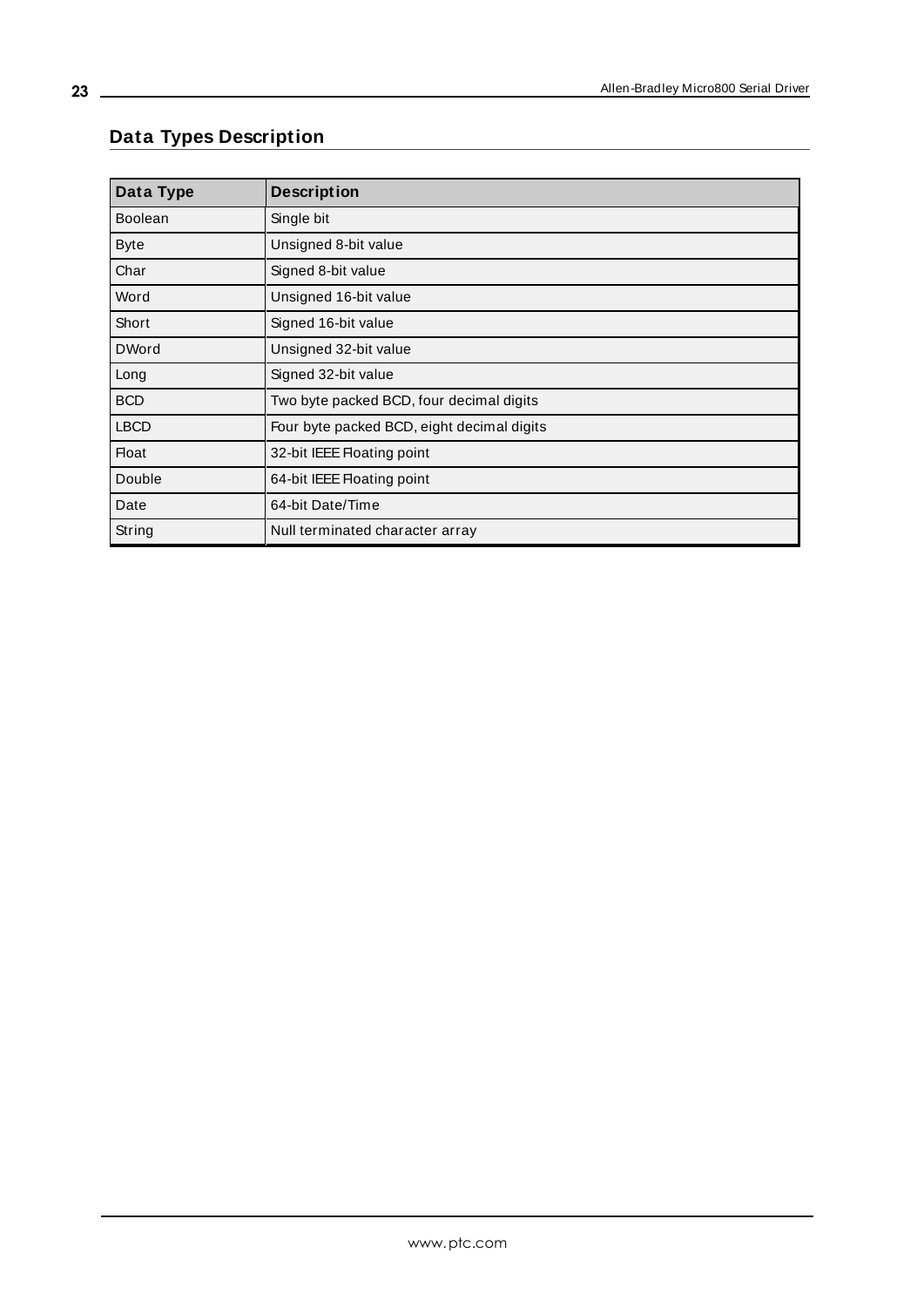# <span id="page-23-0"></span>**Address Descriptions**

Micro800 uses a tag or symbol-based addressing structure referred to as Native Tags. These tags differ from conventional PLC data items in that the tag name itself is the address, not a file or register number.

The Allen-Bradley Micro800 Serial Driver allows users to access the controller's atomic data types: BOOL, SINT, USINT, BYTE, INT, UINT, WORD, DINT, UDINT, DWORD, LINT, ULINT, LWORD, REAL, LREAL, and SHORT\_ STRING. Although some of the pre-defined types are structures, they are ultimately based on these atomic data types. Thus, all non-structure (atomic) members of a structure are accessible. For example, a TIMER cannot be assigned to a server tag but an atomic member of the TIMERcan be assigned to the tag (for example, TIMER.EN, TIMER.ACC, and so forth). If a structure member is a structure itself, both structures must be expanded to access an atomic member of the substructure. This is more common with user-defined and module-defined types, and is not found in any of the pre-defined types.

| <b>At omic</b><br>Data Type | <b>Description</b>                                                   | <b>Client</b><br><b>Type</b> | Range                                                      |
|-----------------------------|----------------------------------------------------------------------|------------------------------|------------------------------------------------------------|
| <b>BOOL</b>                 | Single bit value                                                     | $VT_$<br><b>BOOL</b>         | 0, 1                                                       |
| <b>SINT</b>                 | Signed 8-bit value                                                   | VT_U1                        | -128 to 127                                                |
| <b>USINT</b>                | Unsigned 8-bit value                                                 | VT_UI1                       | 0 to 255                                                   |
| <b>BYTE</b>                 | Bit string (8 bits)                                                  | VT_UI1                       | 0 to 255                                                   |
| <b>INT</b>                  | Signed 16-bit value                                                  | $VT_12$                      | -32,768 to 32,767                                          |
| <b>UINT</b>                 | Unsigned 16-bit value                                                | VT_UI2                       | 0 to 65535                                                 |
| <b>WORD</b>                 | Bit string (16 bits)                                                 | VT_UI2                       | 0 to 65535                                                 |
| <b>DINT</b>                 | Signed 32-bit value                                                  | $VT_4$                       | -2,147,483,648 to 2,147,483,647                            |
| <b>UDINT</b>                | Unsigned 32-bit value                                                | VR UI4                       | 0 to 4294967296                                            |
| <b>DWORD</b>                | Bit string (32 bits)                                                 | VR UI4                       | 0 to 4294967296                                            |
| <b>LINT</b>                 | Signed 64-bit value                                                  | VT_R8                        | -1.798E+308 to -2.225E-308, 0,<br>2.225E-308 to 1.798E+308 |
| <b>ULINT</b>                | Unsigned 64-bit value                                                | VT_R8                        | -1.798E+308 to -2.225E-308, 0,<br>2.225E-308 to 1.798E+308 |
| <b>LWORD</b>                | Bit string (64 bits)                                                 | VT_R8                        | -1.798E+308 to -2.225E-308, 0,<br>2.225E-308 to 1.798E+308 |
| <b>REAL</b>                 | 32-bit IEEE Floating<br>point                                        | VT_R4                        | 1.1755 E-38 to 3.403E38, 0, -3.403E-<br>38 to -1.1755      |
| <b>LREAL</b>                | 64-bit IEEE Floating point                                           | VT_R8                        | -1.798E+308 to -2.225E-308, 0,<br>2.225E-308 to 1.798E+308 |
| SHORT_<br><b>STRING</b>     | Character string. The maximum number of<br>characters allowed is 80. | $VT_$<br><b>BSTR</b>         |                                                            |

#### **See Also: [Advanced](#page-30-0) Use Cases**

#### **Client/Server Tag Address Rules**

Native Tag names correspond to Client/Server Tag addresses. Both Native Tag names (entered via the Connected Components Workbench) and Client/Server Tag addresses follow the IEC 1131-3 identifier rules. Descriptions of the rules are as follows: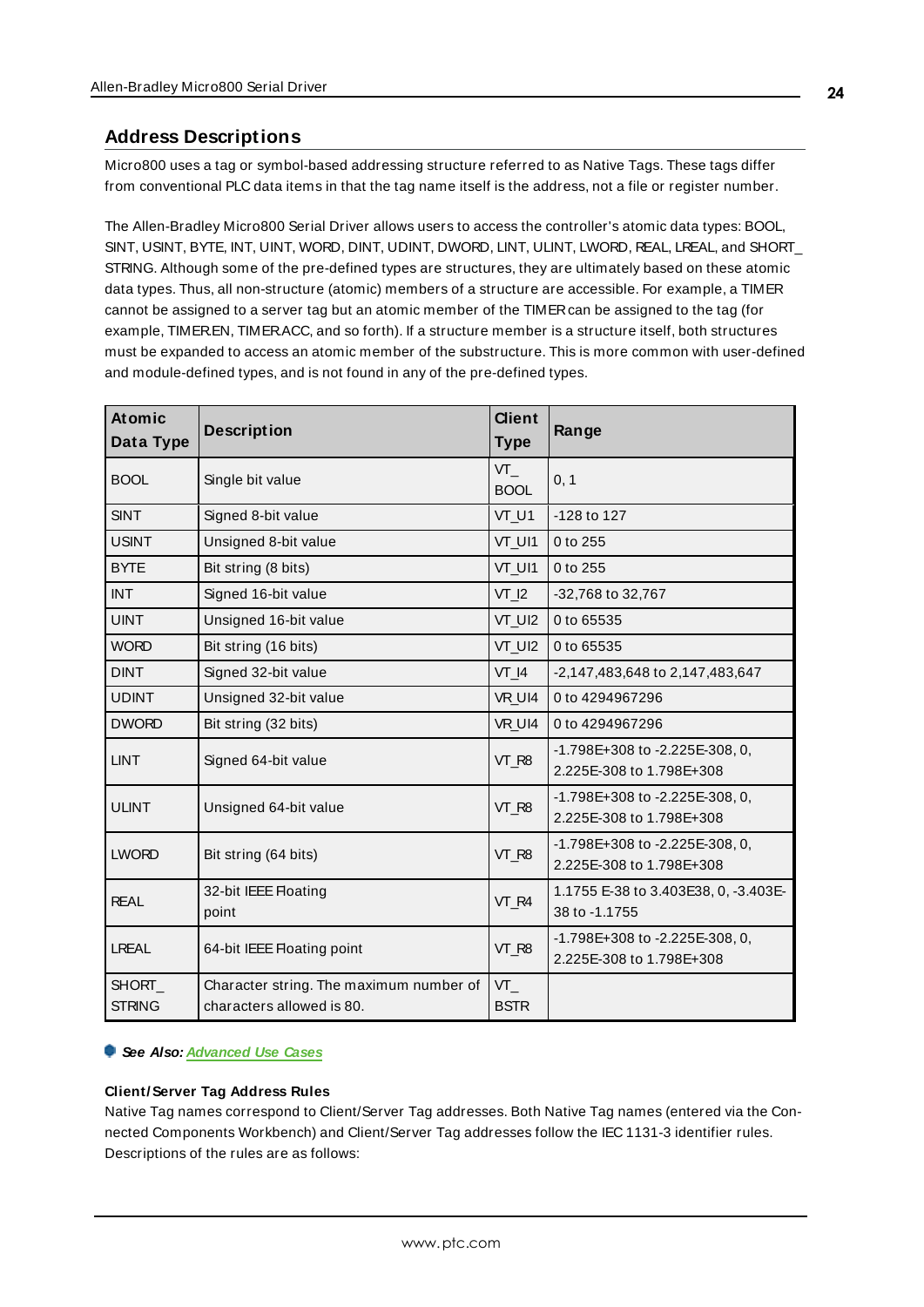- Must begin with an alphabetic character or an underscore
- Can only contain alphanumeric characters and underscores
- Can have as many as 40 characters
- Cannot have consecutive underscores
- Characters are not case sensitive

For optimum performance, keep Native Tag names to a minimum in size. The smaller the name, the more requests that can fit in a single transaction.

#### **Client/Server Tag Name Rules**

Tag name assignment in the server differs from address assignment in that names cannot begin with an underscore.

<span id="page-24-0"></span>**See Also: Performance [Optimizations](#page-20-0)**

#### **Address Formats**

A Native Tag may be addressed statically in the server or dynamically from a client in several ways. The tag's format depends on its type and intended usage. For example, the bit format would be used when accessing a bit within a SINT-type tag. For information on address format and syntax, refer to the table below.

**Note:** Every format is native to Connected Components Workbench (CCW) except for the Array formats. Therefore, when referencing an atomic data type, a CCW tag name could be copied and pasted into the server's tag address field and be valid.

#### **See Also: [Advanced](#page-30-0) Use Cases**

| Format               | Syntax                                                                                                 |  |
|----------------------|--------------------------------------------------------------------------------------------------------|--|
| <b>Array Element</b> | <native name="" tag=""> [dim1, dim2, dim3]</native>                                                    |  |
| Array w/ Offset*     | <native name="" tag=""> {# columns}<br/><native name="" tag=""> {# rows} {# columns}</native></native> |  |
| Array w/o Offset*    | <native name="" tag=""> {# columns}<br/><native name="" tag=""> {# rows} {# columns}</native></native> |  |
| Bit                  | <native name="" tag="">.bit<br/><native name="" tag="">.[bit]</native></native>                        |  |
| Standard             | <native name="" tag=""></native>                                                                       |  |
| String               | <native name="" tag=""></native>                                                                       |  |

\* Since these formats may request more than one element, the order in which array data is passed depends on the dimension of the array tag. For example, if rows times  $\cos = 4$  and the Native Tag is a 3X3 element array, then the elements that are being referenced are array\_tag [0,0], array\_tag [0,1], array\_tag [0,2], and array tag [1,0] in that exact order. The results would be different if the Native Tag were a 2X10 element array. For more information, refer to **[Ordering](#page-29-0) of Array Data**.

#### **Expanded Address Formats**

#### **Array Element**

At least 1 dimension (but no more then 3) must be specified.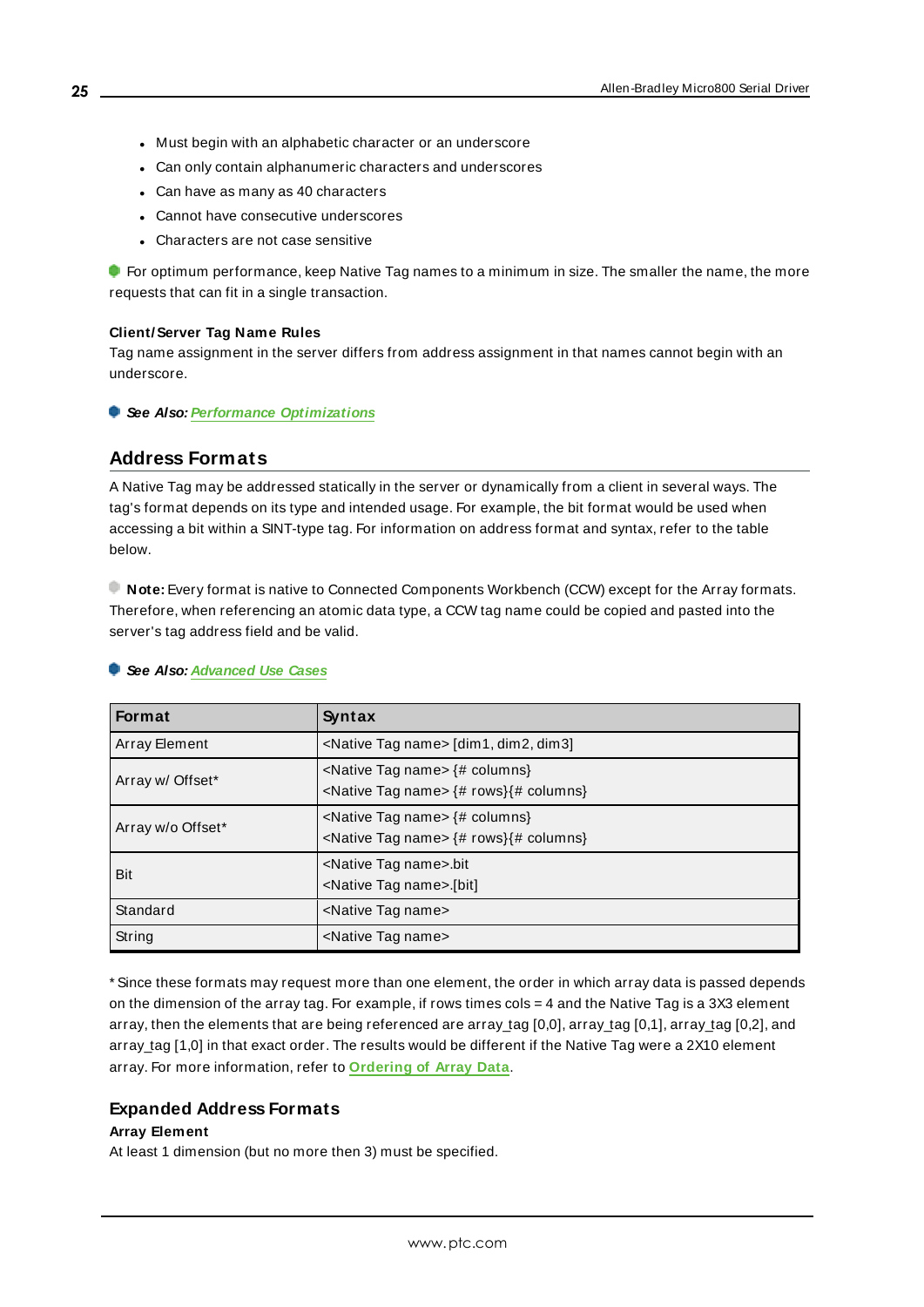| Syntax                                                         | <b>Example</b>     | <b>Notes</b> |
|----------------------------------------------------------------|--------------------|--------------|
| <native name="" tag=""> [dim1]</native>                        | $tag_1[5]$         | N/A          |
| <native name="" tag=""> [dim1,<br/><math>dim2</math>]</native> | $tag_1 [2, 3]$     | N/A          |
| <native name="" tag=""> [dim1,<br/>dim2, dim3]</native>        | tag_1 [2, 58, 547] | N/A          |

#### **Array With Offset**

Since this class may request more than one element, the order in which array data is passed depends on the dimension of the Array Tag.

| Syntax                                                                                                                     | <b>Example</b>    | <b>Notes</b>                                                                                                                                                                                            |
|----------------------------------------------------------------------------------------------------------------------------|-------------------|---------------------------------------------------------------------------------------------------------------------------------------------------------------------------------------------------------|
| <native name="" tag=""> [offset]<br/><math>\{# \text{ of columns}\}\</math></native>                                       | $tag_1 [5]\{8\}$  | The number of elements to Read/Write equals the<br>number of rows multiplied by the number of<br>columns. If no rows are specified, the number of<br>rows default to 1. At least 1 element of the array |
| <native name="" tag=""> [offset]<br/><math>\{\# \text{ of rows}\}\</math> = <math>\{# \text{ of columns}\}</math></native> | $tag_1 [5]{2}{4}$ | must be addressed.<br>The array begins at a zero offset (array index<br>equals 0 for all dimensions).                                                                                                   |

**Note:** If rows\* cols = 4 and the Native Tag is a 3X3 element array, then the elements that are being referenced are array\_tag [0,0], array\_tag [0,1], array\_tag [0,2] and array\_tag [1,0] in that exact order. The results would be different if the Native Tag were a 2X10 element array.

### **Array Without Offset**

Since this class may request more than one element, the order in which array data is passed depends on the dimension of the Array Tag.

| Syntax                                                                       | <b>Example</b>     | <b>Notes</b>                                                                                                                                                                                            |
|------------------------------------------------------------------------------|--------------------|---------------------------------------------------------------------------------------------------------------------------------------------------------------------------------------------------------|
| <native name="" tag=""> <math>\{# of</math><br/>columns}</native>            | tag $1\{8\}$       | The number of elements to Read/Write equals the<br>number of rows multiplied by the number of<br>columns. If no rows are specified, the number of<br>rows default to 1. At least 1 element of the array |
| <native name="" tag=""> <math>\{# of</math><br/>rows}{# of columns}</native> | tag_1 $\{2\}\{4\}$ | must be addressed.<br>The array begins at a zero offset (array index<br>equals 0 for all dimensions).                                                                                                   |

**Note:** For example, if rows\* cols = 4 and the Native Tag is a 3X3 element array, then the elements that are being referenced are array\_tag [0,0], array\_tag [0,1], array\_tag [0,2] and array\_tag [1,0] in that exact order. The results would be different if the Native Tag were a 2X10 element array.

| <b>Bit</b>                               |                |              |  |  |
|------------------------------------------|----------------|--------------|--|--|
| Syntax                                   | <b>Example</b> | <b>Notes</b> |  |  |
| <native name="" tag=""> . bit</native>   | tag $1.0$      | N/A          |  |  |
| <native name="" tag=""> . [bit]</native> | $tag_1. [0]$   | N/A          |  |  |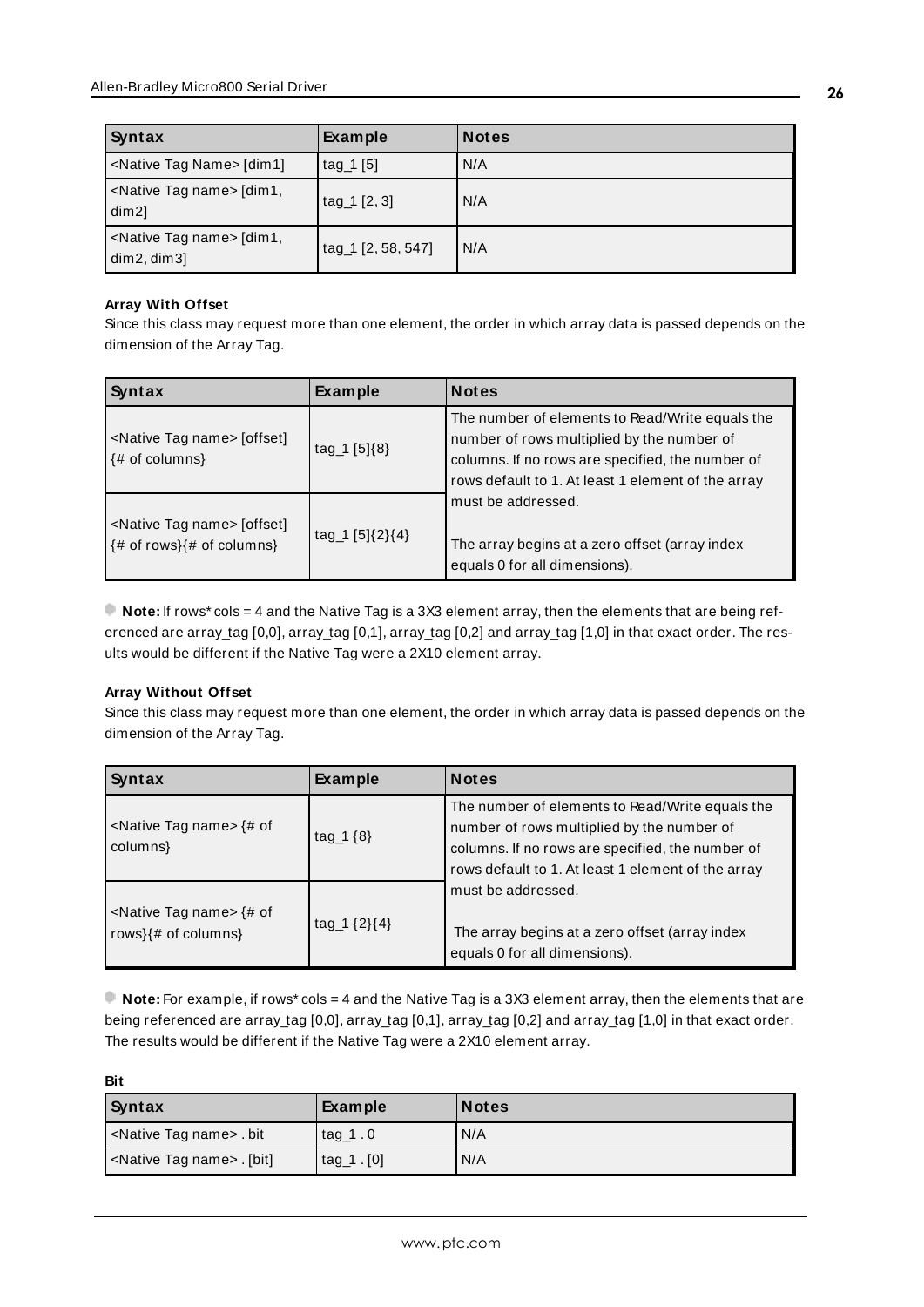#### **Standard**

| Syntax                           | <b>Example</b> | <b>Notes</b> |
|----------------------------------|----------------|--------------|
| <native name="" tag=""></native> | $\text{tag}$   | N/A          |

#### **String**

| Syntax                           | Example | Notes                                                                                      |
|----------------------------------|---------|--------------------------------------------------------------------------------------------|
| <native name="" tag=""></native> | tag_1   | The number of characters to Read/Write equals the<br>string length and must be at least 1. |

For more information on how elements are referenced for 1, 2 and 3 dimensional arrays, refer to **[Ordering](#page-29-0) of [Array](#page-29-0) Data**.

# <span id="page-26-0"></span>**Tag Scope**

The scope of variables can be local to a program or global to a controller.

- Local variables are assigned to a specific program in the project; they are available only to that program.
- Global variables belong to the controller in the project; they are available to any program in the project.

# <span id="page-26-3"></span>**Local Variables**

Local variables (program-scoped tags) cannot be accessed directly through the communications port of the controller, so are not directly supported within the driver. If access is required, cut and paste the tags from the Local variable table to the Global variable table.

# <span id="page-26-2"></span>**Global Variables**

Global Variables (controller-scoped tags) are Native Tags that have global scope in the controller. Any program or task can access Global Tags; however, the number of ways a Global Tag can be referenced depends on both its Native Data Type and the address format being used.

# <span id="page-26-5"></span>**User-Defined Data Types**

Users may create unique data types, e.g. STRING with 12 characters rather than 80. These user-defined data types may be used as local or global variables.

# <span id="page-26-4"></span>**Structured Variables**

There are no structured variables in Micro800 controllers. Users may build unique Data Types, but each member must have a unique name.

# <span id="page-26-1"></span>**Addressing Atomic Data Types**

The table below contains suggested usage and addressing possibilities for each Native Data Type given the available address formats. For each data type's advanced addressing possibilities, click **Advanced**.

**Note:** Empty cells do not necessarily indicate a lack of support.

### **BOOL**

| $\vert$ Tag         | Standard | <b>Array Bement</b> | Array w/wo Off- Bit<br>set | String |
|---------------------|----------|---------------------|----------------------------|--------|
| Data Type   Boolean |          | <b>Boolean</b>      | Boolean Array              |        |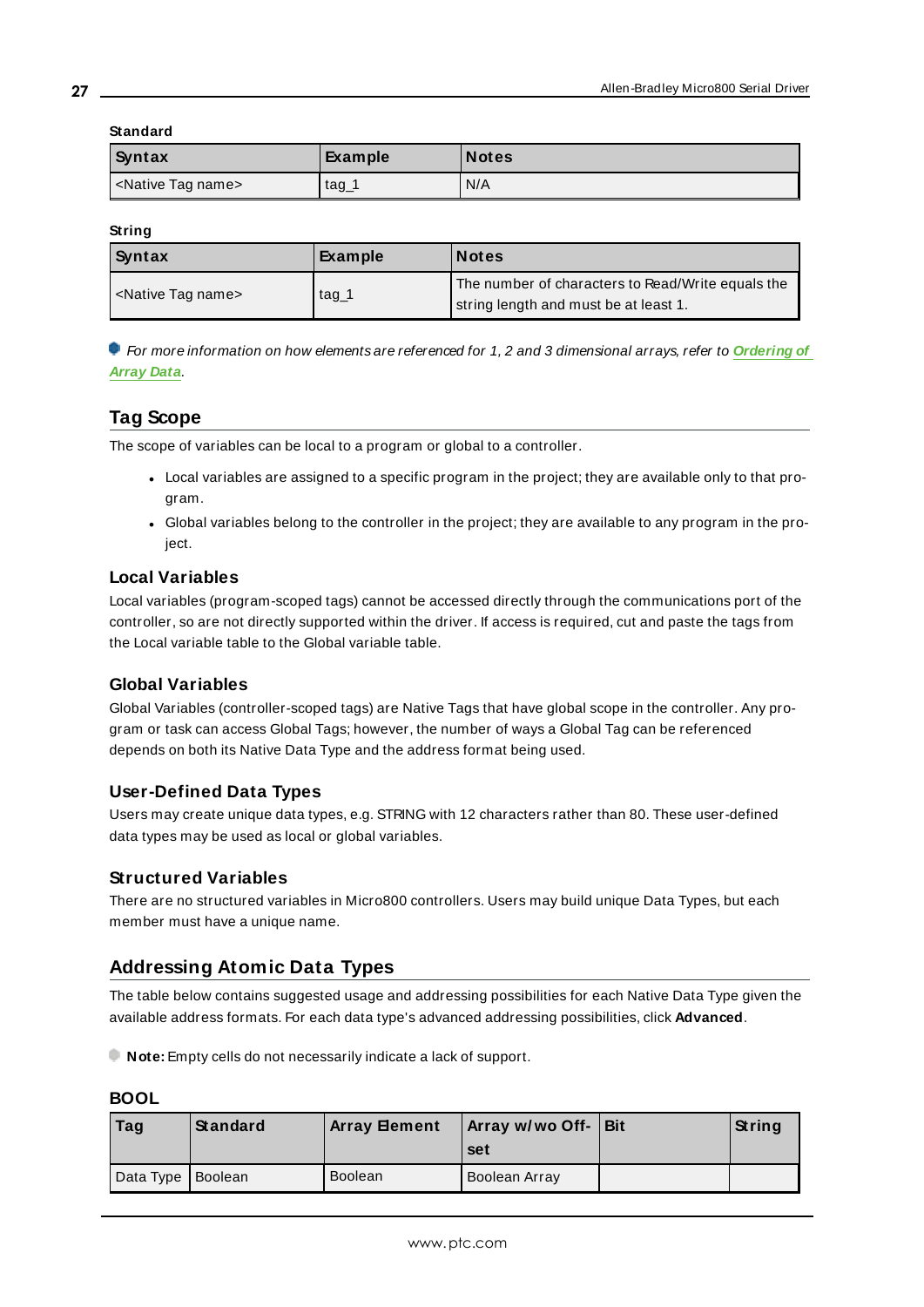| Tag      | Standard       | <b>Array Bement</b>             | Array w/wo Off- Bit<br>set      | String |
|----------|----------------|---------------------------------|---------------------------------|--------|
| Advanced |                | (BOOL 1 dimen-<br>sional array) | (BOOL 1 dimen-<br>sional array) |        |
| Example  | <b>BOOLTAG</b> | BOOLARR[0]                      | BOOLARR[0]{32}                  |        |

# **SINT, USINT, and BYTE**

| Tag                   | Standard       | <b>Array Element</b> | Array w/wo Off-                                                  | <b>Bit</b>                       | String |
|-----------------------|----------------|----------------------|------------------------------------------------------------------|----------------------------------|--------|
|                       |                |                      | set                                                              |                                  |        |
| Data Type<br>Advanced | Byte, Char     | Byte, Char           | Byte Array, Char<br>Array<br>(SINT 1/2/3 dimen-<br>sional array) | <b>Boolean</b><br>(Bit w/i SINT) |        |
| Example               | <b>SINTTAG</b> | SINTARR[0]           | $SINTARR0$ {4}                                                   | SINTTAG.0                        |        |

# **INT, UINT, and WORD**

| Tag                   | Standard      | <b>Array Bement</b> | Array w/o Off-<br>set                                            | <b>Bit</b>                      | String |
|-----------------------|---------------|---------------------|------------------------------------------------------------------|---------------------------------|--------|
| Data Type<br>Advanced | Word, Short   | Word, Short         | Word Array, Short<br>Array<br>(INT 1/2/3 dimen-<br>sional array) | <b>Boolean</b><br>(Bit w/i INT) |        |
| Example               | <b>INTTAG</b> | INTARR[0]           | $INTARR0$ {4}                                                    | INTTAG.0                        |        |

# **DINT, UDINT, and DWORD**

| Tag                   | Standard       | <b>Array Element</b> | Array w/wo Off- Bit        |                                  | String          |
|-----------------------|----------------|----------------------|----------------------------|----------------------------------|-----------------|
|                       |                |                      | set                        |                                  |                 |
| Data Type<br>Advanced | DWord, Long    | DWord, Long          | DWord Array,<br>Long Array | <b>Boolean</b><br>(Bit w/i DINT) | <b>Advanced</b> |
| <b>Example</b>        | <b>DINTTAG</b> | DINTARR[0]           | $DINTARR0$ {4}             | DINTTAG.0                        |                 |

# **LINT, ULINT, and LWORD**

| Tag                   | Standard     | <b>Array Element</b> | Array w/wo Off- Bit<br>set | String |
|-----------------------|--------------|----------------------|----------------------------|--------|
| Data Type<br>Advanced | Double, Date | Double, Date         | Double Array               |        |
| Example               | LINTTAG      | LINTARR[0]           | $LINTARR0$ {4}             |        |

# **REAL**

| $ $ Tag           | Standard | Array Element | Array w/wo Off- Bit<br>set | String |
|-------------------|----------|---------------|----------------------------|--------|
| Data Type   Float |          | <b>Float</b>  | <b>Float Array</b>         |        |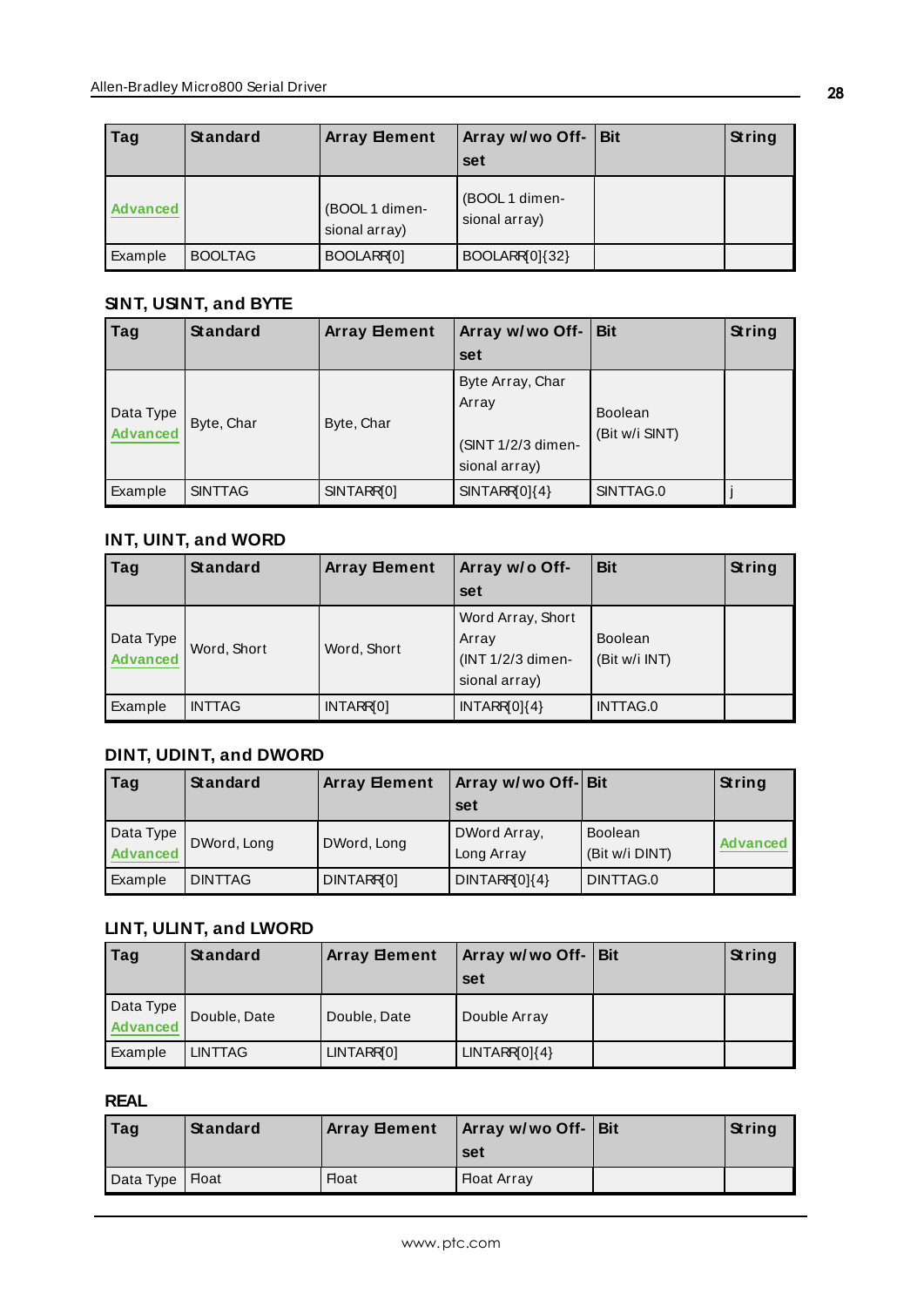| Tag             | Standard       | <b>Array Element</b> | Array w/wo Off-   Bit<br>set | String |
|-----------------|----------------|----------------------|------------------------------|--------|
| <b>Advanced</b> |                |                      |                              |        |
| Example         | <b>REALTAG</b> | REALARR[0]           | REALARR[0]{4}                |        |

### **LREAL**

| Tag                   | Standard        | <b>Array Bement</b> | Array w/wo Off-<br>set | <b>Bit</b> | String |
|-----------------------|-----------------|---------------------|------------------------|------------|--------|
| Data Type<br>Advanced | Double          | Double              | Double Array           |            |        |
| Example               | <b>LREALTAG</b> | LREALARR[0]         | $LREALARR0$ {4}        |            |        |

# **SHORT\_STRING**

| Tag                   | Standard         | <b>Array Element</b> | Array w/wo Off- $\vert$<br>set | <b>Bit</b> | String |
|-----------------------|------------------|----------------------|--------------------------------|------------|--------|
| Data Type<br>Advanced | String           | String               |                                |            |        |
| Example               | <b>STRINGTAG</b> | STRINGARR[0]         |                                |            |        |

#### <span id="page-28-0"></span>**See Also: Address [Formats](#page-24-0)**

# **Addressing Structured Data Types**

Structures cannot be referenced at the structure level: only the atomic structure members can be addressed. For more information, refer to the examples below.

<span id="page-28-3"></span>**Native Tag** MyTimer @TIMER

<span id="page-28-4"></span>**Valid Client/Server Tag** Address = MyTimer.ACC Data type = DWord

<span id="page-28-2"></span>**Invalid Client/Server Tag** Address = MyTimer Data type =  $?$ ?

# <span id="page-28-1"></span>**Addressing STRING Data Type**

STRING is a pre-defined Native Data Type whose structure contains two members: DATA and LEN. DATA is an array of SINTs and stores the characters of the string. LEN is a DINT and represents the number of characters in DATA to display to a client.

**Because LEN and Data are atomic members, they must be referenced independently from the cli**ent/server.

| Description<br>Syntax                                            |  | ∣ Example          |
|------------------------------------------------------------------|--|--------------------|
| DATA/ <maximum length="" string=""><br/>I STRING Value</maximum> |  | I MYSTRING.DATA/82 |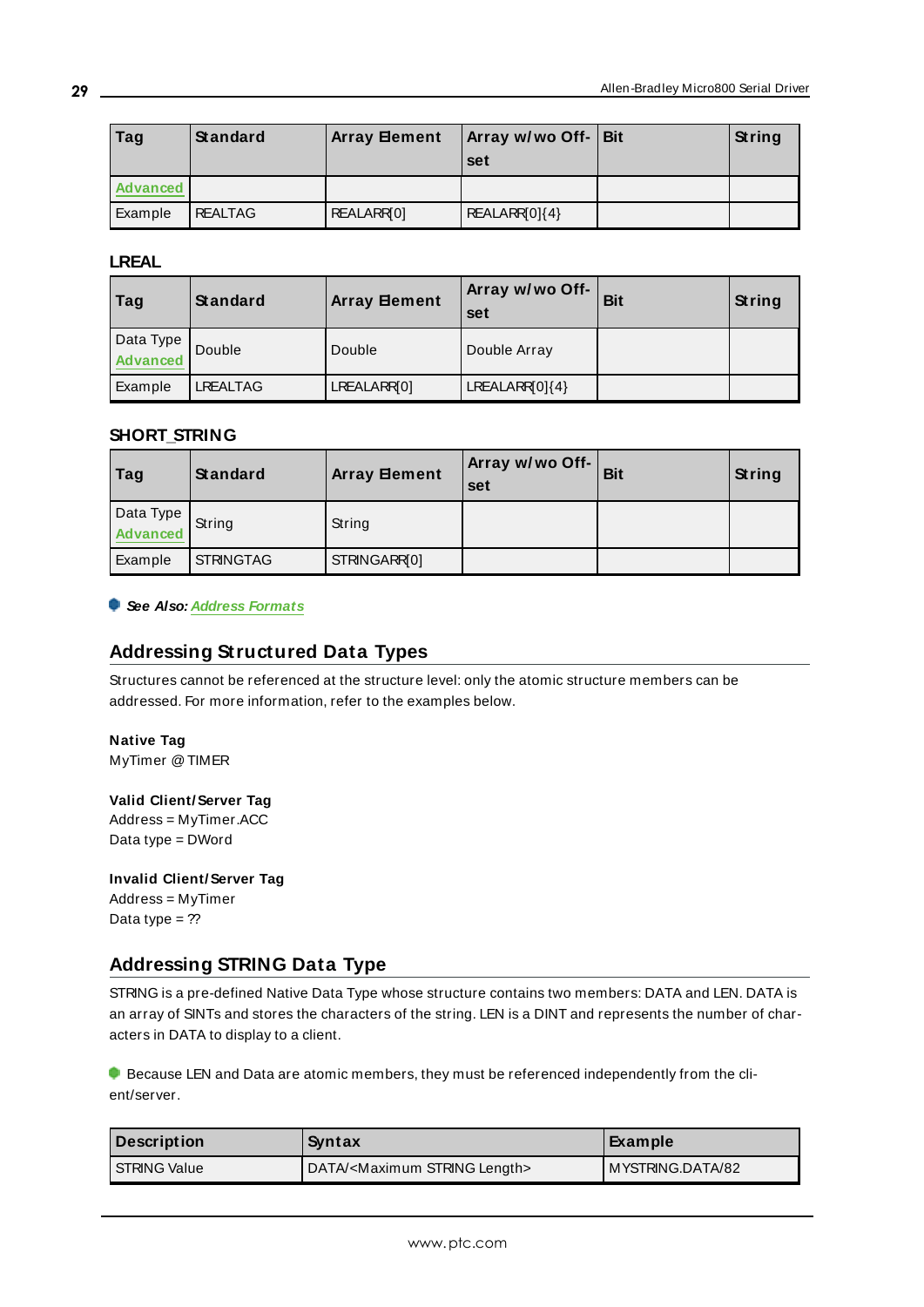| <b>Description</b>   | Syntax     | Example      |
|----------------------|------------|--------------|
| Actual STRING Length | <b>LEN</b> | MYSTRING.LEN |

#### **Reads**

The string read from DATA is terminated by the following:

- a. The first null terminator encountered.
- b. The value in LEN if a) doesn't occur first.
- c. The <Maximum STRING Length> if either a) or b) doesn't occur first.

#### **Example**

MYSTRING.DATA contains "Hello World" in the PLC, but LEN is manually set to 5. A read of MYSTRING.DATA/82 displays "Hello". If LEN is set to 20, MYSTRING.DATA/82 displays "Hello World".

## **Writes**

When a STRING value is written to DATA, the driver also writes to LEN with the length of DATA written. If the write to LEN fails for any reason, the write operation to DATA is considered failed as well (despite the fact that the DATA write to the controller succeeded).

**Note:** This behavior was designed specifically for Native Tags of type STRING (or a custom derivative of STRING). The following precautions apply to users who wish to implement their own string in UDTs.

- If a UDT exists that has a DATA member referenced as a string and a LEN member referenced as a DINT, the write to LEN succeeds regardless of the intentions of LEN for the given UDT. Care must be taken when designing UDTs to avoid this possibility if LEN is not intended to be the length of DATA.
- If a UDT exists that has a DATA member referenced as a string but does not have a LEN member, the write to LEN fails silently without consequence to DATA.

#### **Example**

MYSTRING.DATA/82 holds the value "Hello World." MYSTRING.LEN holds 11. If the value "Alarm Triggered" is written to MYSTRING.DATA/82, 15 is written to MYSTRING.LEN. If the write to MYSTRING.LEN fails, MYSTRING.LEN holds its previous value of 11 while MYSTRING.DATA/82 displays the first 11 characters ("Alarm Trigg"). If the write to MYSTRING.DATA/82 fails, neither tag is affected.

# <span id="page-29-0"></span>**Ordering of Array Data**

# **One-Dimensional Arrays - array [dim1]**

1-dimensional array data is passed to and from the controller in ascending order.

```
for (dim1 = 0; dim1 < dim1 max; dim1++)
```
#### **Example:** 3 element array

array [0] array [1] array [2]

### **Two-Dimensional Arrays - array [dim1, dim2]**

2-dimensional array data is passed to and from the controller in ascending order.

for  $(dim1 = 0; dim1 < dim1 max; dim1++)$ for  $(dim2 = 0; dim2 < dim2<sub>max</sub>; dim2++)$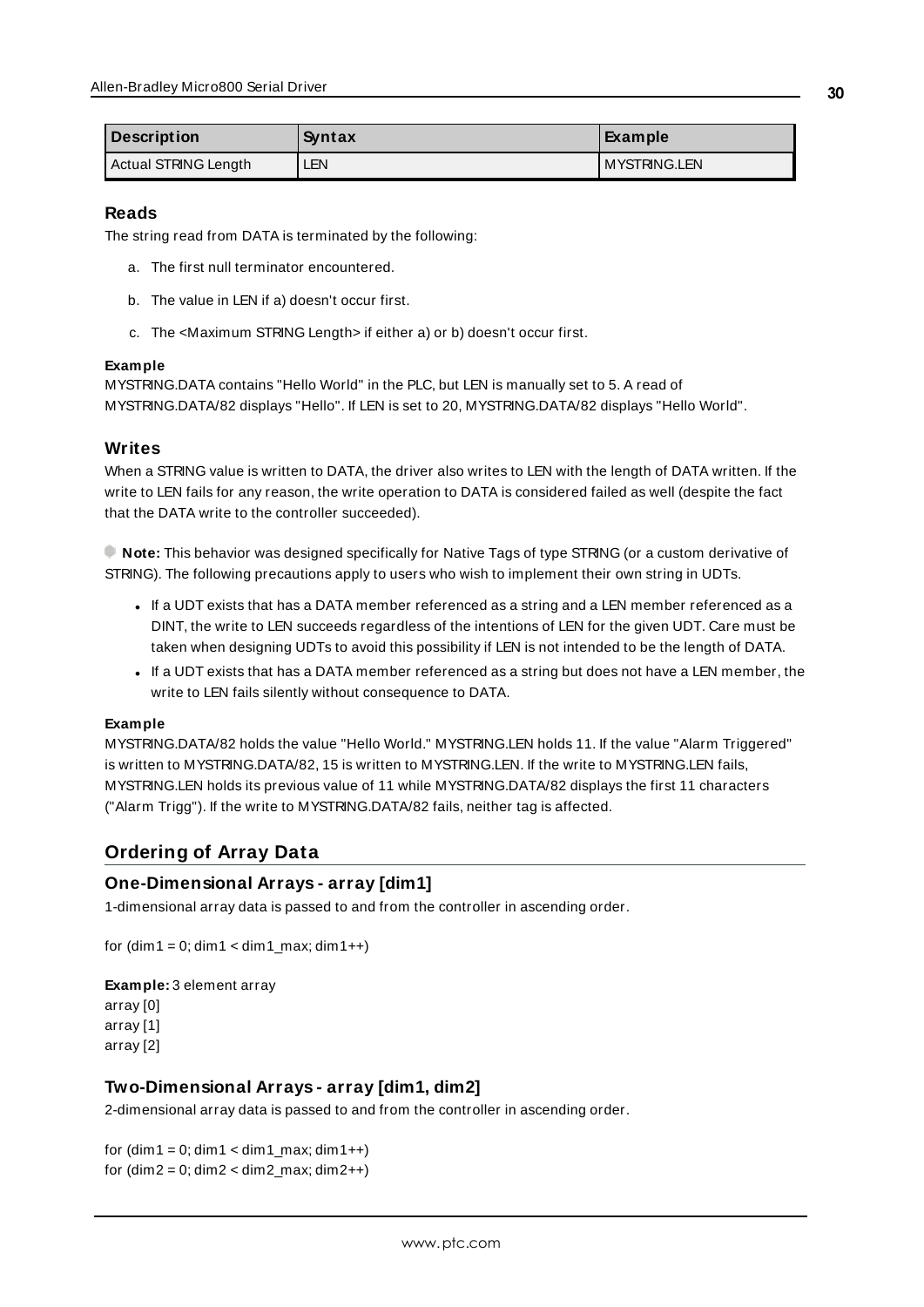**Example:** 3X3 element array array [0, 0] array [0, 1] array [0, 2] array [1, 0] array [1, 1] array [1, 2] array [2, 0] array [2, 1]

array [2, 2]

# **Three-Dimensional Arrays - array [dim1, dim2, dim3]**

3-dimensional array data is passed to and from the controller in ascending order.

for  $(dim1 = 0; dim1 < dim1_max; dim1++)$ for  $(dim2 = 0; dim2 < dim2_max; dim2++)$ for  $(dim3 = 0; dim3 < dim3_max; dim3++)$ 

#### **Example:** 3X3x3 element array

array [0, 0, 0] array [0, 0, 1] array [0, 0, 2] array [0, 1, 0] array [0, 1, 1] array [0, 1, 2] array [0, 2, 0] array [0, 2, 1] array [0, 2, 2] array [1, 0, 0] array [1, 0, 1] array [1, 0, 2] array [1, 1, 0] array [1, 1, 1] array [1, 1, 2] array [1, 2, 0] array [1, 2, 1] array [1, 2, 2] array [2, 0, 0] array [2, 0, 1] array [2, 0, 2] array [2, 1, 0] array [2, 1, 1] array [2, 1, 2] array [2, 2, 0] array [2, 2, 1] array [2, 2, 2]

### <span id="page-30-0"></span>**Advanced Use Cases**

For more information on the advanced use cases for a specific atomic data type, select a link from the list below.

**[BOOL](#page-31-0)**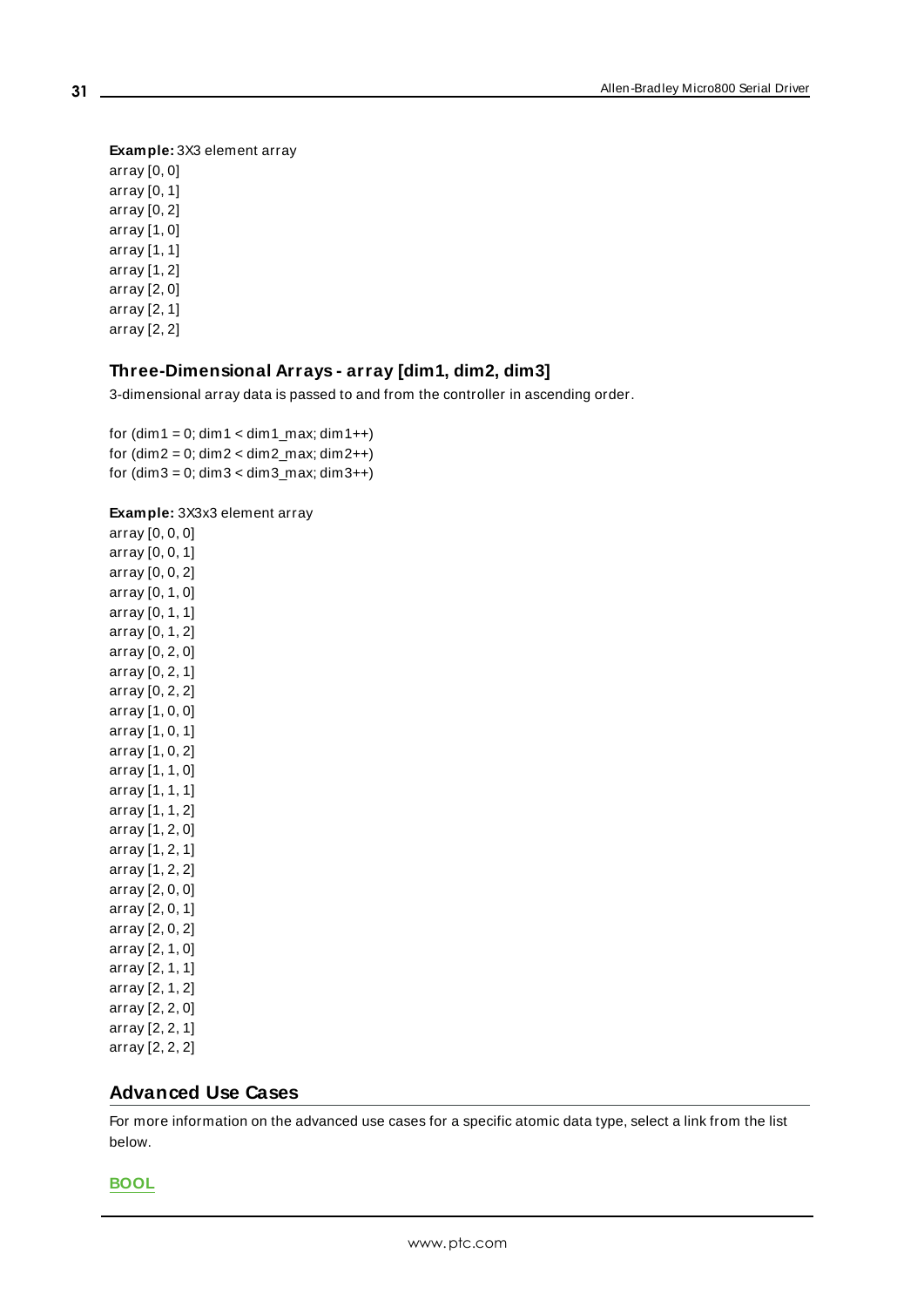**SINT, [USINT,](#page-32-0) and BYTE INT, UINT, and [WORD](#page-35-0) DINT, UDINT, and [DWORD](#page-37-0) LINT, ULINT, and [LWORD](#page-40-0) [REAL](#page-42-0) [LREAL](#page-44-0) [SHORT\\_STRING](#page-46-0)**

# <span id="page-31-0"></span>**BOOL**

For more information on the format, refer to **Address [Formats](#page-24-0)**.

| Format              | <b>Supported Data Types</b>                                         | <b>Notes</b>                                                                                                                                                    |
|---------------------|---------------------------------------------------------------------|-----------------------------------------------------------------------------------------------------------------------------------------------------------------|
| Array Ele-<br>ment  | Boolean                                                             | The Native Tag must be a 1 dimen-<br>sional array.                                                                                                              |
| Array w/<br>Offset  | Boolean Array                                                       | 1. The Native Tag must be a 1<br>dimensional array.<br>2. The offset must lay on a 32-<br>bit boundary.<br>3. The number of elements<br>must be a factor of 32. |
| Array w/o<br>Offset | Boolean Array                                                       | 1. The Native Tag must be a 1<br>dimensional array.<br>2. The number of elements<br>must be a factor of 32.                                                     |
| Bit                 | Boolean                                                             | 1. The Native Tag must be a 1<br>dimensional array.<br>2. The range is limited from 0<br>to 31.                                                                 |
| Standard            | Boolean, Byte, Char, Word, Short, BCD, DWord,<br>Long, LBCD, Float* | None                                                                                                                                                            |
| String              | Not supported.                                                      |                                                                                                                                                                 |

\* The Float value equals the face value of the Native Tag in Float form (non-IEEE Floating point number).

### **Examples**

Examples highlighted signify common use cases.

| <b>Server Tag Address</b> | <b>Format</b> | Data Type      | <b>Notes</b>   |
|---------------------------|---------------|----------------|----------------|
| booltag                   | Standard      | <b>Boolean</b> | $Value = True$ |
| booltag                   | Standard      | <b>Byte</b>    | Value = $1$    |
| booltag                   | Standard      | Word           | Value = $1$    |
| booltag                   | Standard      | <b>DWord</b>   | Value = $1$    |

# **BOOL Atomic Tag - booltag = True**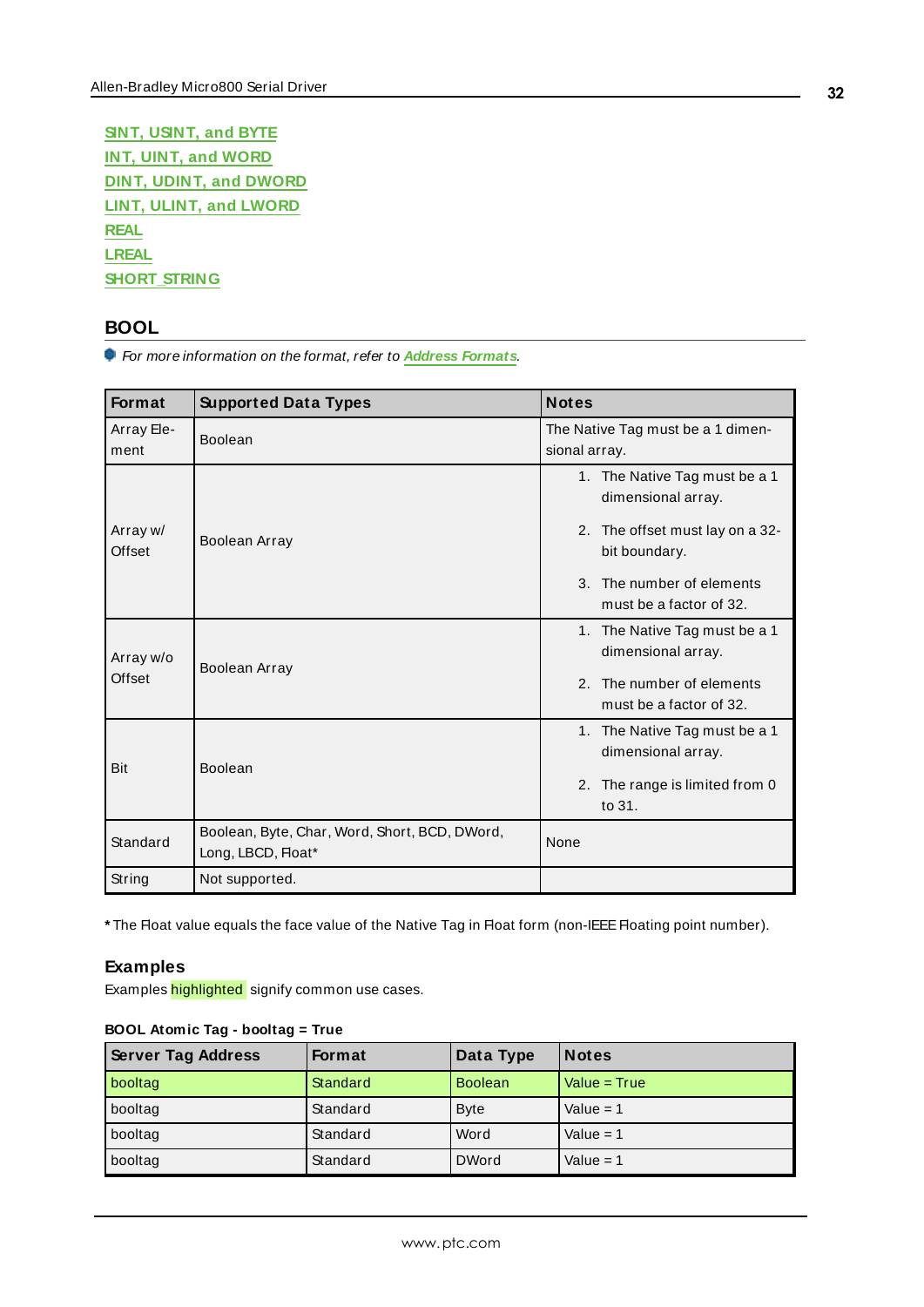| <b>Server Tag Address</b><br><b>Format</b> |                      | Data Type      | <b>Notes</b>                  |
|--------------------------------------------|----------------------|----------------|-------------------------------|
| booltag                                    | Standard             | <b>Float</b>   | Value = $1.0$                 |
| booltag [3]                                | <b>Array Element</b> | <b>Boolean</b> | Invalid: Tag is not an array. |
| booltag [3]                                | Array Element        | Word           | Invalid: Tag is not an array. |
| booltag {1}                                | Array w/o Offset     | Word           | Invalid: Not supported.       |
| booltag $\{1\}$                            | Array w/o Offset     | <b>Boolean</b> | Invalid: Not supported.       |
| booltag [3] {32}                           | Array w/ Offset      | <b>Boolean</b> | Invalid: Tag is not an array. |
| booltag.3                                  | Bit                  | <b>Boolean</b> | Invalid: Tag is not an array. |
| booltag $/ 1$                              | String               | String         | Invalid: Not supported.       |
| booltag $/4$                               | String               | String         | Invalid: Not supported.       |

|  |  | BOOL Array Tag - bitarraytag = [0,1,0,1] |  |
|--|--|------------------------------------------|--|
|--|--|------------------------------------------|--|

| <b>Server Tag Address</b> | <b>Format</b>        | Data Type      | <b>Notes</b>                                |
|---------------------------|----------------------|----------------|---------------------------------------------|
| bitarraytag               | Standard             | <b>Boolean</b> | Invalid: Tag cannot be an array.            |
| bitarraytag               | Standard             | <b>Byte</b>    | Invalid: Tag cannot be an array.            |
| bitarraytag               | Standard             | Word           | Invalid: Tag cannot be an array.            |
| bitarraytag               | Standard             | <b>DWord</b>   | Invalid: Tag cannot be an array.            |
| bitarraytag               | Standard             | <b>Float</b>   | Invalid: Tag cannot be an array.            |
| bitarraytag [3]           | <b>Array Element</b> | <b>Boolean</b> | Value = True                                |
| bitarraytag [3]           | Array Element        | Word           | Invalid: Bad data type.                     |
| bitarraytag $\{3\}$       | Array w/o Offset     | Word           | Invalid: Tag cannot be an array.            |
| bitarraytag {1}           | Array w/o Offset     | Word           | Invalid: Tag cannot be an array.            |
| bitarraytag {1}           | Array w/o Offset     | <b>Boolean</b> | Invalid: Array size must be a factor of 32. |
| bitarraytag {32}          | Array w/o Offset     | <b>Boolean</b> | Value = $[0,1,0,1,]$                        |
| bitarraytag [3] {32}      | Array w/ Offset      | <b>Boolean</b> | Offset must begin on 32-bit boundary.       |
| bitarraytag[0]{32}        | Array w/ Offset      | <b>Boolean</b> | Value = $[0,1,0,1,]$                        |
| bitarraytag[32]{64}       | Array w/ Offset      | <b>Boolean</b> | Syntax valid. Element is out of range.      |
| bitarraytag. 3            | Bit                  | <b>Boolean</b> | Value = True                                |
| bitarraytag / 1           | String               | String         | Invalid: Not supported.                     |
| bitarraytag / 4           | String               | String         | Invalid: Not supported.                     |

# <span id="page-32-0"></span>**SINT, USINT, and BYTE**

For more information on the format, refer to **Address [Formats](#page-24-0)**.

| <b>Format</b>      | <b>Supported Data Types</b>                                                                                                     | <b>Notes</b>                     |
|--------------------|---------------------------------------------------------------------------------------------------------------------------------|----------------------------------|
| ment               | Array Ele- Byte, Char, Word, Short, BCD, DWord,<br>Long, LBCD, Float***                                                         | The Native Tag must be an array. |
| Array w/<br>Offset | Byte Array, Char Array, Word Array,<br>Short Array, BCD Array**, DWord<br>Array, Long Array, LBCD Array**, Float<br>Array**,*** | The Native Tag must be an array. |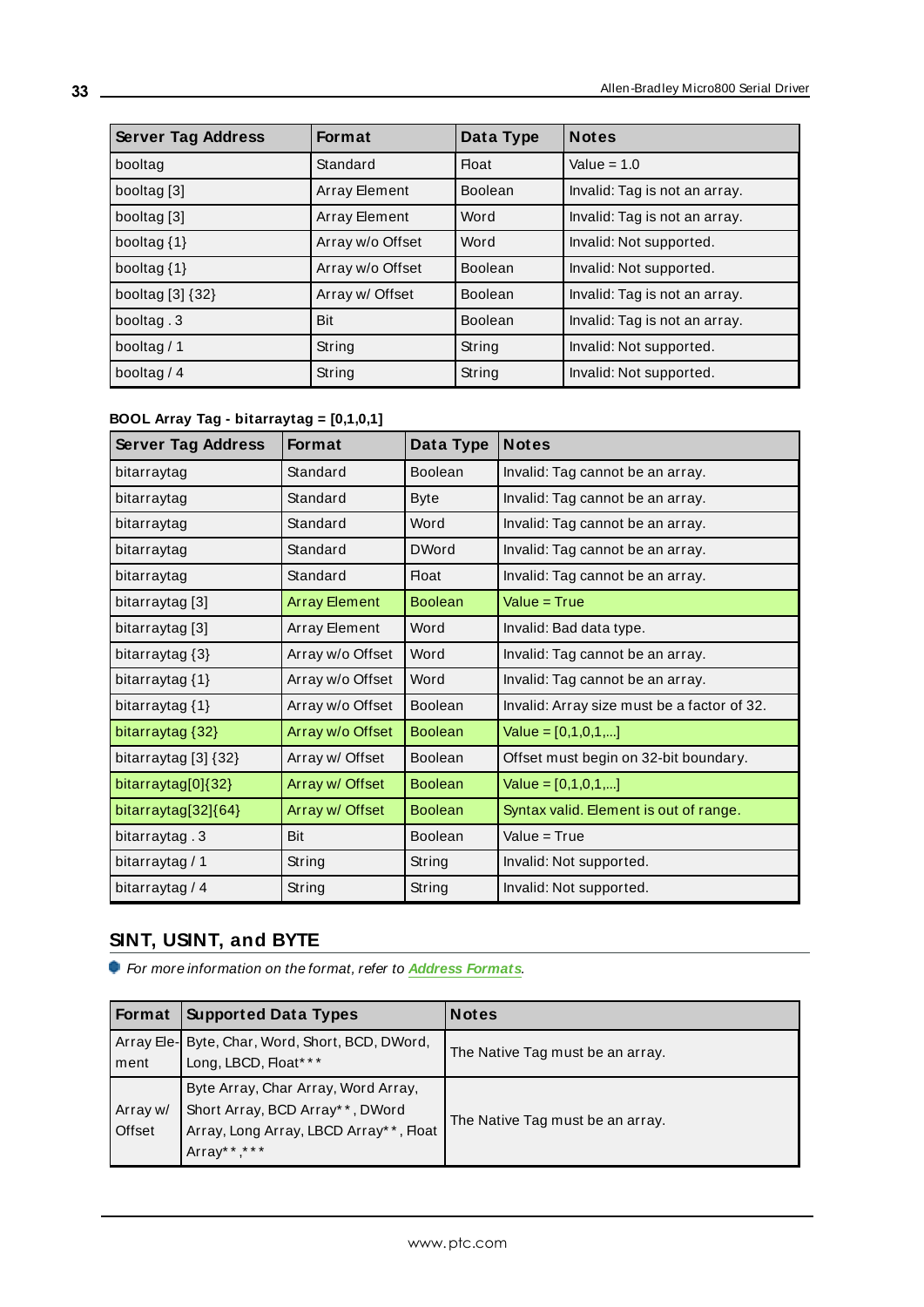| Format          | <b>Supported Data Types</b>                                                                                                     | <b>Notes</b>                                                                                                                                                                            |
|-----------------|---------------------------------------------------------------------------------------------------------------------------------|-----------------------------------------------------------------------------------------------------------------------------------------------------------------------------------------|
|                 | Boolean Array                                                                                                                   | 1. Use this case to have the bits within a SINT<br>in array form. This is not an array of SINTs<br>in Boolean notation.                                                                 |
| Array           |                                                                                                                                 | 2. Applies to bit-within-SINT only. Example:<br>$tag_1.0\{8\}.$                                                                                                                         |
| w/o Off-<br>set |                                                                                                                                 | 3. The .bit plus the array size cannot exceed 8<br>bits. Example: tag_1.1{8} exceeds a SINT,<br>$tag_1.0\{8\}$ does not.                                                                |
|                 | Byte Array, Char Array, Word Array,<br>Short Array, BCD Array**, DWord<br>Array, Long Array, LBCD Array**, Float<br>Array**,*** | If accessing more than a single element, the<br>Native Tag must be an array.                                                                                                            |
|                 |                                                                                                                                 | 1. The range is limited from 0 to 7.                                                                                                                                                    |
| Bit             | <b>Boolean</b>                                                                                                                  | 2. If the Native Tag is an array, the bit class ref-<br>erence must be prefixed by an array ele-<br>ment class reference. Example: tag_1<br>$[2,2,3]$ .0.                               |
| Standard        | Boolean*, Byte, Char, Word, Short,<br>BCD, DWord, Long, LBCD, Float* **                                                         | None                                                                                                                                                                                    |
|                 |                                                                                                                                 | 1. If accessing a single element, the Native<br>Tag does not need to be an array.                                                                                                       |
| String          | String                                                                                                                          | Note: The value of the string is the ASCII<br>equivalent of the SINT value. Example: SINT<br>$= 65$ dec $= "A".$                                                                        |
|                 |                                                                                                                                 | 2. If accessing more than a single element, the<br>Native Tag must be an array. The value of<br>the string is the null-terminated ASCII equi-<br>valent of all the SINTs in the string. |
|                 |                                                                                                                                 | 1 character in string $=$ 1 SINT.                                                                                                                                                       |

\* Non-zero values are clamped to True.

\* \* Each element of the array corresponds to an element in the SINT array. Arrays are not packed.

\*\*\* Float value equals the face value of Native Tag in Float form (non-IEEE Floating point number).

## **Examples**

Examples highlighted signify common use cases for SINT, USINT, and BYTE.

**SINT, USINT, and BYTE Atomic Tag - sinttag = 122 (decimal)**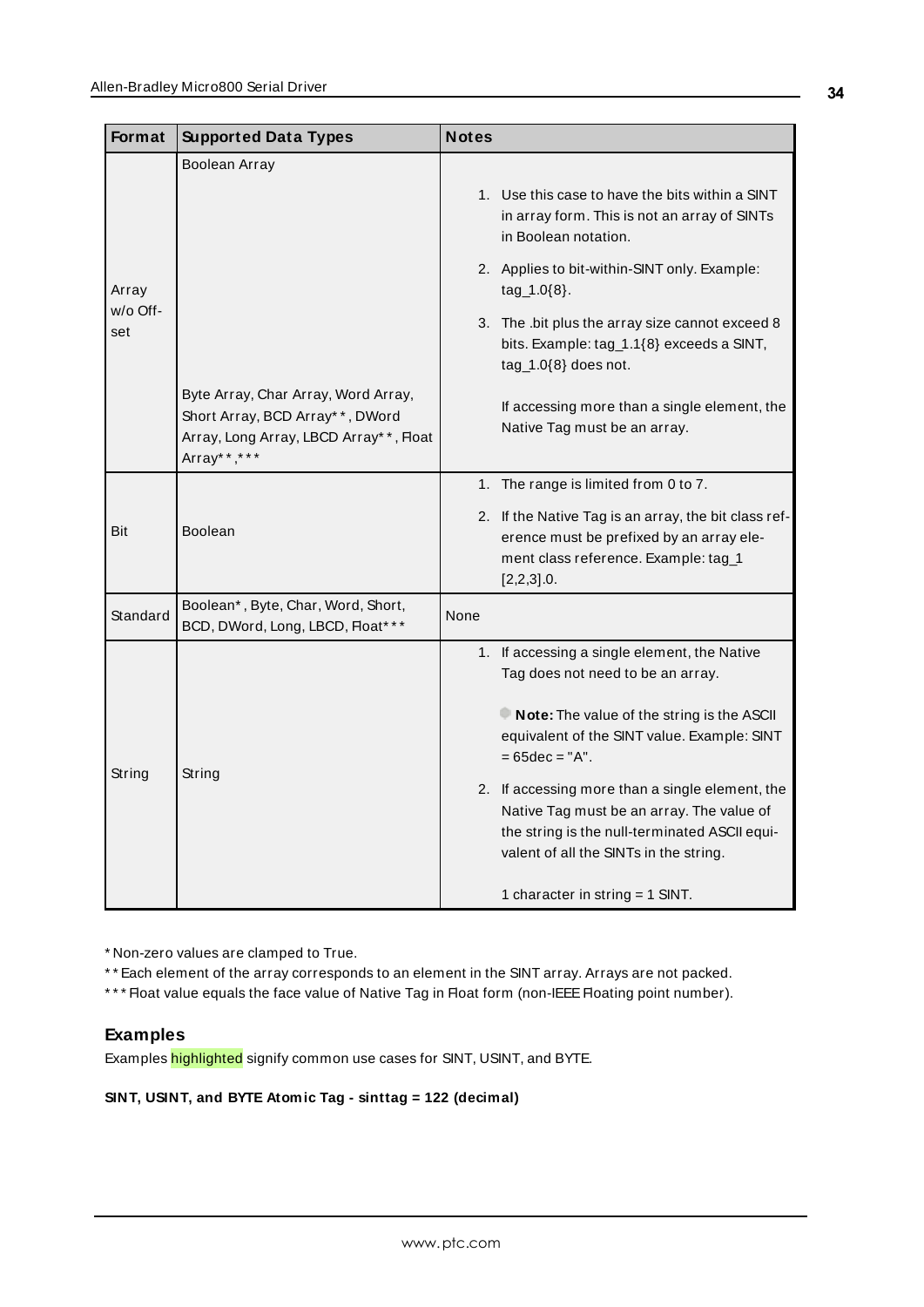| Server Tag<br><b>Address</b> | <b>Format</b>         | <b>Data</b><br><b>Type</b> | <b>Notes</b>                                               |
|------------------------------|-----------------------|----------------------------|------------------------------------------------------------|
| sinttag                      | Standard              | <b>Boolean</b>             | Value = $True$                                             |
| sinttag                      | Standard              | <b>Byte</b>                | Value = $122$                                              |
| sinttag                      | Standard              | Word                       | Value = $122$                                              |
| sinttag                      | Standard              | <b>DWord</b>               | Value = $122$                                              |
| sinttag                      | Standard              | <b>Float</b>               | Value = 122.0                                              |
| sinttag [3]                  | <b>Array Element</b>  | Boolean                    | Invalid: Tag is not an array. Also, Boolean is<br>invalid. |
| sinttag [3]                  | <b>Array Element</b>  | <b>Byte</b>                | Invalid: Tag is not an array.                              |
| sinttag $\{3\}$              | Array w/o Off-<br>set | <b>Byte</b>                | Invalid: Tag is not an array.                              |
| sinttag $\{1\}$              | Array w/o Off-<br>set | <b>Byte</b>                | Value = [122]                                              |
| sinttag $\{1\}$              | Array w/o Off-<br>set | Boolean                    | Invalid: Bad data type.                                    |
| sinttag $[3]$ $\{1\}$        | Array w/ Offset       | <b>Byte</b>                | Invalid: Tag is not an array.                              |
| sinttag.3                    | Bit                   | <b>Boolean</b>             | Value = $True$                                             |
| sinttag. $0\{8\}$            | Array w/o Off-<br>set | <b>Boolean</b>             | $Value = [0,1,0,1,1,1,1,0]$<br>Bit value of 122            |
| sinttag $/ 1$                | String                | String                     | Invalid: Syntax / data type not supported.                 |
| sinttag $/4$                 | String                | String                     | Invalid: Syntax / data type not supported.                 |

## **SINT, USINT, and BYTE Array Tag - sintarraytag [4,4] = [[83,73,78,84],[5,6,7,8],[9,10,11,12],[13,14,15,16]]**

| <b>Server Tag Address</b>    | <b>Format</b>         | Data<br><b>Type</b> | <b>Notes</b>                                     |
|------------------------------|-----------------------|---------------------|--------------------------------------------------|
| sintarraytag                 | Standard              | <b>Boolean</b>      | Invalid: Tag cannot be an array.                 |
| sintarraytag                 | Standard              | <b>Byte</b>         | Invalid: Tag cannot be an array.                 |
| sintarraytag                 | Standard              | Word                | Invalid: Tag cannot be an array.                 |
| sintarraytag                 | Standard              | <b>DWord</b>        | Invalid: Tag cannot be an array.                 |
| sintarraytag                 | Standard              | Float               | Invalid: Tag cannot be an array.                 |
| sintarraytag [3]             | Array Element         | <b>Byte</b>         | Invalid: Server tag missing dimension 2 address. |
| sintarraytag [1,3]           | Array Element         | <b>Boolean</b>      | Invalid: Boolean not allowed for array elements. |
| sintarraytag [1,3]           | Array Element         | <b>Byte</b>         | Value = $8$                                      |
| sintarraytag {10}            | Array w/o Off-<br>set | <b>Byte</b>         | Value = $[83,73,78,84,5,6,7,8,9,10]$             |
| sintarraytag $\{2\}$ $\{5\}$ | Array w/o Off-<br>set | Word                | Value = $[83,73,78,84,5]$ [6,7,8,9,10]           |
| sintarraytag $\{1\}$         | Array w/o Off-<br>set | <b>Byte</b>         | Value = $83$                                     |
| sintarraytag $\{1\}$         | Array w/o Off-<br>set | <b>Boolean</b>      | Invalid: Bad data type.                          |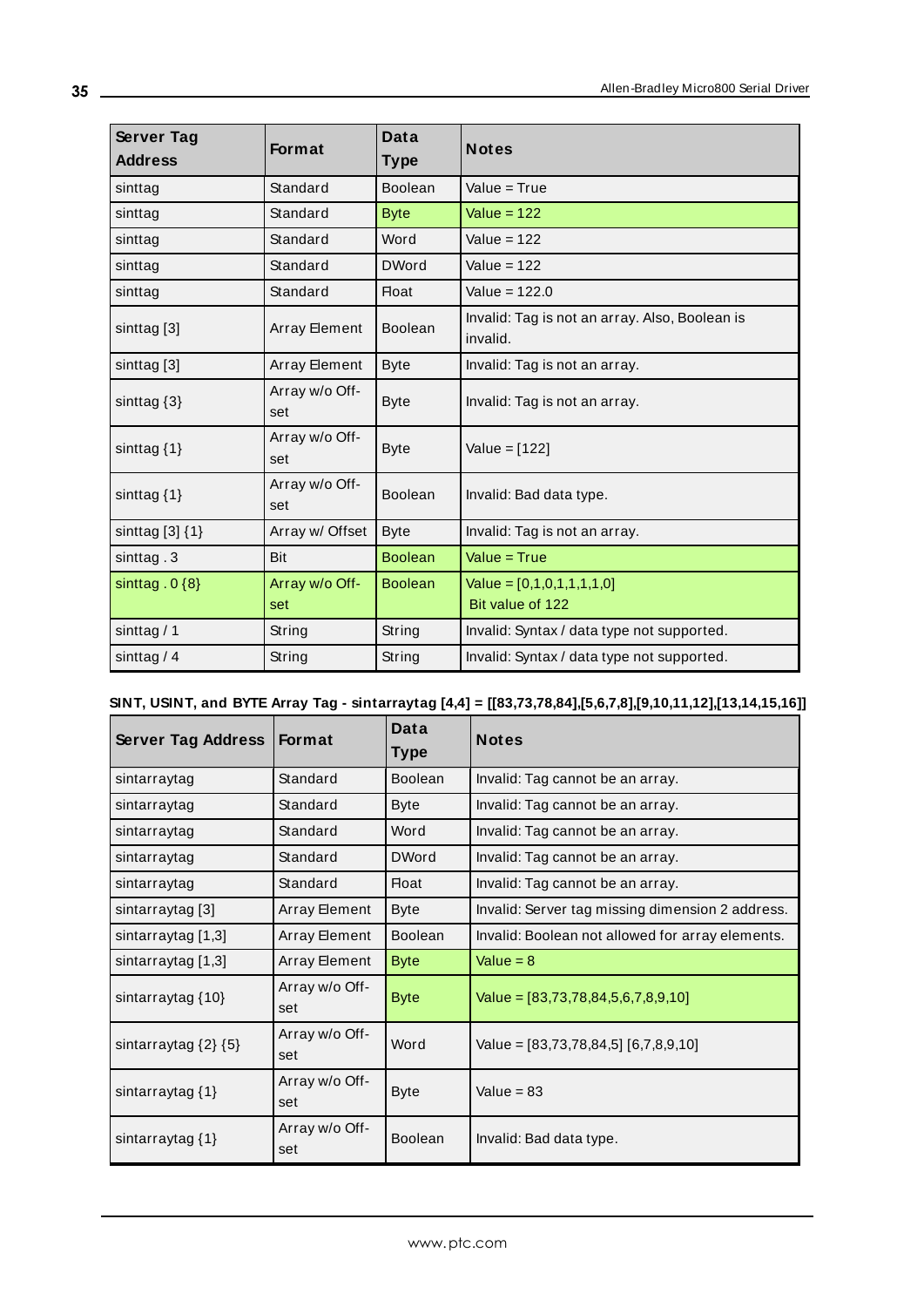| <b>Server Tag Address</b>                     | <b>Format</b>         | Data<br><b>Type</b> | <b>Notes</b>                                 |
|-----------------------------------------------|-----------------------|---------------------|----------------------------------------------|
| sintarraytag $[1,3]$ $\{4\}$                  | Array w/ Offset       | <b>Byte</b>         | Value = $[8,9,10,11]$                        |
| sintarraytag.3                                | Bit                   | <b>Boolean</b>      | Invalid: Tag must reference atomic location. |
| sintarraytag $[1,3]$ . 3                      | Bit                   | <b>Boolean</b>      | Value $= 1$                                  |
| sintarraytag [1,3] . 0<br>$\vert \{8\} \vert$ | Array w/o Off-<br>set | <b>Boolean</b>      | Value = $[0,0,0,1,0,0,0,0]$                  |
| sintarraytag / 1                              | String                | String              | Invalid: Syntax / data type not supported.   |
| sintarraytag / 4                              | String                | String              | Invalid: Syntax / data type not supported.   |

# <span id="page-35-0"></span>**INT, UINT, and WORD**

For more information on the format, refer to **Address [Formats](#page-24-0)**.

| Format             | <b>Supported Data Types</b>                                                                                                           | <b>Notes</b>                                                                                                                                      |
|--------------------|---------------------------------------------------------------------------------------------------------------------------------------|---------------------------------------------------------------------------------------------------------------------------------------------------|
| Array Ele-<br>ment | Byte, Char**, Word, Short, BCD,<br>DWord, Long, LBCD, Float****                                                                       | The Native Tag must be an array.                                                                                                                  |
| Array w/<br>Offset | Byte Array, Char Array**, Word<br>Array, Short Array, BCD Array, DWord<br>Array, Long Array, LBCD Array***,<br>Float Array *** *****  | The Native Tag must be an array.                                                                                                                  |
|                    | Boolean Array                                                                                                                         | 1. Use this case to have the bits within an INT in<br>array form. This is not an array of INTs in<br>Boolean notation.                            |
| Array              |                                                                                                                                       | 2. Applies to bit-within-INT only. Example: tag_<br>$1.0{16}.$                                                                                    |
| w/o Off-<br>set    |                                                                                                                                       | 3. The .bit plus the array size cannot exceed 16<br>bits. Example: tag_1.1{16} exceeds an INT,<br>$tag_1.0{16}$ does not.                         |
|                    | Byte Array, Char Array**, Word<br>Array, Short Array, BCD Array, DWord<br>Array, Long Array, LBCD Array ***,<br>Float Array ***, **** | If accessing more than a single element, the<br>Native Tag must be an array.                                                                      |
|                    |                                                                                                                                       | 1. The range is limited from 0 to 15.                                                                                                             |
| Bit                | <b>Boolean</b>                                                                                                                        | 2. If the Native Tag is an array, the bit class ref-<br>erence must be prefixed by an array element<br>class reference. Example: tag_1 [2,2,3].0. |
| Standard           | Boolean*, Byte, Char**, Word, Short,<br>BCD, DWord, Long, LBCD, Float* ***                                                            | None                                                                                                                                              |
|                    |                                                                                                                                       | 1. If accessing a single element, the controller<br>tag does not need to be an array.                                                             |
| String             | String                                                                                                                                | Note: The value of the string is the ASCII<br>equivalent of the INT value (clamped to 255).<br>Example: $INT = 65dec = "A".$                      |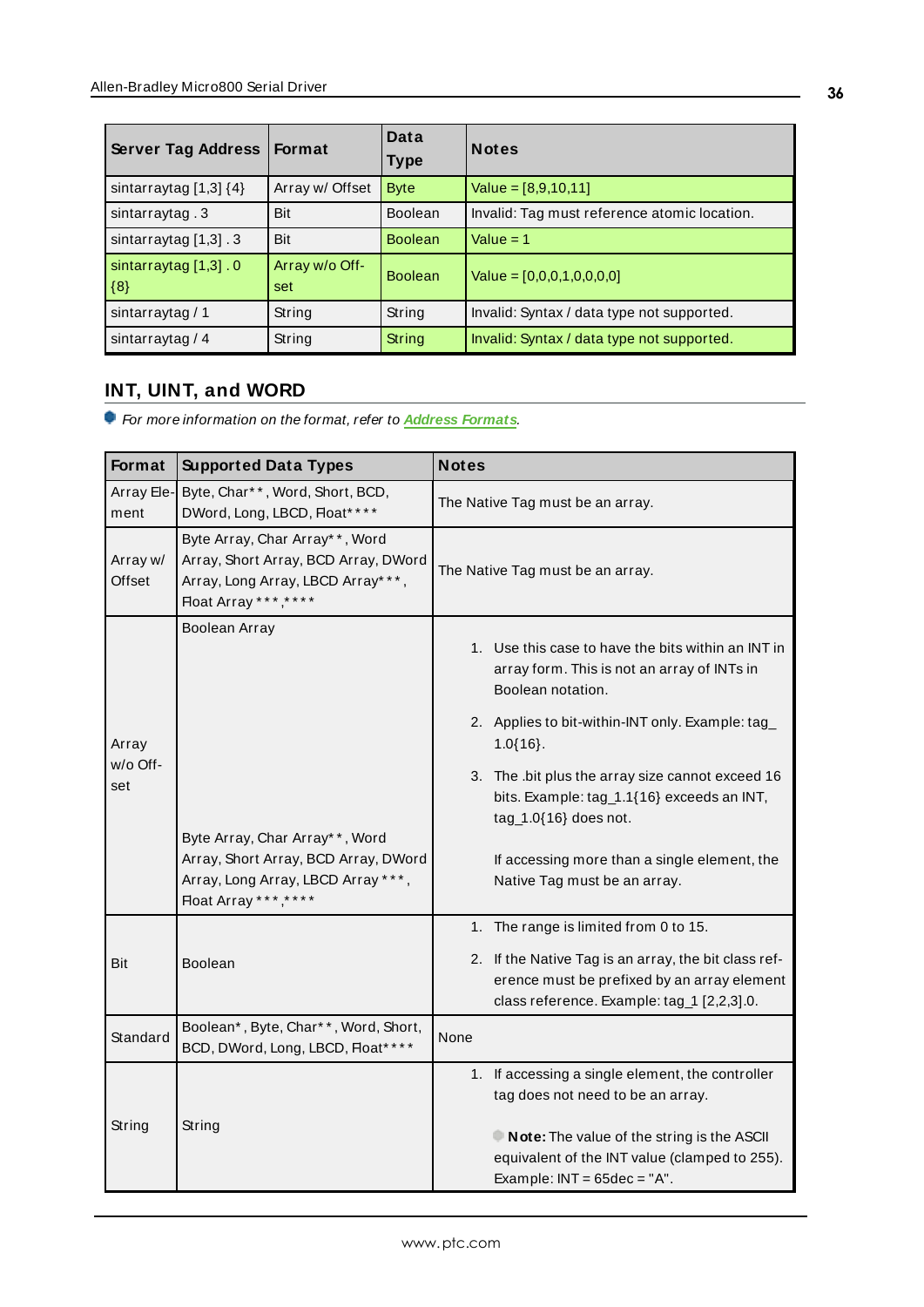| Format | <b>Supported Data Types</b> | <b>Notes</b>                                                                                                                                                                                                                                              |
|--------|-----------------------------|-----------------------------------------------------------------------------------------------------------------------------------------------------------------------------------------------------------------------------------------------------------|
|        |                             | 2. If accessing more than a single element, the<br>Native Tag must be an array. The value of the<br>string is the null-terminated ASCII equivalent<br>of all the INTs (clamped to 255) in the string.<br>1 character in string $=$ 1 INT, clamped to 255. |
|        |                             | INT strings are not packed. For greater effi-<br>ciency, use SINT strings or the STRING struc-<br>ture instead.                                                                                                                                           |

\* Non-zero values are clamped to True.

\* \* Values exceeding 255 are clamped to 255.

\*\*\* Each element of the array corresponds to an element in the INT array. Arrays are not packed.

\*\*\*\* Float value equals the face value of Native Tag in Float form (non-IEEE Floating point number).

### **Examples**

Examples highlighted signify common use cases for INT, UINT, and WORD.

| <b>Server Tag</b><br><b>Address</b> | Class                 | Data<br><b>Type</b> | <b>Notes</b>                                                      |
|-------------------------------------|-----------------------|---------------------|-------------------------------------------------------------------|
| inttag                              | Standard              | Boolean             | Value = $True$                                                    |
| inttag                              | Standard              | <b>Byte</b>         | Value = $255$                                                     |
| inttag                              | Standard              | Word                | Value = $65534$                                                   |
| inttag                              | Standard              | <b>DWord</b>        | Value = $65534$                                                   |
| inttag                              | Standard              | <b>Float</b>        | Value = $65534.0$                                                 |
| inttag [3]                          | Array Element         | <b>Boolean</b>      | Invalid: Tag is not an array. Also, Boolean is invalid.           |
| inttag [3]                          | Array Element         | Word                | Invalid: Tag is not an array.                                     |
| inttag $\{3\}$                      | Array w/o Off-<br>set | Word                | Invalid: Tag is not an array.                                     |
| inttag $\{1\}$                      | Array w/o Off-<br>set | Word                | Value = $[65534]$                                                 |
| inttag $\{1\}$                      | Array w/o Off-<br>set | <b>Boolean</b>      | Invalid: Bad data type.                                           |
| inttag $[3]$ $\{1\}$                | Array w/ Offset       | Word                | Invalid: Tag is not an array.                                     |
| inttag .3                           | Bit                   | <b>Boolean</b>      | Value = $True$                                                    |
| inttag. $0\{16\}$                   | Array w/o Off-<br>set | <b>Boolean</b>      | Value = $[0,1,1,1,1,1,1,1,1,1,1,1,1,1,1,1]$<br>Bit value of 65534 |
| inttag / 1                          | String                | String              | Invalid: Syntax / data type not supported.                        |
| inttag $/4$                         | String                | String              | Invalid: Syntax / data type not supported.                        |

| INT, UINT, and WORD Atomic Tag - inttag = 65534 (decimal) |  |  |
|-----------------------------------------------------------|--|--|

**INT, UINT, and WORD Array Tag - intarraytag [4,4] = [[73,78,84,255],[256,257,258,259],[9,10,11,12], [13,14,15,16]]**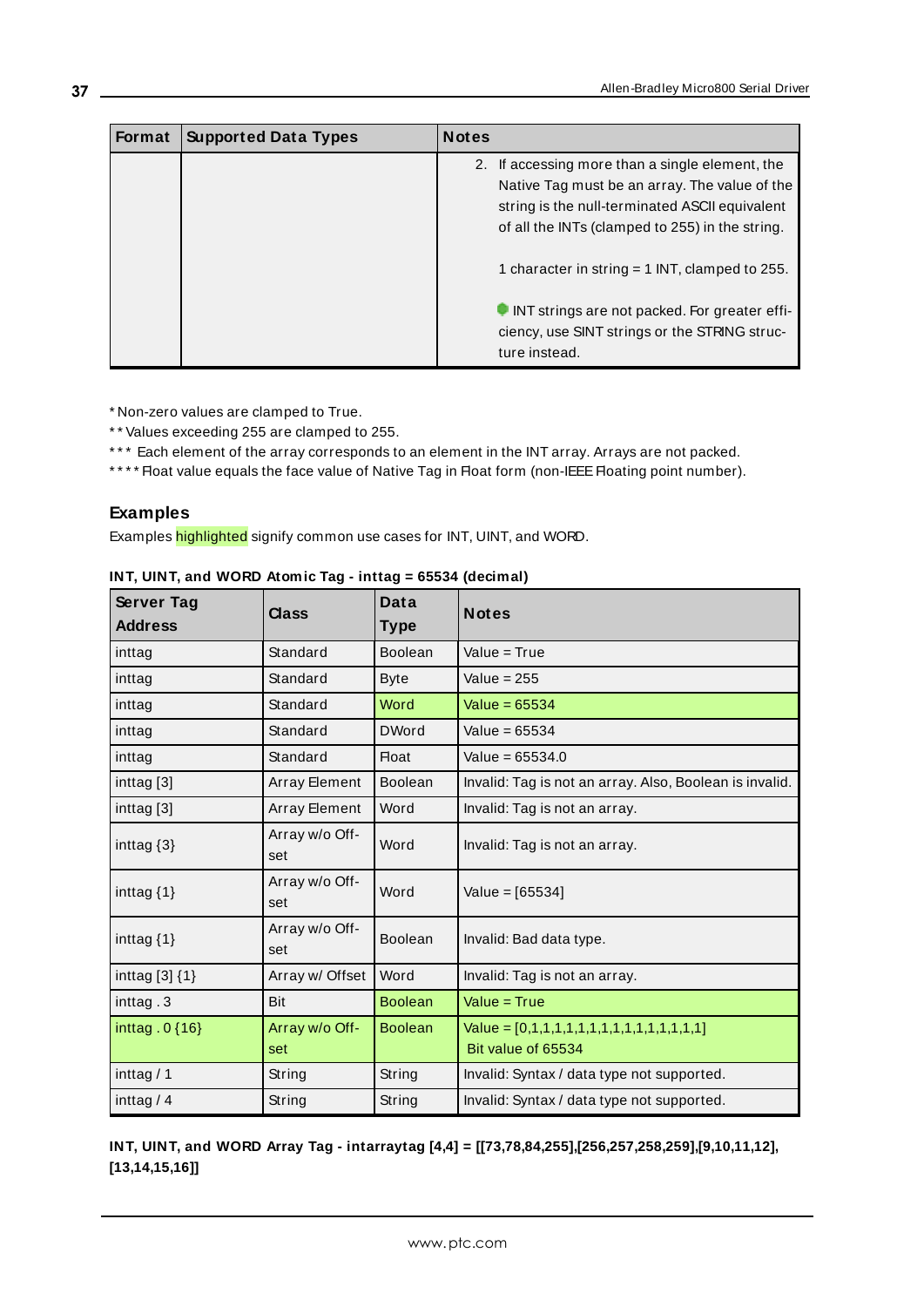| Server Tag<br><b>Address</b>    | <b>Class</b>          | Data<br><b>Type</b> | <b>Notes</b>                                                   |
|---------------------------------|-----------------------|---------------------|----------------------------------------------------------------|
| intarraytag                     | Standard              | <b>Boolean</b>      | Invalid: Tag cannot be an array.                               |
| intarraytag                     | Standard              | <b>Byte</b>         | Invalid: Tag cannot be an array.                               |
| intarraytag                     | Standard              | Word                | Invalid: Tag cannot be an array.                               |
| intarraytag                     | Standard              | <b>DWord</b>        | Invalid: Tag cannot be an array.                               |
| intarraytag                     | Standard              | <b>Float</b>        | Invalid: Tag cannot be an array.                               |
| intarraytag [3]                 | Array Element         | Word                | Invalid: Server tag is missing dimension 2 address.            |
| intarraytag [1,3]               | Array Element         | Boolean             | Invalid: Boolean not allowed for array elements.               |
| intarraytag [1,3]               | Array Element         | Word                | Value = $259$                                                  |
| intarraytag $\{10\}$            | Array w/o Off-<br>set | <b>Byte</b>         | Value = [73,78,84,255,255,255,255,255,9,10]                    |
| intarraytag $\{2\}$ $\{5\}$     | Array w/o Off-<br>set | Word                | Value = [73,78,84,255,256] [257,258,259,9,10]                  |
| intarraytag $\{1\}$             | Array w/o Off-<br>set | Word                | Value = $73$                                                   |
| intarraytag {1}                 | Array w/o Off-<br>set | <b>Boolean</b>      | Invalid: Bad data type.                                        |
| intarraytag $[1,3]$ $\{4\}$     | Array w/ Offset       | Word                | Value = $[259, 9, 10, 11]$                                     |
| intarraytag.3                   | <b>Bit</b>            | <b>Boolean</b>      | Invalid: Tag must reference atomic location.                   |
| intarraytag $[1,3]$ . 3         | Bit                   | <b>Boolean</b>      | Value = $0$                                                    |
| intarraytag [1,3] . 0<br>${16}$ | Array w/o Off-<br>set | <b>Boolean</b>      | Value = $[1,1,0,0,0,0,0,0,1,0,0,0,0,0,0]$<br>Bit value for 259 |
| intarraytag / 1                 | String                | String              | Invalid: Syntax / data type not supported.                     |
| intarraytag $/3$                | String                | String              | Invalid: Syntax / data type not supported.                     |

# <span id="page-37-0"></span>**DINT, UDINT, and DWORD**

For more information on the format, refer to **Address [Formats](#page-24-0)**.

| Format             | <b>Supported Data Types</b>                                                                                                      | <b>Notes</b>                                                                                                             |
|--------------------|----------------------------------------------------------------------------------------------------------------------------------|--------------------------------------------------------------------------------------------------------------------------|
| Array Ele-<br>ment | Byte, Char**, Word, Short, BCD***,<br>DWord, Long, LBCD, Float****                                                               | The Native Tag must be an array.                                                                                         |
| Array w/<br>Offset | Byte Array, Char Array* *, Word<br>Array, Short Array, BCD Array* **,<br>DWord Array, Long Array, LBCD<br>Array, Float Array**** | The Native Tag must be an array.                                                                                         |
| Array              | Boolean Array                                                                                                                    | 1. Use this case to have the bits within an DINT in<br>array form. This is not an array of DINTs in<br>Boolean notation. |
| $w$ /o Off-<br>set |                                                                                                                                  | 2. Applies to bit-within-DINT only. Example: tag<br>$1.0\{32\}.$                                                         |
|                    |                                                                                                                                  | 3. The bit plus the array size cannot exceed 32<br>bits. Example: tag_1.1{32} exceeds an DINT,                           |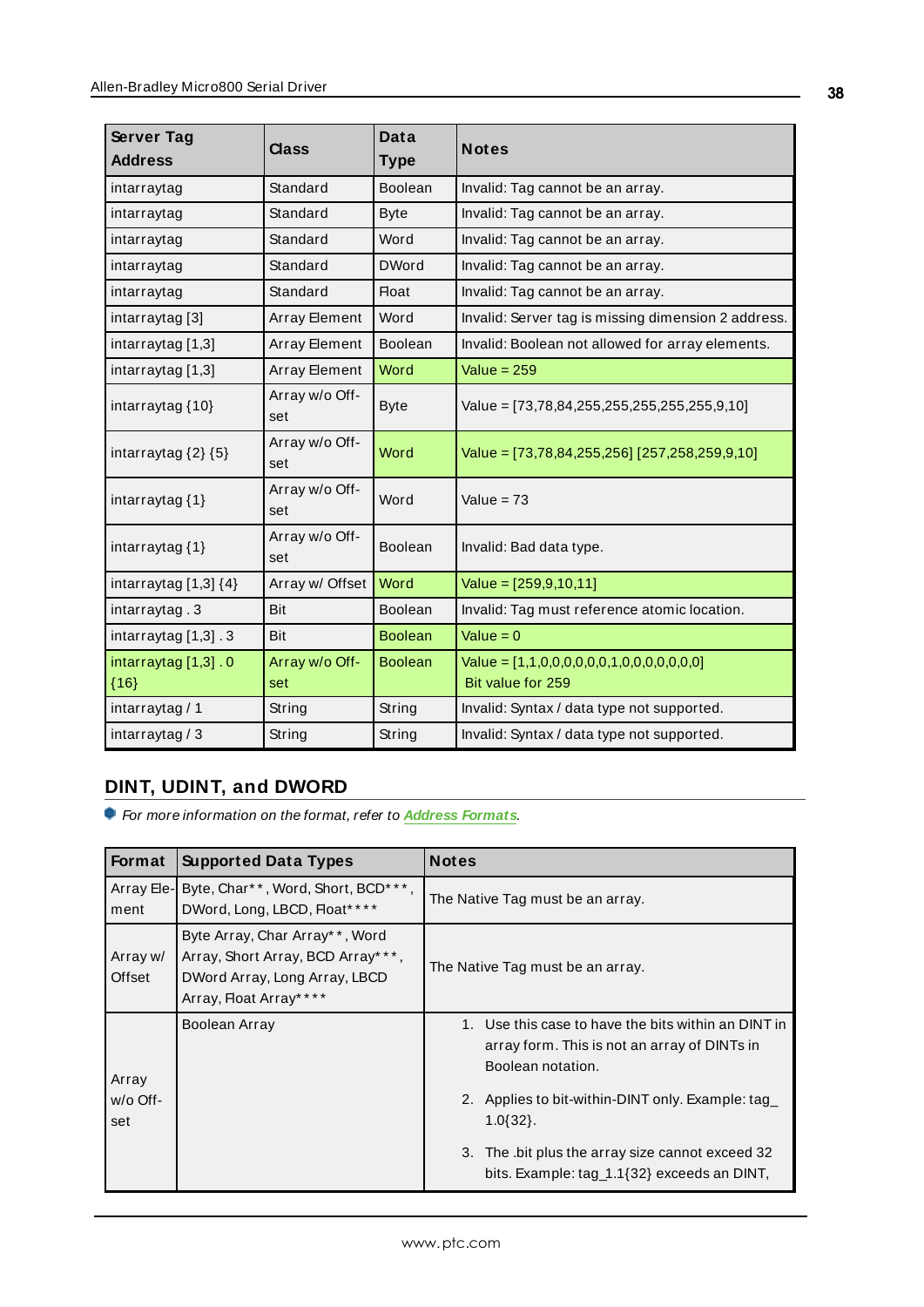| Format   | <b>Supported Data Types</b>                                                                                                    | <b>Notes</b>                                                                                                                                                                                                                                                                                                                                                                                                                                                                                                                                                                                             |
|----------|--------------------------------------------------------------------------------------------------------------------------------|----------------------------------------------------------------------------------------------------------------------------------------------------------------------------------------------------------------------------------------------------------------------------------------------------------------------------------------------------------------------------------------------------------------------------------------------------------------------------------------------------------------------------------------------------------------------------------------------------------|
|          | Byte Array, Char Array**, Word<br>Array, Short Array, BCD Array***,<br>DWord Array, Long Array, LBCD<br>Array, Float Array**** | tag_1.0 $\{32\}$ does not.<br>If accessing more than a single element, the<br>Native Tag must be an array.                                                                                                                                                                                                                                                                                                                                                                                                                                                                                               |
| Bit      | <b>Boolean</b>                                                                                                                 | 1. The range is limited from 0 to 31.<br>2. If Native Tag is an array, bit class reference<br>must be prefixed by an array element class ref-<br>erence. Example: tag_1 [2,2,3].0.                                                                                                                                                                                                                                                                                                                                                                                                                       |
| Standard | Boolean*<br>Byte, Char**<br>Word, Short, BCD***<br>DWord, Long, LBCD<br>Float****                                              | None                                                                                                                                                                                                                                                                                                                                                                                                                                                                                                                                                                                                     |
| String   | String                                                                                                                         | 1. If accessing a single element, the controller<br>tag does not need to be an array.<br>Note: The value of the string is the ASCII<br>equivalent of the DINT value (clamped to 255).<br>Example: $SINT = 65dec = "A".$<br>2. If accessing more than a single element, the<br>Native Tag must be an array. The value of the<br>string is the null-terminated ASCII equivalent<br>of all the DINTs (clamped to 255) in the string.<br>1 character in string = 1 DINT, clamped to 255.<br>DINT strings are not packed. For greater effi-<br>ciency, use SINT strings or the STRING struc-<br>ture instead. |

\* Non-zero values are clamped to True.

\* \* Values exceeding 255 are clamped to 255.

\* \* \* Values exceeding 65535 are clamped to 65535.

\*\*\*\* Float value equals face value of Native Tag in Float form (non-IEEE Floating point number).

# **Examples**

Examples highlighted

# **DINT, UDINT, and DWORD Atomic Tag - dinttag = 70000 (decimal)**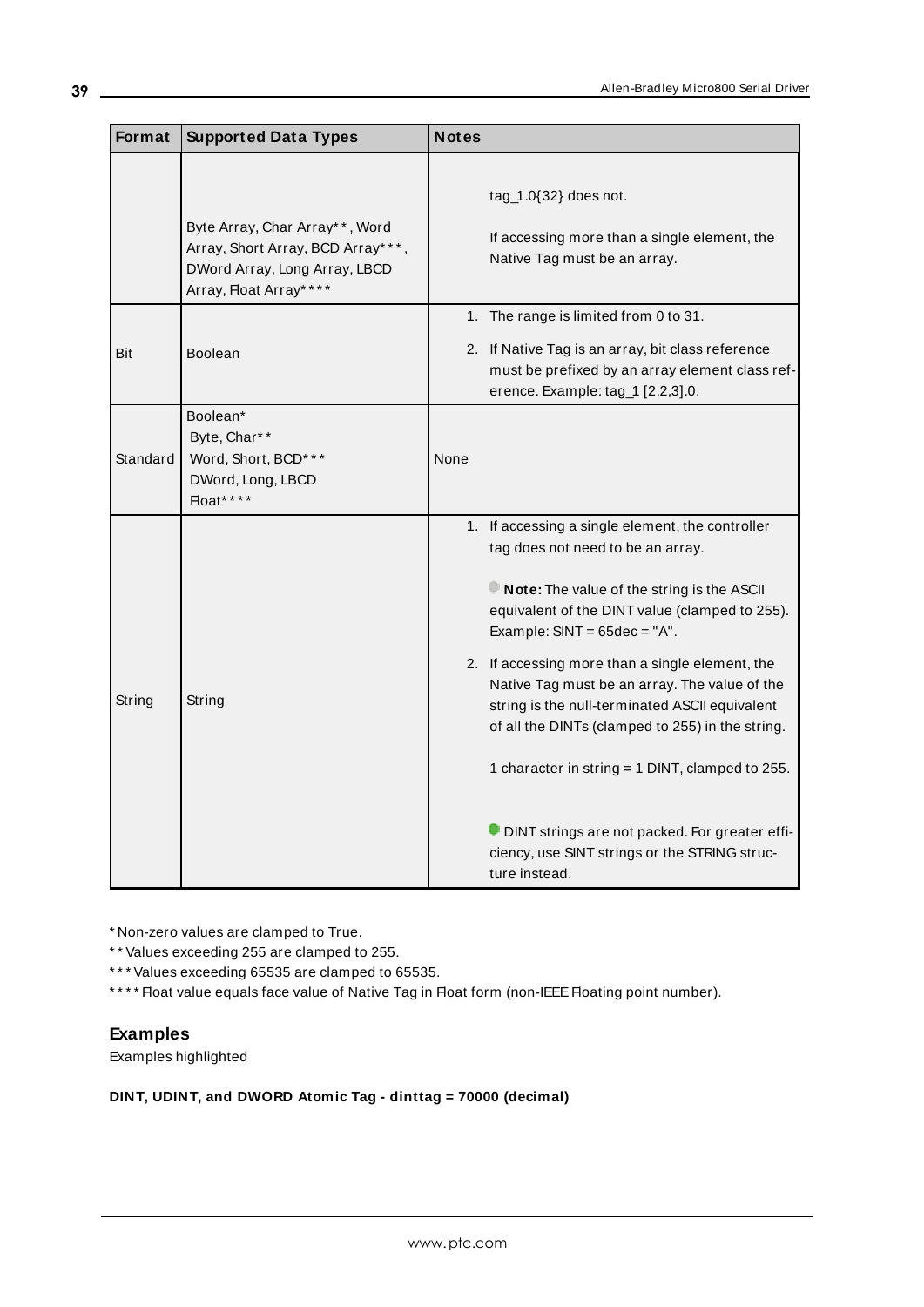| Server Tag           | <b>Format</b>         | Data           | <b>Notes</b>                                                             |
|----------------------|-----------------------|----------------|--------------------------------------------------------------------------|
| <b>Address</b>       |                       | Type           |                                                                          |
| dinttag              | Standard              | Boolean        | Value $=$ True                                                           |
| dinttag              | Standard              | <b>Byte</b>    | Value = $255$                                                            |
| dinttag              | Standard              | Word           | Value = $65535$                                                          |
| dinttag              | Standard              | <b>DWord</b>   | Value = $70000$                                                          |
| dinttag              | Standard              | <b>Float</b>   | Value = $70000.0$                                                        |
| dinttag [3]          | Array Element         | Boolean        | Invalid: Tag is not an array. Also, Boolean is invalid.                  |
| dinttag $[3]$        | Array Element         | <b>DWord</b>   | Invalid: Tag is not an array.                                            |
| dinttag $\{3\}$      | Array w/o Off-<br>set | <b>DWord</b>   | Invalid: Tag is not an array.                                            |
| dinttag $\{1\}$      | Array w/o Off-<br>set | <b>DWord</b>   | Value = $[70000]$                                                        |
| dinttag $\{1\}$      | Array w/o Off-<br>set | Boolean        | Invalid: Bad data type                                                   |
| dintag $[3]$ $\{1\}$ | Array w/ Offset       | <b>DWord</b>   | Invalid: Tag is not an array.                                            |
| dinttag.3            | Bit                   | <b>Boolean</b> | Value = False                                                            |
| dinttag $.0$ {32}    | Array w/o Off-<br>set | <b>Boolean</b> | Value = $[0,0,0,0,1,1,1,0,1,0,0,0,1,0,0,0,1,0,0]$<br>Bit value for 70000 |
| dinttag              | String                | String         | Invalid: Syntax / data type not supported.                               |
| dinttag              | String                | String         | Invalid: Syntax / data type not supported.                               |

# **DINT, UDINT, and DWORD Array Tag - dintarraytag [4,4] = [[68,73,78,84],[256,257,258,259], [9,10,11,12],[13,14,15,16]]**

| <b>Server Tag Address</b> | <b>Format</b>         | Data<br><b>Type</b> | <b>Notes</b>                                     |
|---------------------------|-----------------------|---------------------|--------------------------------------------------|
| dintarraytag              | Standard              | <b>Boolean</b>      | Invalid: Tag cannot be an array.                 |
| dintarraytag              | Standard              | Byte                | Invalid: Tag cannot be an array.                 |
| dintarraytag              | Standard              | Word                | Invalid: Tag cannot be an array.                 |
| dintarraytag              | Standard              | <b>DWord</b>        | Invalid: Tag cannot be an array.                 |
| dintarraytag              | Standard              | <b>Float</b>        | Invalid: Tag cannot be an array.                 |
| dintarraytag [3]          | Array Element         | <b>DWord</b>        | Invalid: Server tag missing dimension 2 address. |
| dintarraytag [1,3]        | Array Element         | <b>Boolean</b>      | Invalid: Boolean not allowed for array elements. |
| dintarraytag [1,3]        | Array Element         | <b>DWord</b>        | Value = $259$                                    |
| dintarraytag $\{10\}$     | Array w/o Off-<br>set | <b>Byte</b>         | Value = $[68,73,78,84,255,255,255,255,9,10]$     |
| dintarraytag $\{2\}\{5\}$ | Array w/o Off-<br>set | <b>DWord</b>        | Value = [68,73,78,84,256] [257,258,259,9,10]     |
| dintarraytag $\{1\}$      | Array w/o Off-<br>set | <b>DWord</b>        | Value = $68$                                     |
| dintarraytag {1}          | Array w/o Off-<br>set | <b>Boolean</b>      | Invalid: Bad data type.                          |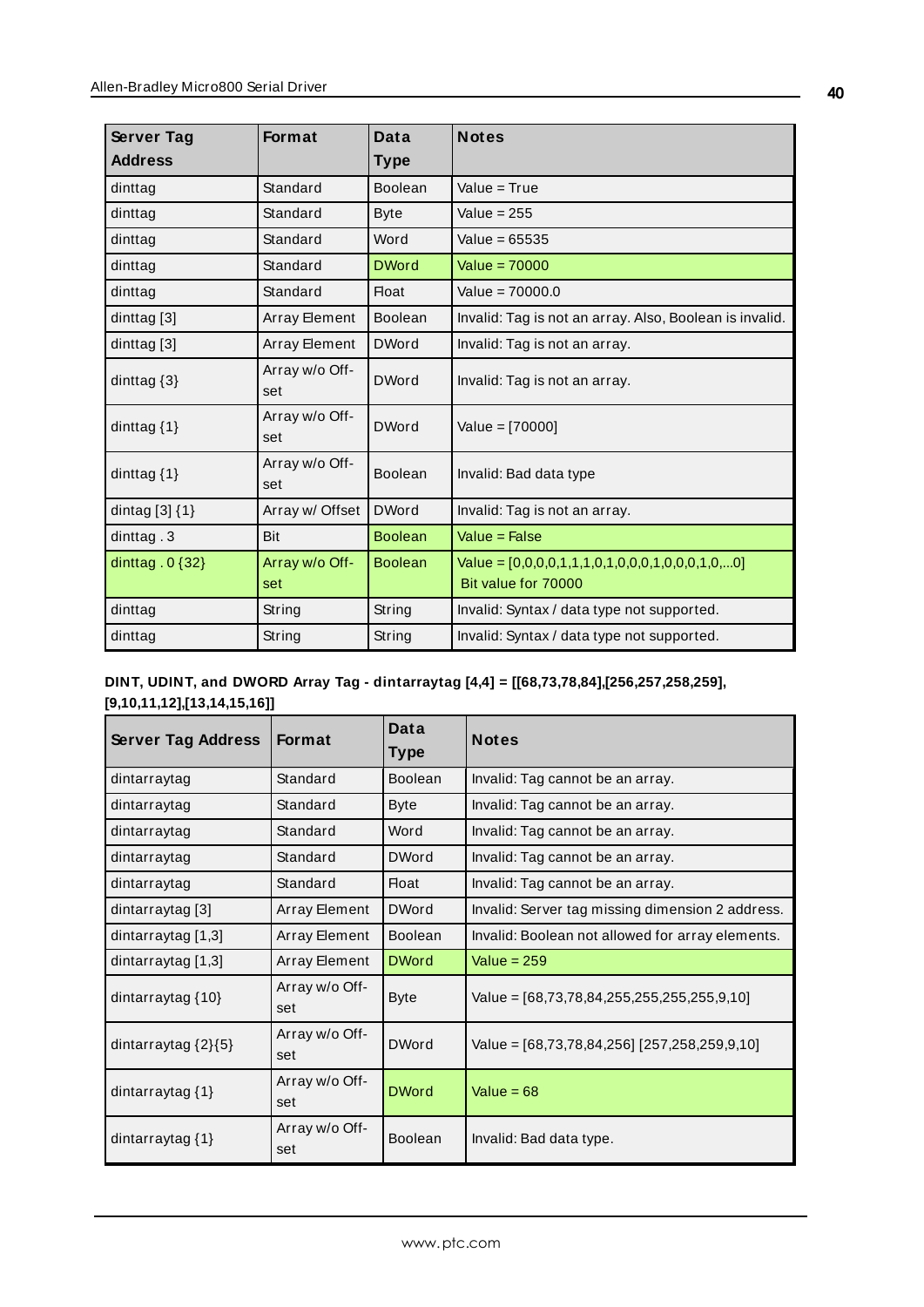| <b>Server Tag Address</b>        | <b>Format</b>         | Data<br><b>Type</b> | <b>Notes</b>                                                   |
|----------------------------------|-----------------------|---------------------|----------------------------------------------------------------|
| dintarraytag [1,3]{4}            | Array w/ Offset       | <b>DWord</b>        | Value = $[259, 9, 10, 11]$                                     |
| dintarraytag.3                   | Bit                   | <b>Boolean</b>      | Invalid: Tag must reference atomic location.                   |
| dintarraytag [1,3] . 3           | Bit                   | <b>Boolean</b>      | Value = $0$                                                    |
| dintarraytag $[1,3]$ 0<br>${32}$ | Array w/o Off-<br>set | <b>Boolean</b>      | Value = $[1,1,0,0,0,0,0,0,1,0,0,0,0,0,0]$<br>Bit value for 259 |
| dintarraytag                     | String                | String              | Invalid: Syntax / data type not supported.                     |
| dintarraytag                     | String                | String              | Invalid: Syntax / data type not supported.                     |

# <span id="page-40-0"></span>**LINT, ULINT, and LWORD**

For more information on the format, refer to **Address [Formats](#page-24-0)**.

| Format               | <b>Supported Data</b><br><b>Types</b> | <b>Notes</b>                                                                     |
|----------------------|---------------------------------------|----------------------------------------------------------------------------------|
| Array Ele-<br>ment   | Double*<br>Date**                     | The Native Tag must be an array.                                                 |
| Array w/ Off-<br>set | Double Array*                         | The Native Tag must be an array.                                                 |
| Array w/o<br>Offset  | Double Array*                         | If accessing more than a single element, the controller tag must<br>be an array. |
| <b>Bit</b>           | Not supported.                        | Not supported.                                                                   |
| Standard             | Double*<br>Date**                     | None                                                                             |
| String               | Not supported.                        | Not supported.                                                                   |

\* Double value equals the face value of controller tag in Float form (non-IEEEFloating point number).

\* \* Date values are in universal time (UTC), not localized time.

### **Examples**

Examples highlighted signify common use cases for LINT, ULINT, and LWORD.

# **LINT, ULINT, and LWORD Atomic Tag - linttag = 2007-01-01T16:46:40.000 (date) == 1.16767E+15 (decimal)**

| <b>Server Tag</b> | <b>Format</b> | Data           | <b>Notes</b>                                   |
|-------------------|---------------|----------------|------------------------------------------------|
| <b>Address</b>    |               | <b>Type</b>    |                                                |
| linttag           | Standard      | <b>Boolean</b> | Invalid: Boolean is not supported.             |
| linttag           | Standard      | <b>Byte</b>    | Invalid: Byte is not supported.                |
| linttag           | Standard      | Word           | Invalid: Word is not supported.                |
| linttag           | Standard      | Double         | Value = $1.16767E+15$                          |
| linttag           | Standard      | Date           | Value = $2007 - 01 - 01T16:46:40.000*$         |
| linttag [3]       | Array Element | <b>Boolean</b> | Invalid: Tag is not an array. Also, Boolean is |
|                   |               |                | invalid.                                       |
| linttag [3]       | Array Element | Double         | Invalid: Tag is not an array.                  |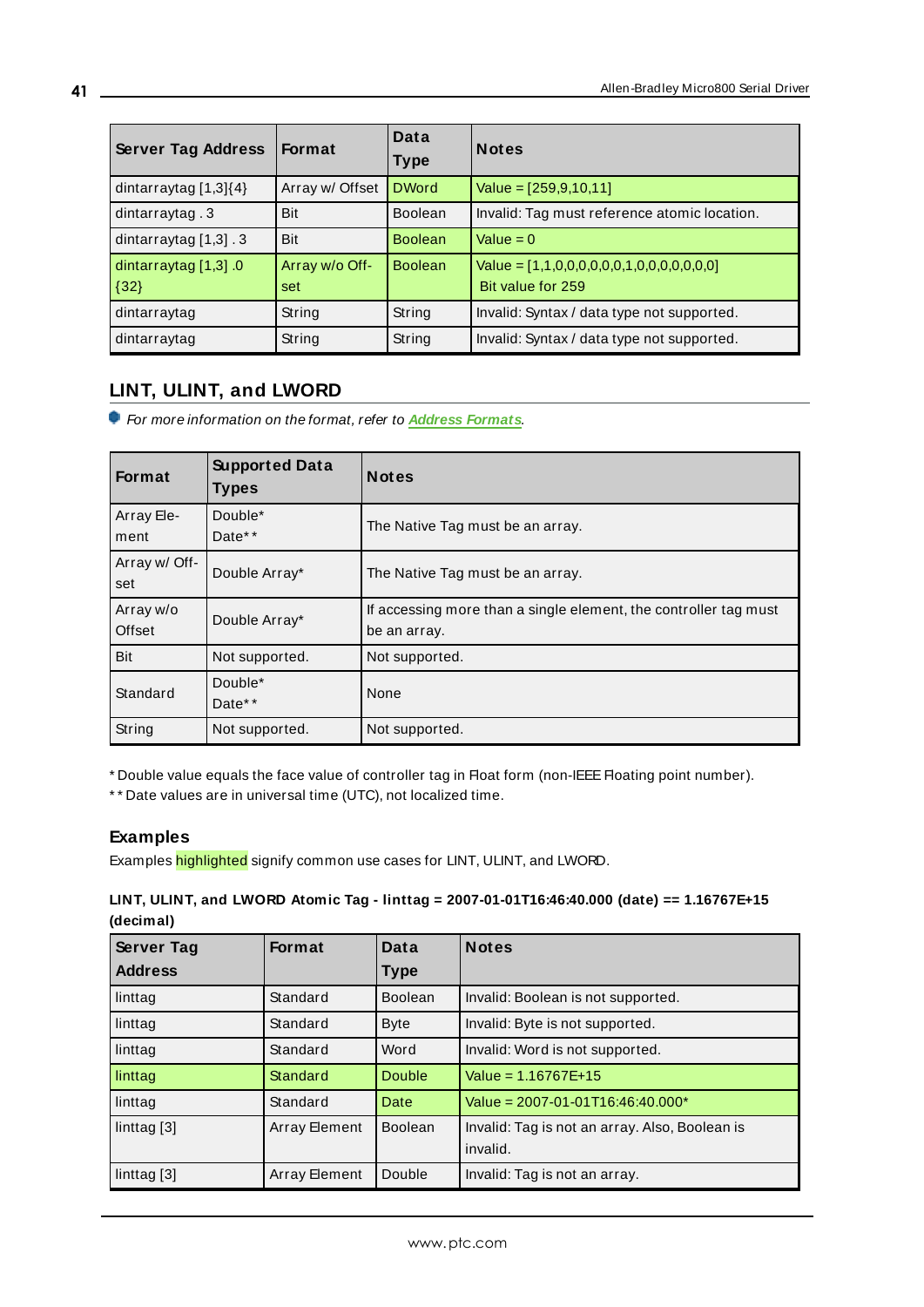| Server Tag<br><b>Address</b> | Format                | Data<br><b>Type</b> | <b>Notes</b>                             |
|------------------------------|-----------------------|---------------------|------------------------------------------|
| linttag $\{3\}$              | Array w/o Off-<br>set | Double              | Invalid: Tag is not an array.            |
| linttag $\{1\}$              | Array w/o Off-<br>set | Double              | Value = $[1.16767E+15]$                  |
| linttag $\{1\}$              | Array w/o Off-<br>set | <b>Boolean</b>      | Invalid: Bad data type.                  |
| lintag $[3]$ $\{1\}$         | Array w/ Offset       | Double              | Invalid: Tag is not an array.            |
| linttag. $3$                 | Bit                   | <b>Boolean</b>      | Invalid: Syntax/data type not supported. |
| linttag $/ 1$                | String                | String              | Invalid: Syntax/data type not supported. |

\* Date values are in universal time (UTC), not localized time.

**LINT, ULINT, and LWORD Array Tag dintarraytag [2,2] = [0, 1.16767E+15],[9.4666E+14, 9.46746E+14] where: 1.16767E+15 == 2007-01-01T16:46:40.000 (date) 9.4666E+14 == 1999-12-31T17:06:40.000 9.46746E+14 == 2000-01-1T17:00:00.000 0 == 1970-01-01T00:00:00.000**

| <b>Server Tag</b><br><b>Address</b> | <b>Format</b>         | Data<br><b>Type</b> | <b>Notes</b>                                           |
|-------------------------------------|-----------------------|---------------------|--------------------------------------------------------|
| lintarraytag                        | Standard              | Boolean             | Invalid: Boolean not supported.                        |
| lintarraytag                        | Standard              | <b>Byte</b>         | Invalid: Byte not supported.                           |
| lintarraytag                        | Standard              | Word                | Invalid: Word not supported.                           |
| lintarraytag                        | Standard              | Double              | Invalid: Tag cannot be an array.                       |
| lintarraytag                        | Standard              | Date                | Invalid: Tag cannot be an array.                       |
| lintarraytag [1]                    | Array Element         | Double              | Invalid: Server tag missing dimension 2 address.       |
| lintarraytag [1,1]                  | Array Element         | <b>Boolean</b>      | Invalid: Boolean not allowed for array elements.       |
| lintarraytag [1,1]                  | <b>Array Element</b>  | <b>Double</b>       | Value = $9.46746F+14$                                  |
| lintarraytag [1,1]                  | Array Element         | Date                | Value = $2000 - 01 - 01T17:00:00.000*$                 |
| lintarraytag {4}                    | Array w/o Off-<br>set | Double              | Value = $[0, 1.16767E+15, 9.4666E+14,$<br>9.46746E+14] |
| lintarraytag $\{2\}$ $\{2\}$        | Array w/o Off-<br>set | Double              | Value = [0, 1.16767E+15][ 9.4666E+14,<br>9.46746E+14]  |
| lintarraytag {4}                    | Array w/o Off-<br>set | Date                | Invalid: Date array not supported.                     |
| lintarraytag {1}                    | Array w/o Off-<br>set | <b>Double</b>       | Value = $0$                                            |
| lintarraytag {1}                    | Array w/o Off-<br>set | <b>Boolean</b>      | Invalid: Bad data type.                                |
| lintarraytag $[0,1]$ $\{2\}$        | Array w/ Offset       | <b>Double</b>       | Value = $[1.16767E+15, 9.4666E+14]$                    |
| lintarraytag.3                      | Bit                   | Boolean             | Invalid: Syntax/data type not supported.               |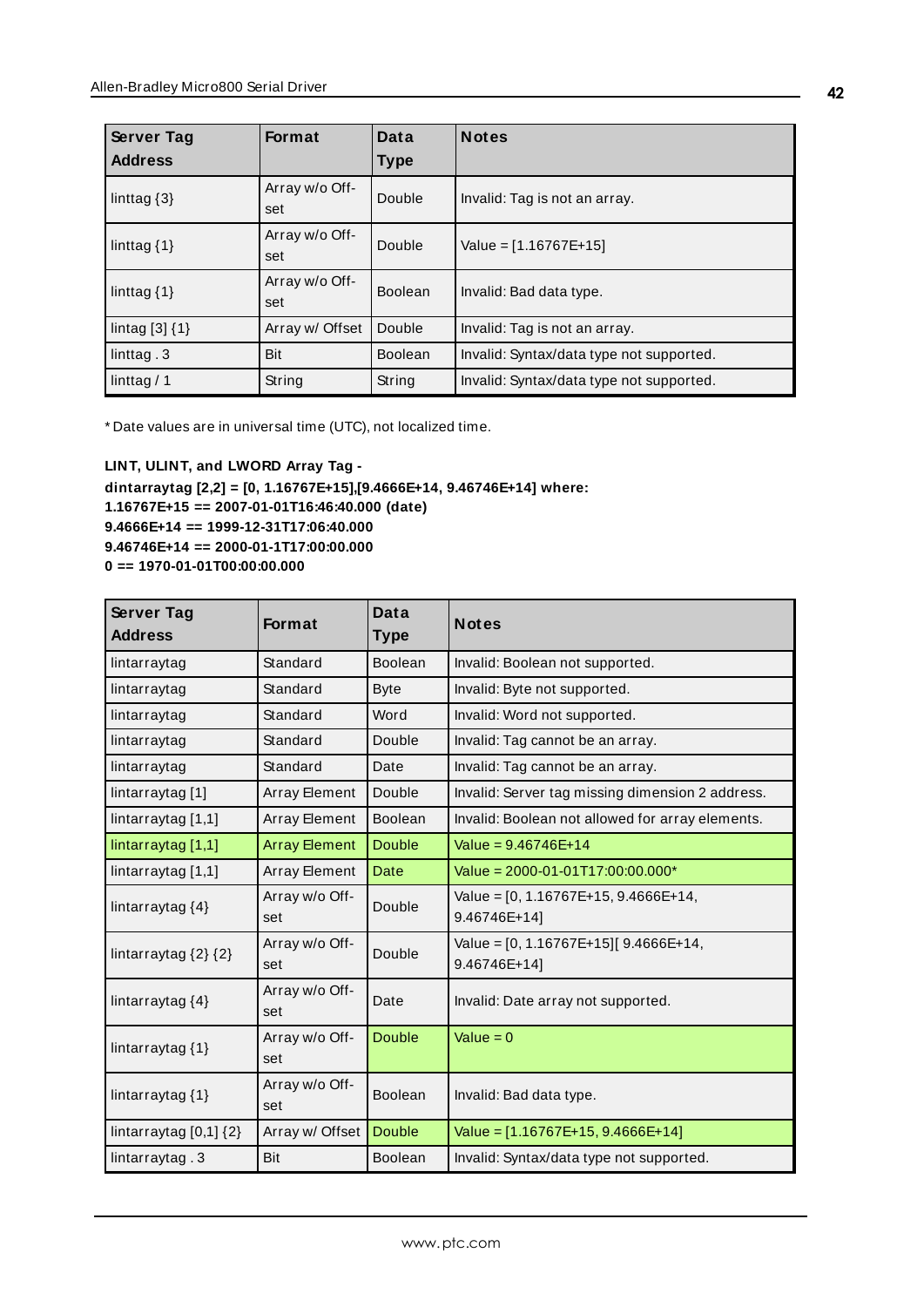| <b>Server Tag</b><br><b>Address</b> | <b>Format</b> | Data<br><b>Type</b> | <b>Notes</b>                             |
|-------------------------------------|---------------|---------------------|------------------------------------------|
| lintarraytag / 1                    | String        | String              | Invalid: Syntax/data type not supported. |

<span id="page-42-0"></span>\* Date values are in universal time (UTC), not localized time.

# **REAL**

For more information on the format, refer to **Address [Formats](#page-24-0)**.

| Format                   | <b>Supported Data Types</b>                                                                                                    | <b>Notes</b>                                                                                                                                                                                                                                                                                                            |
|--------------------------|--------------------------------------------------------------------------------------------------------------------------------|-------------------------------------------------------------------------------------------------------------------------------------------------------------------------------------------------------------------------------------------------------------------------------------------------------------------------|
| Array Ele-<br>ment       | Byte, Char**, Word, Short, BCD***,<br>DWord, Long, LBCD, Float* ***                                                            | The Native Tag must be an array.                                                                                                                                                                                                                                                                                        |
| Array w/<br>Offset       | Byte Array, Char Array**, Word<br>Array, Short Array, BCD Array***,<br>DWord Array, Long Array, LBCD<br>Array, Float Array**** | The Native Tag must be an array.                                                                                                                                                                                                                                                                                        |
| Array<br>w/o Off-<br>set | Boolean Array                                                                                                                  | 1. Use this case to have the bits within a REAL in<br>array form. This is not an array of REALs in<br>Boolean notation.<br>2. Applies to bit-within-REAL only. Example: tag_<br>$1.0\{32\}.$<br>3. The .bit plus the array size cannot exceed 32<br>bits. Example: tag_1.1{32} exceeds a REAL,<br>tag_1.0{32} does not. |
|                          | Byte Array, Char Array**, Word<br>Array, Short Array, BCD Array***,<br>DWord Array, Long Array, LBCD<br>Array, Float Array**** | If accessing more than a single element, the<br>Native Tag must be an array.                                                                                                                                                                                                                                            |
| <b>Bit</b>               | <b>Boolean</b>                                                                                                                 | 1. The range is limited from 0 to 31.<br>2. If the Native Tag is an array, the bit class ref-<br>erence must be prefixed by an array element<br>class reference. Example: tag_1 [2,2,3].0.<br>Note: Float is cast to a DWord to allow ref-<br>erencing of bits.                                                         |
| Standard                 | Boolean*<br>Byte, Char**<br>Word, Short, BCD***<br>DWord, Long, LBCD<br>Float****                                              | None                                                                                                                                                                                                                                                                                                                    |
| String                   | String                                                                                                                         | 1. If accessing a single element, the controller<br>tag does not need to be an array.<br>Note: The value of the string is the ASCII                                                                                                                                                                                     |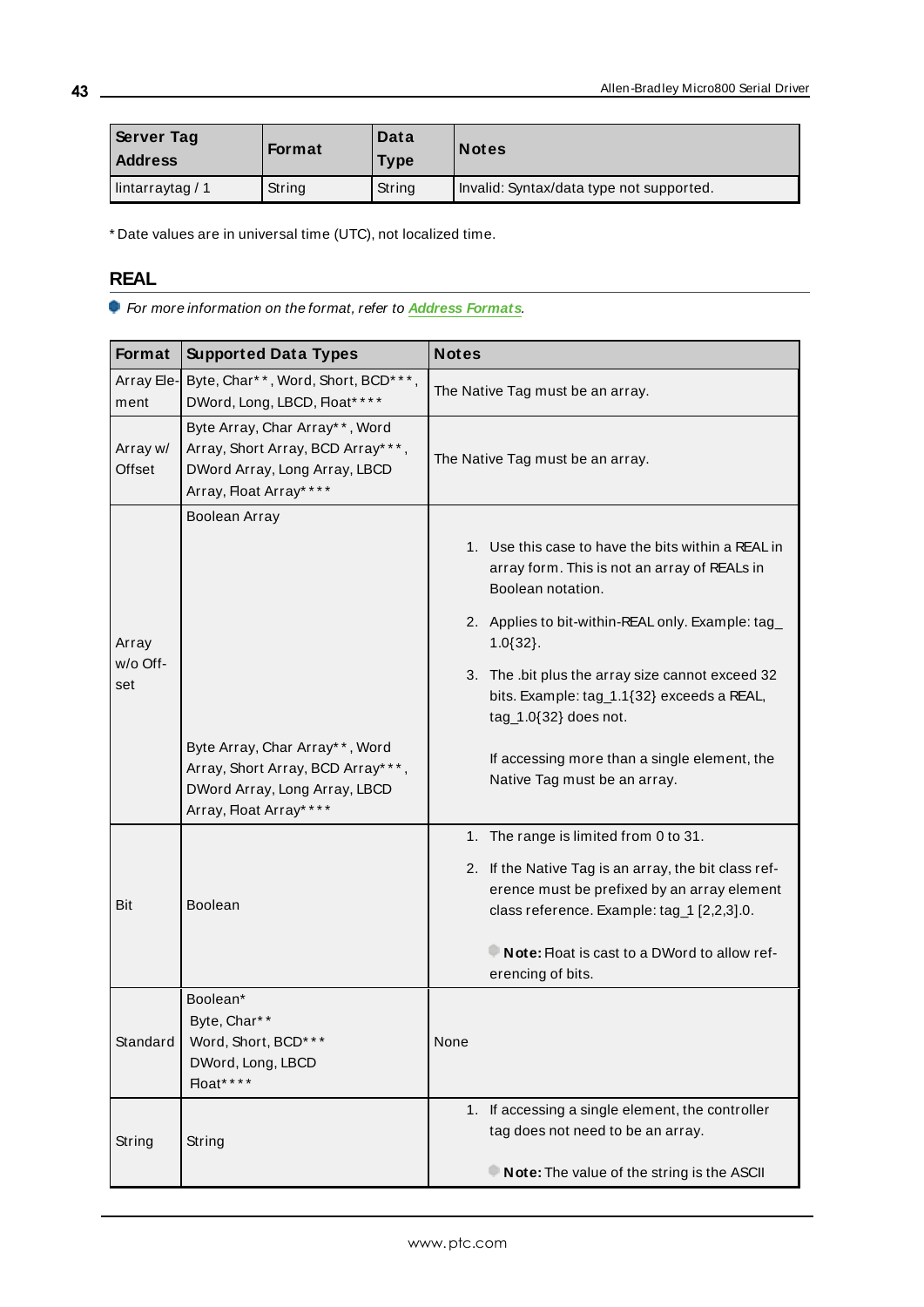| <b>Format</b> | <b>Supported Data Types</b> | <b>Notes</b>                                                                                                                                                                                                                                                                               |
|---------------|-----------------------------|--------------------------------------------------------------------------------------------------------------------------------------------------------------------------------------------------------------------------------------------------------------------------------------------|
|               |                             | equivalent of the REAL value (clamped to 255).<br>Example: $SINT = 65dec = "A".$<br>2. If accessing more than a single element, the<br>Native Tag must be an array. The value of the<br>string is the null-terminated ASCII equivalent<br>of all the REALs (clamped to 255) in the string. |
|               |                             | 1 character in string $=$ 1 REAL, clamped to 255.                                                                                                                                                                                                                                          |
|               |                             | REAL strings are not packed. For greater effi-<br>ciency, use SINT strings or the STRING struc-<br>ture instead.                                                                                                                                                                           |

\* Non-zero values are clamped to True.

\* \* Values exceeding 255 are clamped to 255.

\*\*\* Values exceeding 65535 are clamped to 65535.

\*\*\*\* Float value is a valid IEEE single precision Floating point number.

# **Examples**

Examples highlighted signify common use cases.

## **REAL Atomic Tag - realtag = 512.5 (decimal)**

| Server Tag<br><b>Address</b> | <b>Format</b>         | Data<br><b>Type</b> | <b>Notes</b>                                                       |
|------------------------------|-----------------------|---------------------|--------------------------------------------------------------------|
| realtag                      | Standard              | <b>Boolean</b>      | Value = $True$                                                     |
| realtag                      | Standard              | <b>Byte</b>         | Value = $255$                                                      |
| realtag                      | Standard              | Word                | Value = $512$                                                      |
| realtag                      | Standard              | <b>DWord</b>        | Value = $512$                                                      |
| realtag                      | Standard              | <b>Float</b>        | Value = $512.5$                                                    |
| realtag [3]                  | Array Element         | <b>Boolean</b>      | Invalid: Tag is not an array. Also, Boolean is invalid.            |
| realtag <sup>[3]</sup>       | Array Element         | <b>DWord</b>        | Invalid: Tag is not an array.                                      |
| realtag $\{3\}$              | Array w/o Off-<br>set | <b>DWord</b>        | Invalid: Tag is not an array.                                      |
| realtag $\{1\}$              | Array w/o Off-<br>set | <b>Float</b>        | Value = $[512.5]$                                                  |
| realtag $\{1\}$              | Array w/o Off-<br>set | Boolean             | Invalid: Bad data type.                                            |
| realtag $[3]$ $\{1\}$        | Array w/ Offset       | <b>Float</b>        | Invalid: Tag is not an array.                                      |
| realtag .3                   | Bit                   | <b>Boolean</b>      | Value = $True$                                                     |
| realtag. $0$ {32}            | Array w/o Off-<br>set | <b>Boolean</b>      | Value = $[0,0,0,0,0,0,0,0,0,1,0,0,0,0,0,0,0]$<br>Bit value for 512 |
| realtag                      | String                | String              | Invalid: Syntax / data type not supported.                         |
| realtag                      | String                | String              | Invalid: Syntax / data type not supported.                         |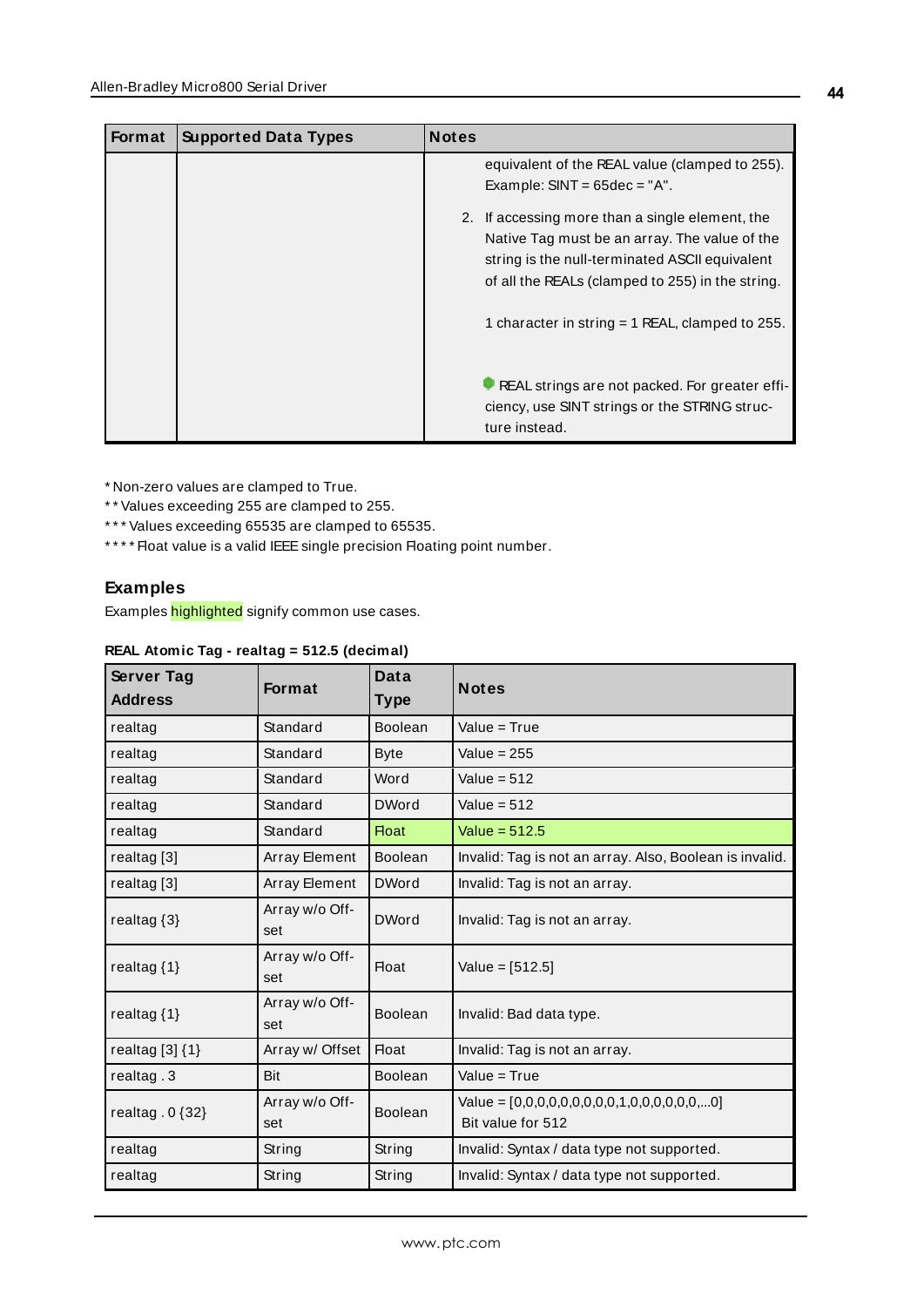# **REAL Array Tag - realarraytag [4,4] = [[82.1,69.2,65.3,76.4],[256.5,257.6,258.7,259.8],[9.0,10.0,11.0,12.0], [13.0,14.0,15.0,16.0]]**

| Server Tag<br><b>Address</b>     | Format                | Data<br><b>Type</b> | <b>Notes</b>                                                      |
|----------------------------------|-----------------------|---------------------|-------------------------------------------------------------------|
| realarraytag                     | Standard              | <b>Boolean</b>      | Invalid: Tag cannot be an array.                                  |
| realarraytag                     | Standard              | <b>Byte</b>         | Invalid: Tag cannot be an array.                                  |
| realarraytag                     | Standard              | Word                | Invalid: Tag cannot be an array.                                  |
| realarraytag                     | Standard              | <b>DWord</b>        | Invalid: Tag cannot be an array.                                  |
| realarraytag                     | Standard              | <b>Float</b>        | Invalid: Tag cannot be an array.                                  |
| realarraytag [3]                 | Array Ele-<br>ment    | Float               | Invalid: Server tag missing dimension 2 address.                  |
| realarraytag [1,3]               | Array Ele-<br>ment    | <b>Boolean</b>      | Invalid: Boolean not allowed for array elements.                  |
| realarraytag [1,3]               | Array Ele-<br>ment    | <b>Float</b>        | Value = $259.8$                                                   |
| realarraytag {10}                | Array w/o Off-<br>set | <b>Byte</b>         | Value = [82,69,65,76,255,255,255,255,9,10]                        |
| realarraytag $\{2\}$ $\{5\}$     | Array w/o Off-<br>set | <b>Float</b>        | Value = $[82.1,69.2,65.3,76.4,256.5]$<br>[257.6,258.7,259.8,9,10] |
| realarraytag {1}                 | Array w/o Off-<br>set | Float               | Value = 82.1                                                      |
| realarraytag {1}                 | Array w/o Off-<br>set | <b>Boolean</b>      | Invalid: Bad data type.                                           |
| realarraytag $[1,3]$ $\{4\}$     | Array w/ Off-<br>set  | <b>Float</b>        | Value = $[259.8, 9.0, 10.0, 11.0]$                                |
| realarraytag.3                   | Bit                   | Boolean             | Invalid: Tag must reference atomic location.                      |
| realarraytag [1,3] . 3           | Bit                   | <b>Boolean</b>      | Value = $0$                                                       |
| realarraytag [1,3] . 0<br>${32}$ | Array w/o Off-<br>set | <b>Boolean</b>      | Value = $[1,1,0,0,0,0,0,0,1,0,0,0,0,0,0,0]$<br>Bit value for 259  |
| realarraytag                     | String                | String              | Invalid: Syntax / data type not supported.                        |
| realarraytag                     | String                | String              | Invalid: Syntax / data type not supported.                        |

# <span id="page-44-0"></span>**LREAL**

For more information on the format, refer to **Address [Formats](#page-24-0)**.

| <b>Format</b>         | <b>Supported Data</b><br>Types | <b>Notes</b>                                                                 |
|-----------------------|--------------------------------|------------------------------------------------------------------------------|
| Array Ele-<br>ment    | Double*                        | The Native Tag must be an array.                                             |
| Array w/ Off-<br>set  | Double Array                   | The Native Tag must be an array.                                             |
| Array w/o Off-<br>set | Double Array                   | If accessing more than a single element, the Native Tag must be<br>an array. |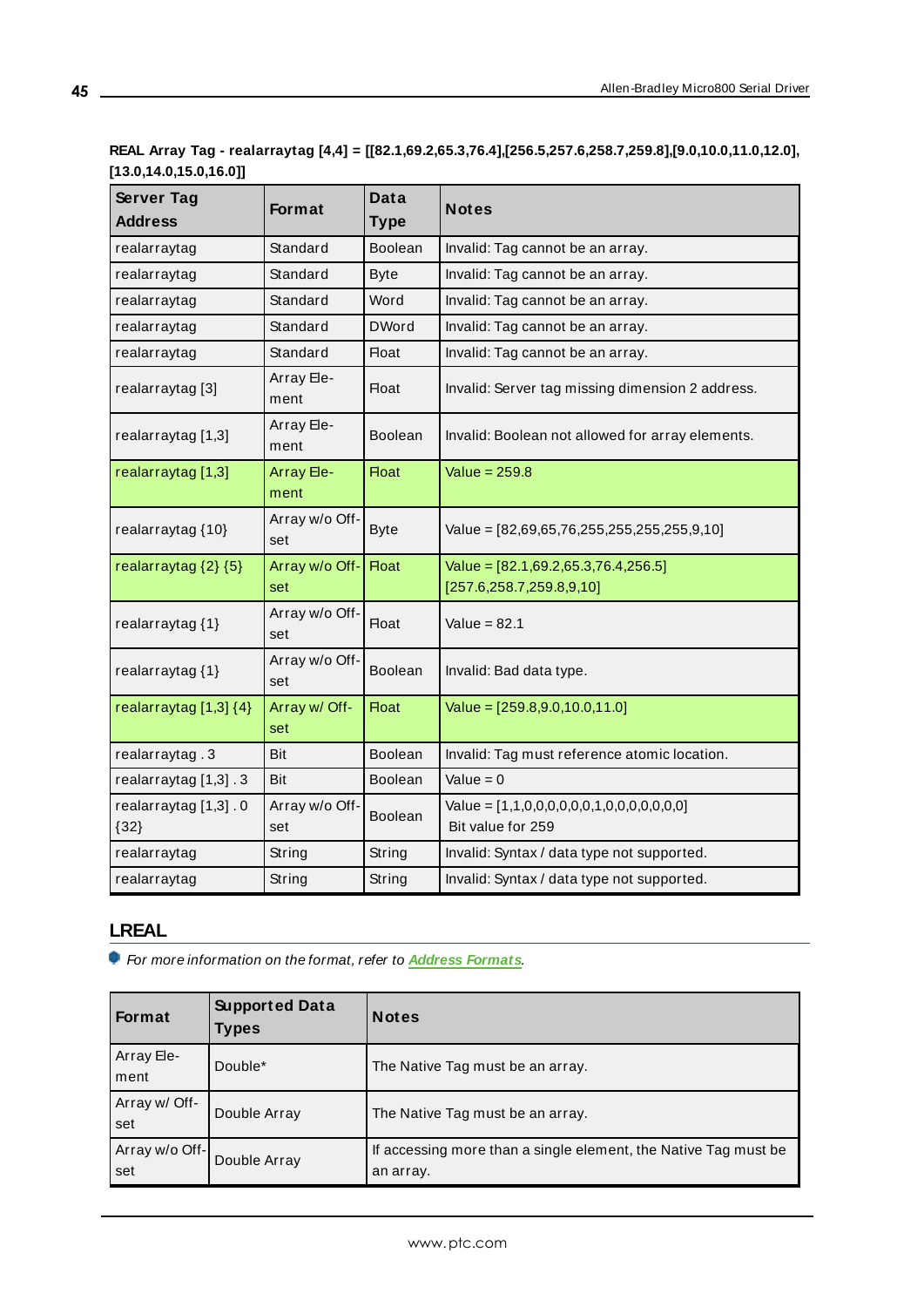| Format   | <b>Supported Data</b><br><b>Types</b> | <b>Notes</b>                             |
|----------|---------------------------------------|------------------------------------------|
| Bit      | <b>Boolean</b>                        | Invalid: Syntax/Data type not supported. |
| Standard | Double*                               | None                                     |
| String   | String                                | Invalid: Syntax/Data type not supported. |

\* Double value is a valid IEEEdouble precision Floating point number.

#### **Examples**

Examples highlighted signify common use cases.

| Server Tag             | <b>Format</b>         | Data           | <b>Notes</b>                                          |
|------------------------|-----------------------|----------------|-------------------------------------------------------|
| <b>Address</b>         |                       | <b>Type</b>    |                                                       |
| Irealtag               | Standard              | Boolean        | Invalid: Data type not supported.                     |
| Irealtag               | Standard              | <b>Byte</b>    | Invalid: Data type not supported.                     |
| Irealtag               | Standard              | Word           | Invalid: Data type not supported.                     |
| Irealtag               | Standard              | <b>DWord</b>   | Invalid: Data type not supported.                     |
| Irealtag               | Standard              | Double         | Value = $512.5$                                       |
| Irealtag [3]           | Array Element         | <b>Boolean</b> | Invalid: Tag is not an array, and Boolean is invalid. |
| Irealtag [3]           | Array Element         | <b>DWord</b>   | Invalid: Tag is not an array.                         |
| Irealtag $\{3\}$       | Array w/o Off-<br>set | <b>DWord</b>   | Invalid: Tag is not an array.                         |
| Irealtag $\{1\}$       | Array w/o Off-<br>set | Double         | Value = $[512.5]$                                     |
| Irealtag $\{1\}$       | Array w/o Off-<br>set | Boolean        | Invalid: Bad data type.                               |
| Irealtag $[3]$ $\{1\}$ | Array w/ Offset       | <b>Float</b>   | Invalid: Tag is not an array.                         |
| Irealtag. 3            | Bit                   | <b>Boolean</b> | Invalid: Data type not supported.                     |
| Irealtag $.0$ {32}     | Array w/o Off-<br>set | Boolean        | Invalid: Data type not supported.                     |
| Irealtag               | String                | String         | Invalid: Syntax / data type not supported.            |
| Irealtag               | String                | String         | Invalid: Syntax / data type not supported.            |

#### **LREAL Atomic Tag – lrealtag = 512.5 (decimal)**

**LREAL Array Tag - realarraytag [4,4] = [[82.1,69.2,65.3,76.4],[256.5,257.6,258.7,259.8],[9.0,10.0,11.0,12.0], [13.0,14.0,15.0,16.0]]**

| <b>Server Tag</b><br><b>Address</b> | <b>Format</b> | Data<br>Type   | <b>Notes</b>                     |
|-------------------------------------|---------------|----------------|----------------------------------|
| Irealarraytag                       | Standard      | <b>Boolean</b> | Invalid: Tag cannot be an array. |
| Irealarraytag                       | Standard      | <b>Byte</b>    | Invalid: Tag cannot be an array. |
| Irealarraytag                       | Standard      | Word           | Invalid: Tag cannot be an array. |
| Irealarraytag                       | Standard      | <b>DWord</b>   | Invalid: Tag cannot be an array. |
| Irealarraytag                       | Standard      | Double         | Invalid: Tag cannot be an array. |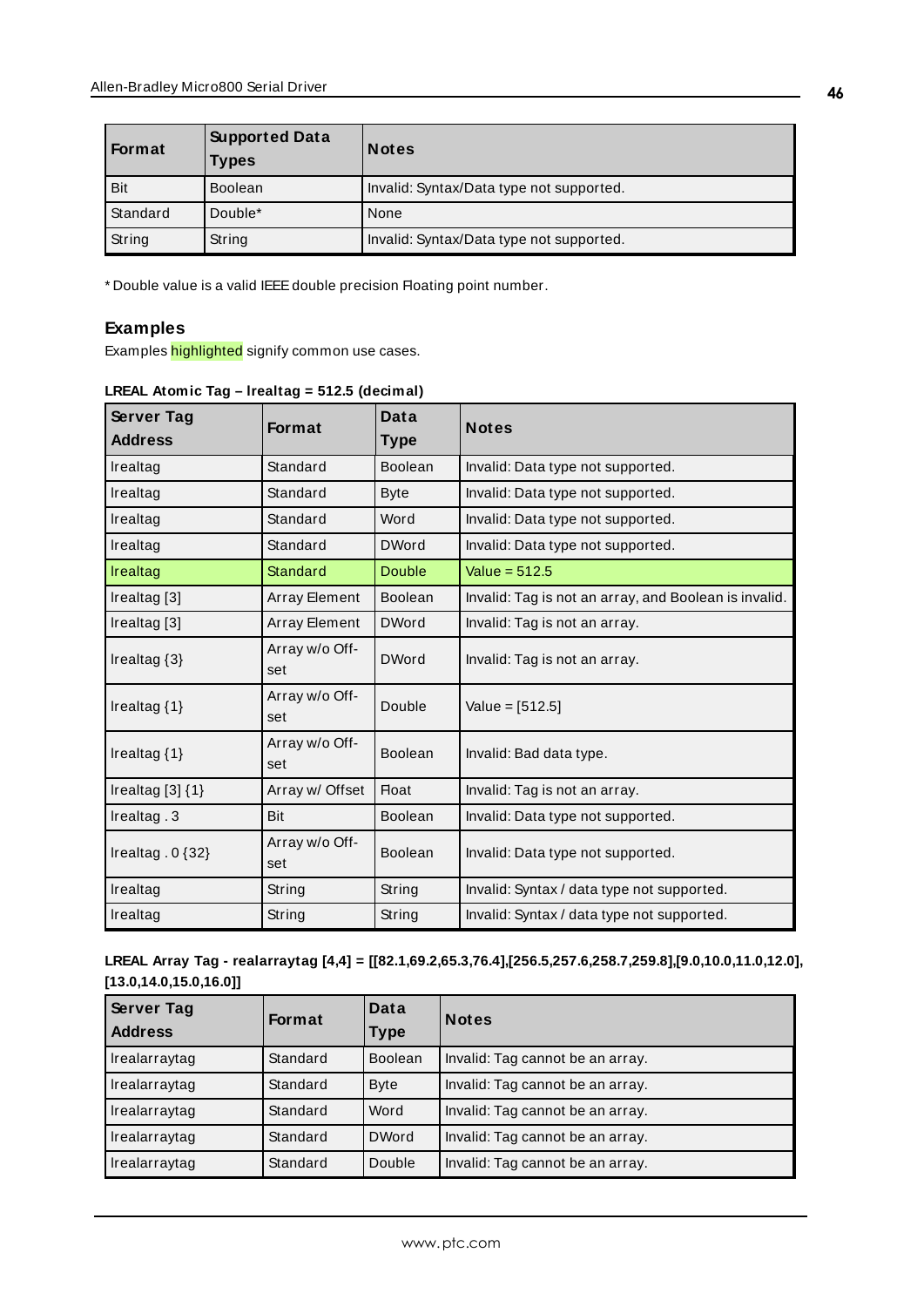| Server Tag<br><b>Address</b>      | <b>Format</b>             | <b>Data</b><br><b>Type</b> | <b>Notes</b>                                                          |
|-----------------------------------|---------------------------|----------------------------|-----------------------------------------------------------------------|
| Irealarraytag [3]                 | Array Ele-<br>ment        | Double                     | Invalid: Server tag missing dimension 2 address.                      |
| Irealarraytag [1,3]               | Array Ele-<br>ment        | Boolean                    | Invalid: Boolean not allowed for array elements.                      |
| Irealarraytag [1,3]               | <b>Array Ele-</b><br>ment | Double                     | Value = $259.8$                                                       |
| Irealarraytag {10}                | Array w/o Off-<br>set     | <b>Byte</b>                | Invalid: Data type not supported.                                     |
| Irealarraytag $\{2\}$ $\{5\}$     | Array w/o Off-<br>set     | <b>Double</b>              | Value = $[82.1,69.2,65.3,76.4,256.5]$<br>[257.6, 258.7, 259.8, 9, 10] |
| Irealarraytag {1}                 | Array w/o Off-<br>set     | Double                     | Value = $82.1$                                                        |
| Irealarraytag {1}                 | Array w/o Off-<br>set     | Boolean                    | Invalid: Bad data type.                                               |
| Irealarraytag $[1,3]$ $\{4\}$     | Array w/ Off-<br>set      | Double                     | Value = $[259.8, 9.0, 10.0, 11.0]$                                    |
| Irealarraytag.3                   | Bit                       | Boolean                    | Invalid: Tag must reference atomic location.                          |
| Irealarraytag $[1,3]$ . 3         | Bit                       | Boolean                    | Value = $0$                                                           |
| Irealarraytag [1,3] . 0<br>${32}$ | Array w/o Off-<br>set     | <b>Boolean</b>             | Invalid: Syntax/Data type not supported.                              |
| Irealarraytag                     | String                    | String                     | Invalid: Syntax / data type not supported.                            |
| Irealarraytag                     | String                    | String                     | Invalid: Syntax / data type not supported.                            |

# <span id="page-46-0"></span>**SHORT\_STRING**

For more information on the format, refer to **Address [Formats](#page-24-0)**.

| Format                   | Supported<br>Data<br><b>Types</b> | <b>Notes</b>                                                                                                                                                                       |
|--------------------------|-----------------------------------|------------------------------------------------------------------------------------------------------------------------------------------------------------------------------------|
| Array Ele-<br>ment       | String                            | The Native Tag must be an array.                                                                                                                                                   |
| Array w/<br>Offset       | N/A                               | N/A                                                                                                                                                                                |
| Array<br>w/o Off-<br>set | N/A                               | N/A                                                                                                                                                                                |
| Bit                      | N/A                               | N/A                                                                                                                                                                                |
| Standard                 | String                            | The length of the string is based on the length encoding contained within the<br>Native Tag. If the string contains non-printable characters, these are included in<br>the string. |
| String                   | N/A                               | The length of the string needs to be specified in the tag address.                                                                                                                 |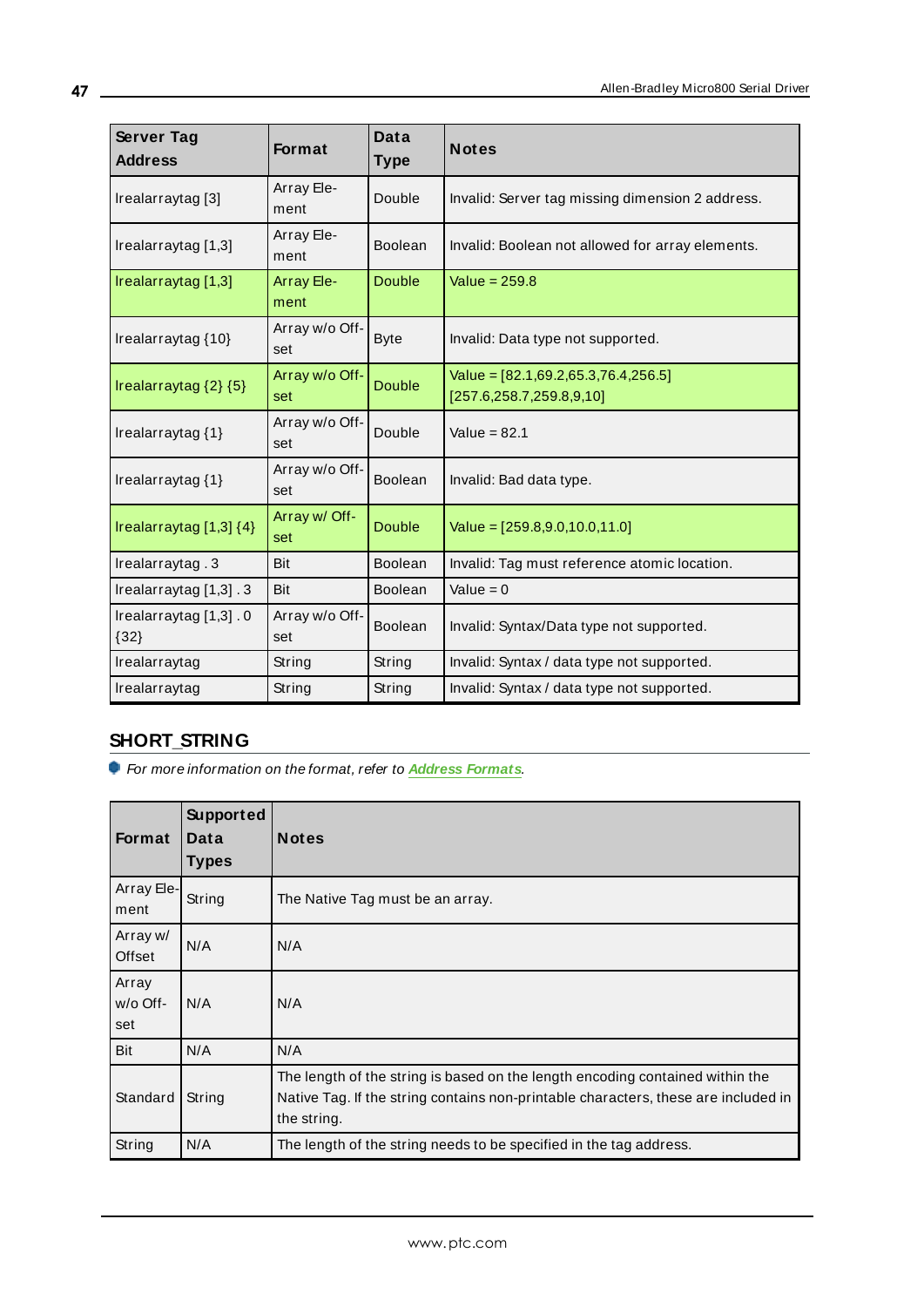### **Examples**

Examples highlighted signify common use cases.

| Server Tag<br><b>Address</b> | <b>Format</b>         | Data<br><b>Type</b> | <b>Notes</b>                                          |
|------------------------------|-----------------------|---------------------|-------------------------------------------------------|
| stringtag                    | Standard              | String              | Value = mystring.                                     |
| stringtag                    | Standard              | <b>Byte</b>         | Invalid: Byte is not supported.                       |
| stringtag                    | Standard              | Word                | Invalid: Word is not supported.                       |
| stringtag [3]                | Array Element         | <b>Boolean</b>      | Invalid: Tag is not an array, and Boolean is invalid. |
| stringtag [3]                | Array Element         | Double              | Invalid: Tag is not an array.                         |
| stringtag $\{3\}$            | Array w/o Off-<br>set | Double              | Invalid: Tag is not an array.                         |
| stringtag $\{1\}$            | Array w/o Off-<br>set | Double              | Value = $[1.16767E+15]$ .                             |
| stringtag $\{1\}$            | Array w/o Off-<br>set | <b>Boolean</b>      | Invalid: Bad data type.                               |
| lintag $[3]$ $\{1\}$         | Array w/ Offset       | Double              | Invalid: Tag is not an array.                         |
| stringtag.3                  | Bit                   | <b>Boolean</b>      | Invalid: Syntax/data type not supported.              |
| stringtag $/ 1$              | String                | String              | Invalid: Syntax/data type not supported.              |

## **SHORT\_STRING Atomic Tag – stringtag = "mystring"**

## **SHORT\_STRING Array Tag – stringarraytag[2,2] = [one,two].[three,four]**

| <b>Server Tag Address</b>       | <b>Format</b>         | Data<br><b>Type</b> | <b>Notes</b>                                     |
|---------------------------------|-----------------------|---------------------|--------------------------------------------------|
| stringarraytag                  | Standard              | <b>Boolean</b>      | Invalid: Boolean not supported.                  |
| stringarraytag                  | Standard              | Byte                | Invalid: Byte not supported.                     |
| stringarraytag                  | Standard              | Word                | Invalid: Word not supported.                     |
| stringarraytag                  | Standard              | Double              | Invalid: Tag cannot be an array.                 |
| stringarraytag                  | Standard              | Date                | Invalid: Tag cannot be an array.                 |
| stringarraytag [1]              | Array Element         | Double              | Invalid: Server tag missing dimension 2 address. |
| stringarraytag [1,1]            | Array Element         | <b>Boolean</b>      | Invalid: Boolean not allowed for array elements. |
| stringarraytag [1,1]            | <b>Array Element</b>  | String              | Value: "four"                                    |
| stringarraytag {4}              | Array w/o Off-<br>set | String              | Invalid: String array not supported.             |
| stringarraytag {2} {2}          | Array w/o Off-<br>set | String              | Invalid: String array not supported.             |
| stringarraytag {1}              | Array w/o Off-<br>set | Boolean             | Invalid: Bad data type.                          |
| stringarraytag $[0, 1]$ $\{2\}$ | Array w/ Offset       | String              | Value: "three"                                   |
| stringarraytag.3                | Bit                   | <b>Boolean</b>      | Invalid: Syntax/data type not supported.         |
| stringarraytag / 1              | String                | String              | Invalid: Syntax not supported.                   |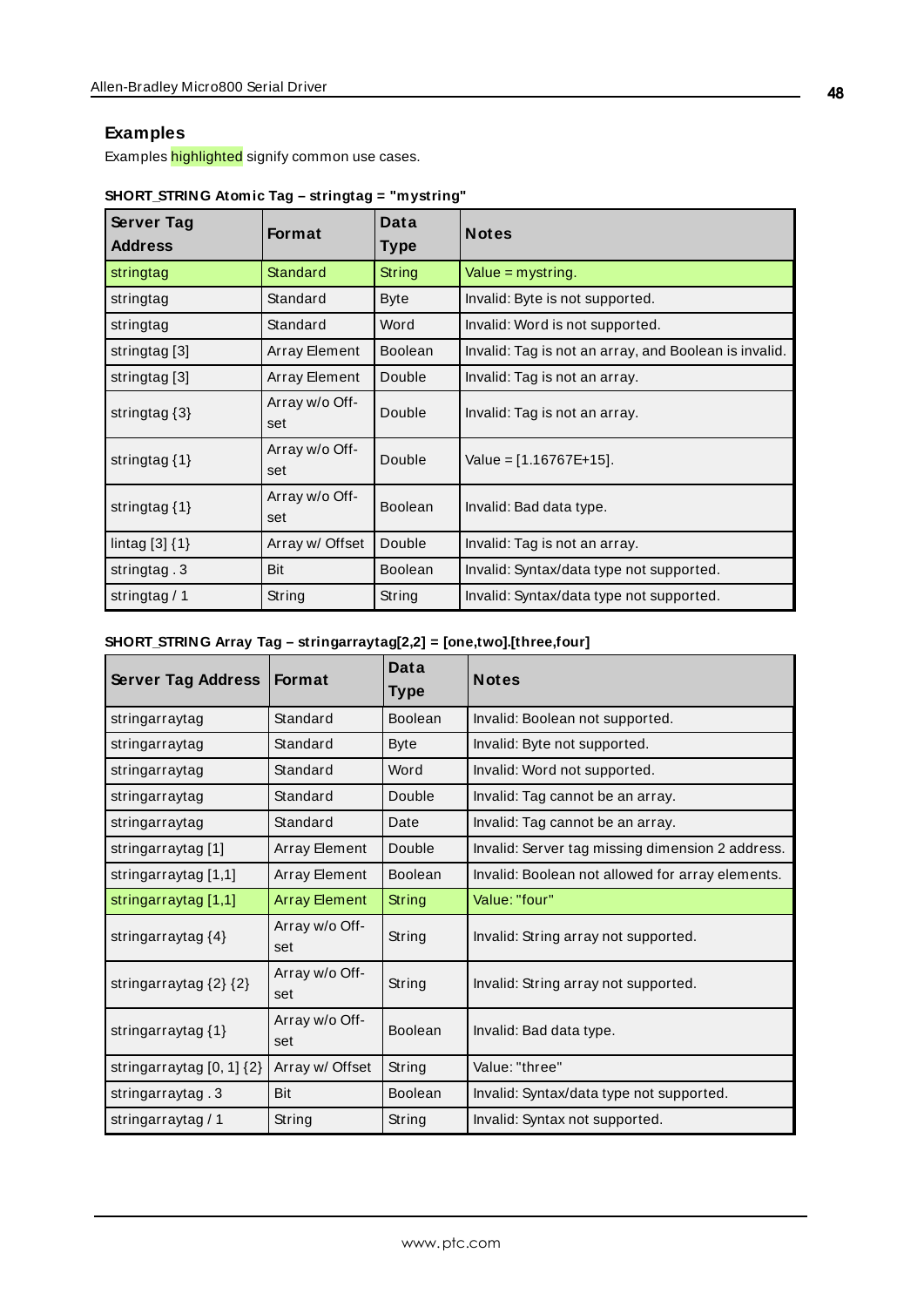# <span id="page-48-0"></span>**Error Codes**

The following sections define error codes that may be encountered in the server's Event Log. For more information on a specific error code type, select a link from the list below.

# **[Encapsulation](#page-48-1) Protocol Error Codes CIP Error [Codes](#page-48-2)**

# <span id="page-48-1"></span>**Encapsulation Protocol Error Codes**

The following error codes are in hexadecimal.

| <b>Error Code</b> | <b>Description</b>                        |
|-------------------|-------------------------------------------|
| 0001              | Command not handled.                      |
| 0002              | Memory not available for command.         |
| 0003              | Poorly formed or incomplete data.         |
| 0064              | Invalid Session ID.                       |
| 0065              | Invalid length in header.                 |
| 0069              | Requested protocol version not supported. |
| 0070              | Invalid Target ID.                        |

# <span id="page-48-2"></span>**CIP Error Codes**

The following error codes are in hexadecimal.

| <b>Error Code</b> | <b>Description</b>                                |
|-------------------|---------------------------------------------------|
| 0001              | Connection Failure*                               |
| 0002              | Insufficient resources                            |
| 0003              | Value invalid                                     |
| 0004              | IOI could not be deciphered or tag does not exist |
| 0005              | Unknown destination                               |
| 0006              | Data requested would not fit in response packet   |
| 0007              | Loss of connection                                |
| 0008              | Unsupported service                               |
| 0009              | Error in data segment or invalid attribute value  |
| 000A              | Attribute list error                              |
| 000B              | State already exists                              |
| 000C              | Object Model conflict                             |
| 000D              | Object already exists                             |
| 000E              | Attribute not configurable                        |
| 000F              | Permission denied                                 |
| 0010              | Device state conflict                             |
| 0011              | Reply will not fit                                |
| 0012              | Fragment primitive                                |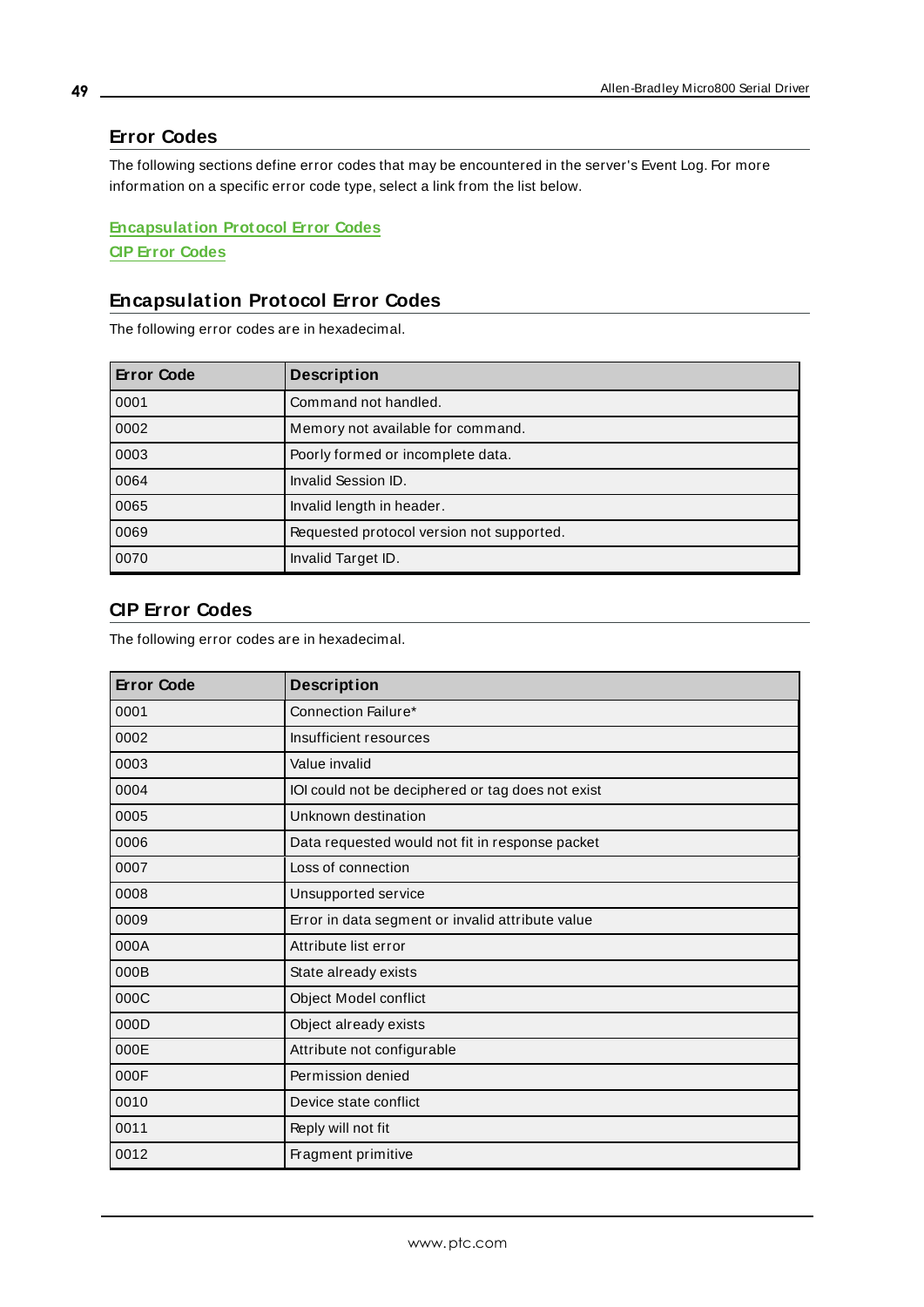| <b>Error Code</b> | <b>Description</b>                                                |
|-------------------|-------------------------------------------------------------------|
| 0013              | Insufficient command data/parameters specified to execute service |
| 0014              | Attribute not supported                                           |
| 0015              | Too much data specified                                           |
| 001A              | Bridge request too large                                          |
| 001B              | Bridge response too large                                         |
| 001C              | Attribute list shortage                                           |
| 001D              | Invalid attribute list                                            |
| 001E              | Embedded service error                                            |
| 001F              | Failure during connection**                                       |
| 0022              | Invalid reply received                                            |
| 0025              | Key segment error                                                 |
| 0026              | Number of IOI words specified does not match IOI word count       |
| 0027              | Unexpected attribute in list                                      |

\* **See Also: 0x0001 [Extended](#page-49-0) Error Codes**

\* \* **See Also: 0x001F [Extended](#page-50-0) Error Codes**

# **Allen-Bradley Specific Error Codes**

| <b>Error Code (hex)</b> | <b>Description</b> |
|-------------------------|--------------------|
| OOFF                    | General Error*     |

\* **See Also: 0x00FF [Extended](#page-50-1) Error Codes**

<span id="page-49-0"></span>For unlisted error codes, refer to the Rockwell Automation documentation.

# **0x0001 Extended Error Codes**

The following error codes are in hexadecimal.

| <b>Error Code</b> | <b>Description</b>              |
|-------------------|---------------------------------|
| 0100              | Connection in use.              |
| 0103              | Transport not supported.        |
| 0106              | Ownership conflict.             |
| 0107              | Connection not found.           |
| 0108              | Invalid connection type.        |
| 0109              | Invalid connection size.        |
| 0110              | Module not configured.          |
| 0111              | EPR not supported.              |
| 0114              | Wrong module.                   |
| 0115              | Wrong device type.              |
| 0116              | Wrong revision.                 |
| 0118              | Invalid configuration format.   |
| 011A              | Application out of connections. |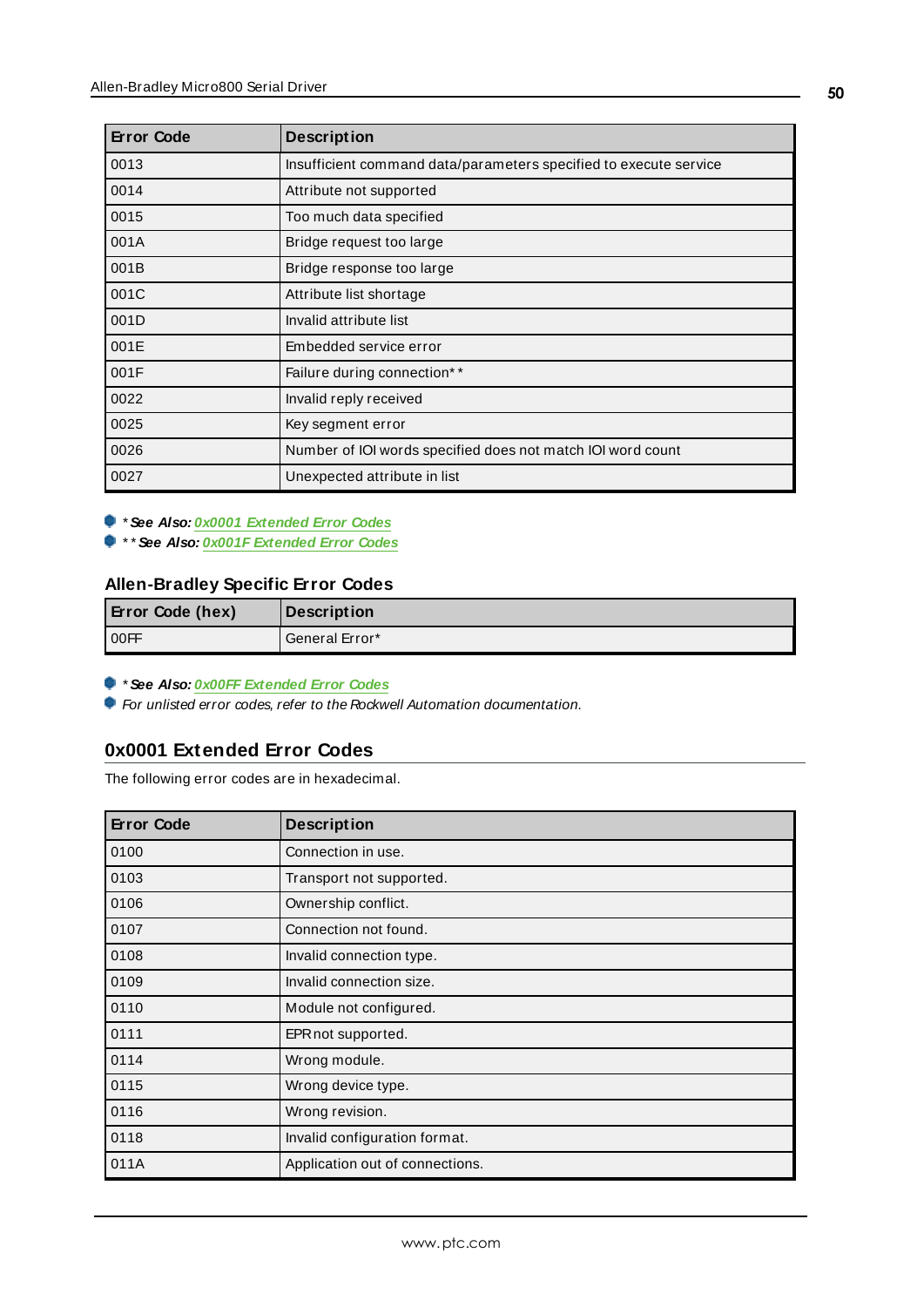| <b>Error Code</b> | <b>Description</b>                |
|-------------------|-----------------------------------|
| 0203              | Connection timeout.               |
| 0204              | Unconnected message timeout.      |
| 0205              | Unconnected send parameter error. |
| 0206              | Message too large.                |
| 0301              | No buffer memory.                 |
| 0302              | Bandwidth not available.          |
| 0303              | No screeners available.           |
| 0305              | Signature match.                  |
| 0311              | Port not available.               |
| 0312              | Link address not available.       |
| 0315              | Invalid segment type.             |
| 0317              | Connection not scheduled.         |
| 0318              | Link address to self is invalid.  |

<span id="page-50-0"></span>For unlisted error codes, refer to the Rockwell Automation documentation.

# **0x001F Extended Error Codes**

The following error codes are in hexadecimal.

| <b>Error Code</b> | <b>Description</b>    |
|-------------------|-----------------------|
| 0203              | Connection timed out. |

<span id="page-50-1"></span>For unlisted error codes, refer to the Rockwell Automation documentation.

# **0x00FF Extended Error Codes**

The following error codes are in hexadecimal.

| <b>Error Code</b> | <b>Description</b>                           |
|-------------------|----------------------------------------------|
| 2104              | Address out of range.                        |
| 2105              | Attempt to access beyond end of data object. |
| 2106              | Data in use.                                 |
| 2107              | Data type is invalid or not supported.       |

For unlisted error codes, refer to the Rockwell Automation documentation.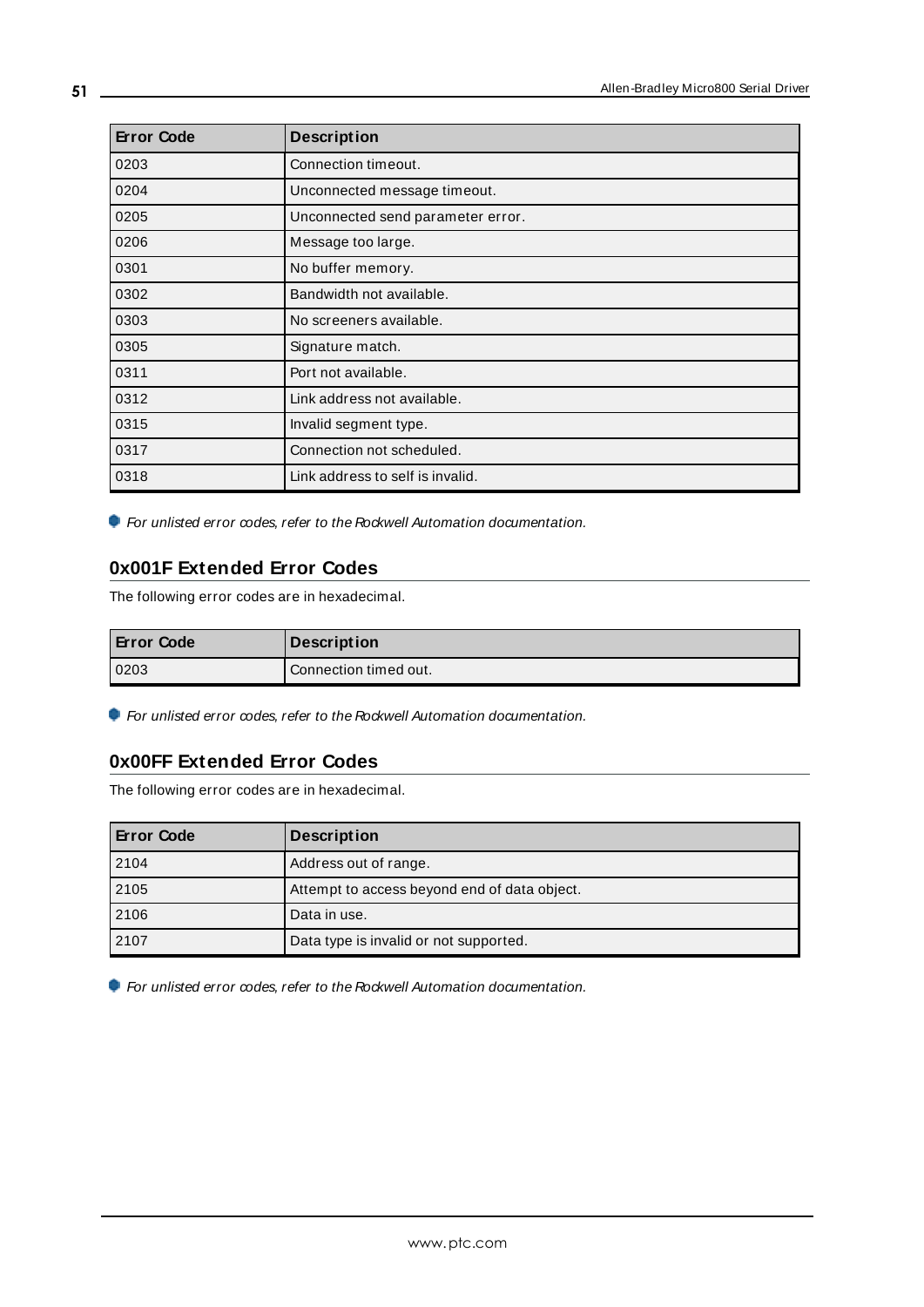# <span id="page-51-0"></span>Event Log Messages

The following information concerns messages posted to the Event Log pane in the main user interface. Consult the OPC server help on filtering and sorting the Event Log detail view. Server help contains many common messages, so should also be searched. Generally, the type of message (informational, warning) and troubleshooting information is provided whenever possible.

# <span id="page-51-1"></span>**Controller not supported. | Vendor ID = <vendor>, Product type = <type>, Product code = <code>, Product name = '<product>'.**

### **Error Type:**

<span id="page-51-2"></span>Warning

# **Frame received from device contains errors.**

#### **Error Type:**

Warning

#### **Possible Cause:**

- 1. The packets are misaligned (due to connection/disconnection between the PC and device).
- 2. There is bad cabling connecting the device causing noise.
- 3. An incorrect frame size was received.
- 4. There is a TNS mismatch.
- 5. An invalid response command was returned from the device.

#### **Possible Solution:**

While the driver can recover from this error without intervention, there may be an issues with the cabling or the device itself that should be corrected.

# <span id="page-51-3"></span>**Write request for tag failed due to a framing error. | Tag address =**

#### **'<address>'.**

# **Error Type:**

Warning

#### **Possible Cause:**

- 1. A write request for the specified tag failed after so many retries due to an incorrect request service code.
- 2. A write request for the specified tag failed after so many retries because the number of bytes received was more or fewer than expected.

# **Possible Solution:**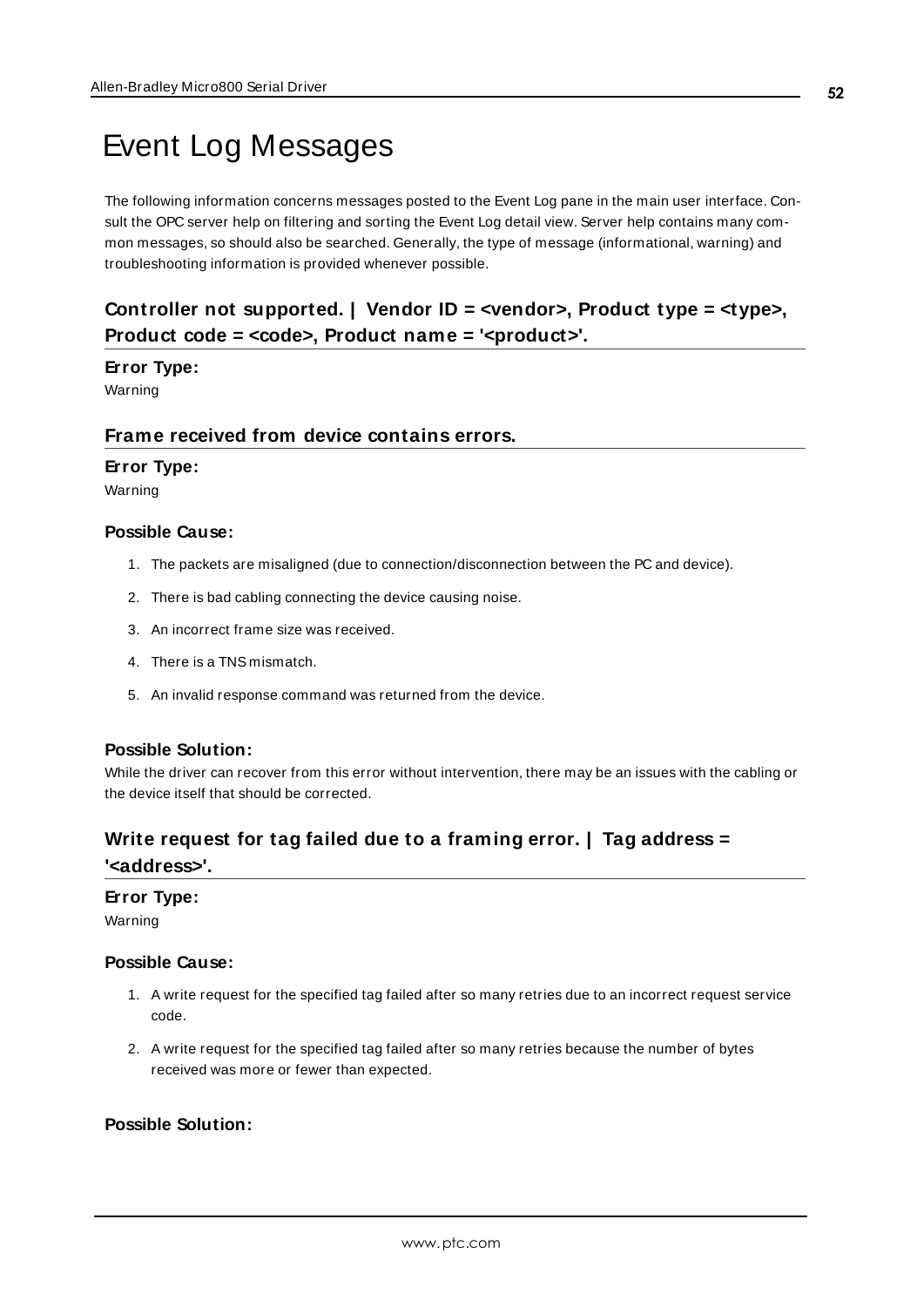- 1. There may be an issue with the cabling or the device itself.
- 2. Increase the retry attempts to give the driver more opportunities to recover from this error.

# <span id="page-52-0"></span>**Read request for tag failed due to a framing error. | Tag address = '<address>'.**

#### **Error Type:**

Warning

#### **Possible Cause:**

- 1. A read request for the specified tag failed after so many retries due to an incorrect request service code.
- 2. A read request for the specified tag failed after so many retries because the number of bytes received was more or fewer than expected.

#### **Possible Solution:**

- 1. There may be an issue with the cabling or the device itself.
- 2. Increase the retry attempts to give the driver more opportunities to recover from this error.

# <span id="page-52-1"></span>**Block read request failed due to a framing error. | Block start = '<address>', Block size = <number> (elements).**

#### **Error Type:**

Warning

#### **Possible Cause:**

- 1. A read request for the specified tag failed after so many retries due to an incorrect request service code.
- 2. A read request for the specified tag failed after so many retries because the number of bytes received was more or fewer than expected.

### **Possible Solution:**

- 1. There may be an issue with the cabling or the device itself.
- 2. Increase the retry attempts to give the driver more opportunities to recover from this error.

# <span id="page-52-2"></span>**Unable to write to tag on device. | Tag address = '<address>', CIP error = <code>, Extended error = <code>.**

#### **Error Type:**

Warning

### **Possible Cause:**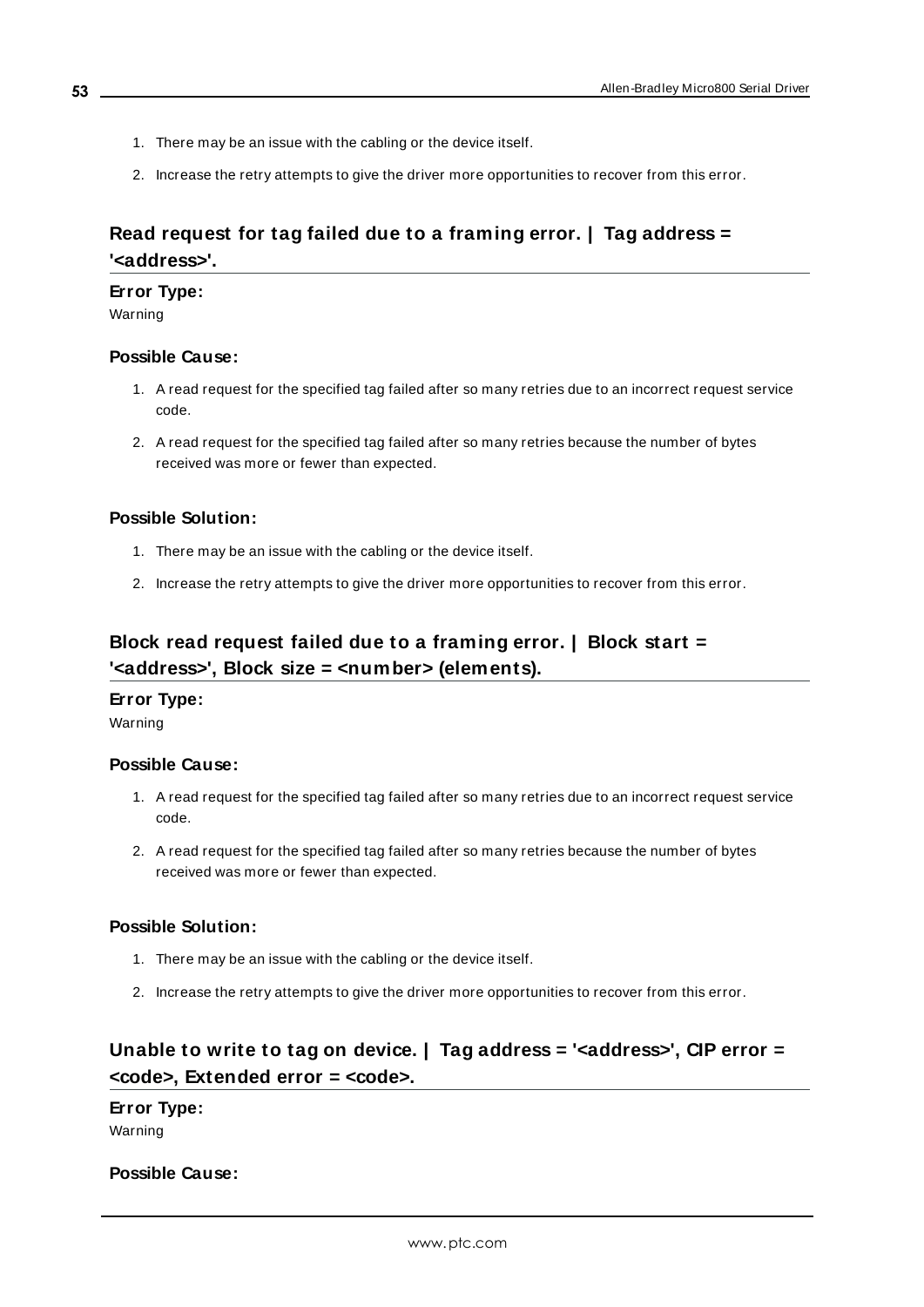The device returned an error within the CIP portion of the packet during a write request for the specified tag.

#### **Possible Solution:**

The solution depends on the error codes returned. Consult the CIPand Extended code definitions.

 **See Also:**

<span id="page-53-0"></span>CIPError Codes

# **Unable to read tag from device. | Tag address = '<address>', CIP error = <code>, Extended error = <code>.**

#### **Error Type:**

Warning

#### **Possible Cause:**

The device returned an error within the CIP portion of the packet during a read request for the specified tag.

#### **Possible Solution:**

The solution depends on the error codes returned. Consult the CIPand Extended code definitions.

# **See Also:**

<span id="page-53-1"></span>CIPError Codes

# **Unable to read block from device. | Block start = '<address>', Block size = <number>, CIP error = <code>, Extended error = <code>.**

### **Error Type:** Warning

#### **Possible Cause:**

The device returned an error within the CIP portion of the packet during a block read request for the specified tag.

#### **Possible Solution:**

The solution depends on the error codes returned. Consult the CIPand Extended code definitions.

#### **See Also:**

<span id="page-53-2"></span>CIPError Codes

# **Unable to write to tag on device. Controller tag data type unknown. | Tag address = '<address>', Unknown data type = <type>.**

#### **Error Type:**

Warning

### **Possible Cause:**

A write request for the specified tag failed because the Native Tag data type is not currently supported.

#### **Possible Solution:**

Contact Technical Support to request that support may be added for this type.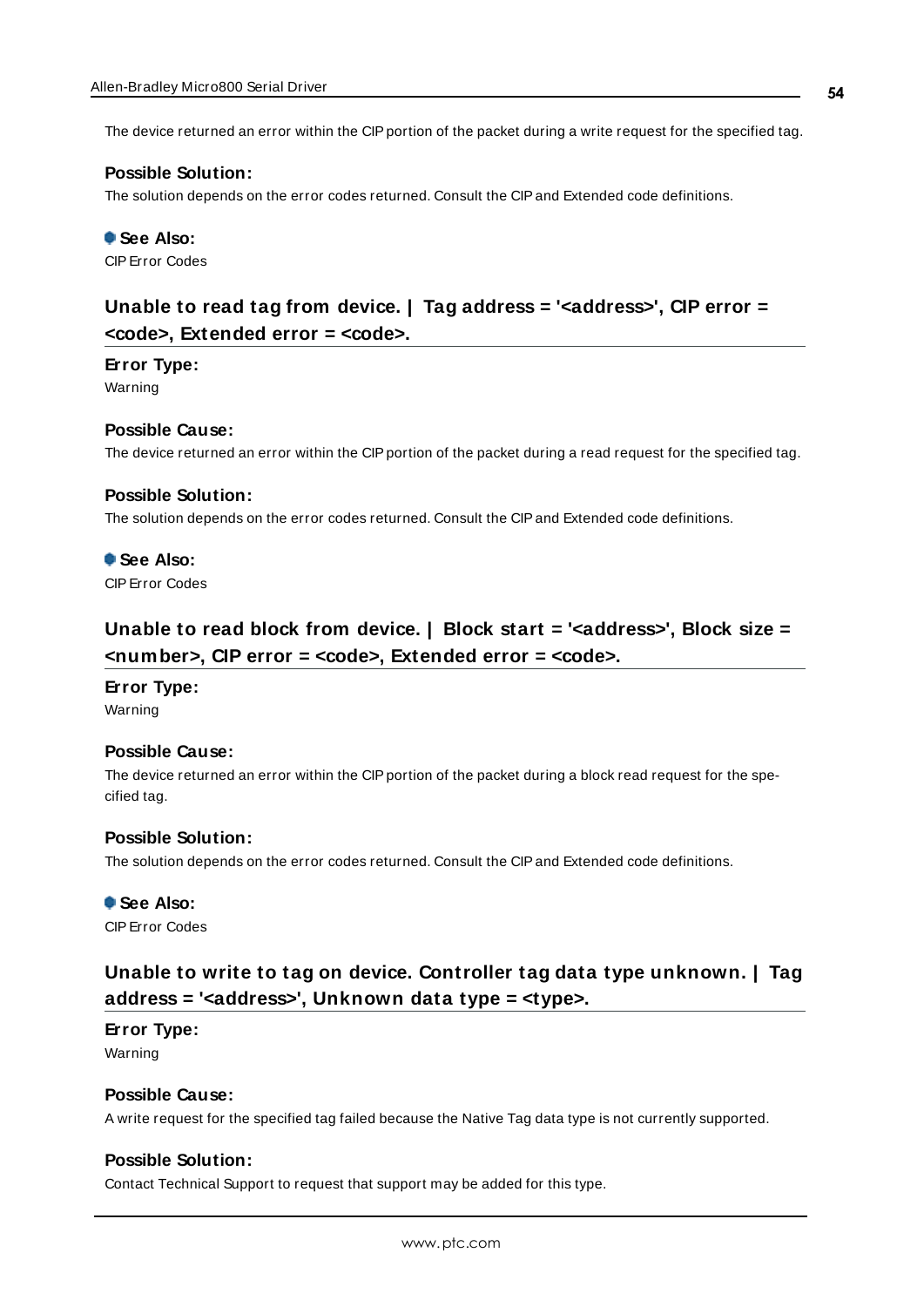# <span id="page-54-0"></span>**Unable to read tag from device. Controller tag data type unknown. Tag deactivated. | Tag address = '<address>', Unknown data type = <type>.**

### **Error Type:**

Warning

## **Possible Cause:**

A write request for the specified tag failed because the Native Tag data type is not currently supported.

## **Possible Solution:**

<span id="page-54-1"></span>Contact Technical Support to request that support may be added for this type.

# **Unable to read block from device. Controller tag data type unknown. Block deactivated. | Block start = '<address>', Block size = <number>, Unknown data type = <type>.**

### **Error Type:**

Warning

### **Possible Cause:**

A write request for the specified tag failed because the Native Tag data type is not currently supported.

### **Possible Solution:**

<span id="page-54-2"></span>Contact Technical Support to request that support may be added for this type.

# **Unable to write to tag on device. Data type not supported. | Tag address = '<address>', Unsupported data type = '<type>'.**

# **Error Type:**

Warning

### **Possible Cause:**

A write request for the specified tag failed because the client tag data type is not supported.

### **Possible Solution:**

Change the tag data type to one that is supported. In response to this error, the tag is deactivated and not processed again.

#### **See Also:** Addressing Atomic Data Types

# <span id="page-54-3"></span>**Unable to read tag from device. Data type not supported. Tag deactivated. | Tag address = '<address>', Unsupported data type = '<type>'.**

# **Error Type:**

Warning

### **Possible Cause:**

A read request for the specified tag failed because the client tag data type is not supported.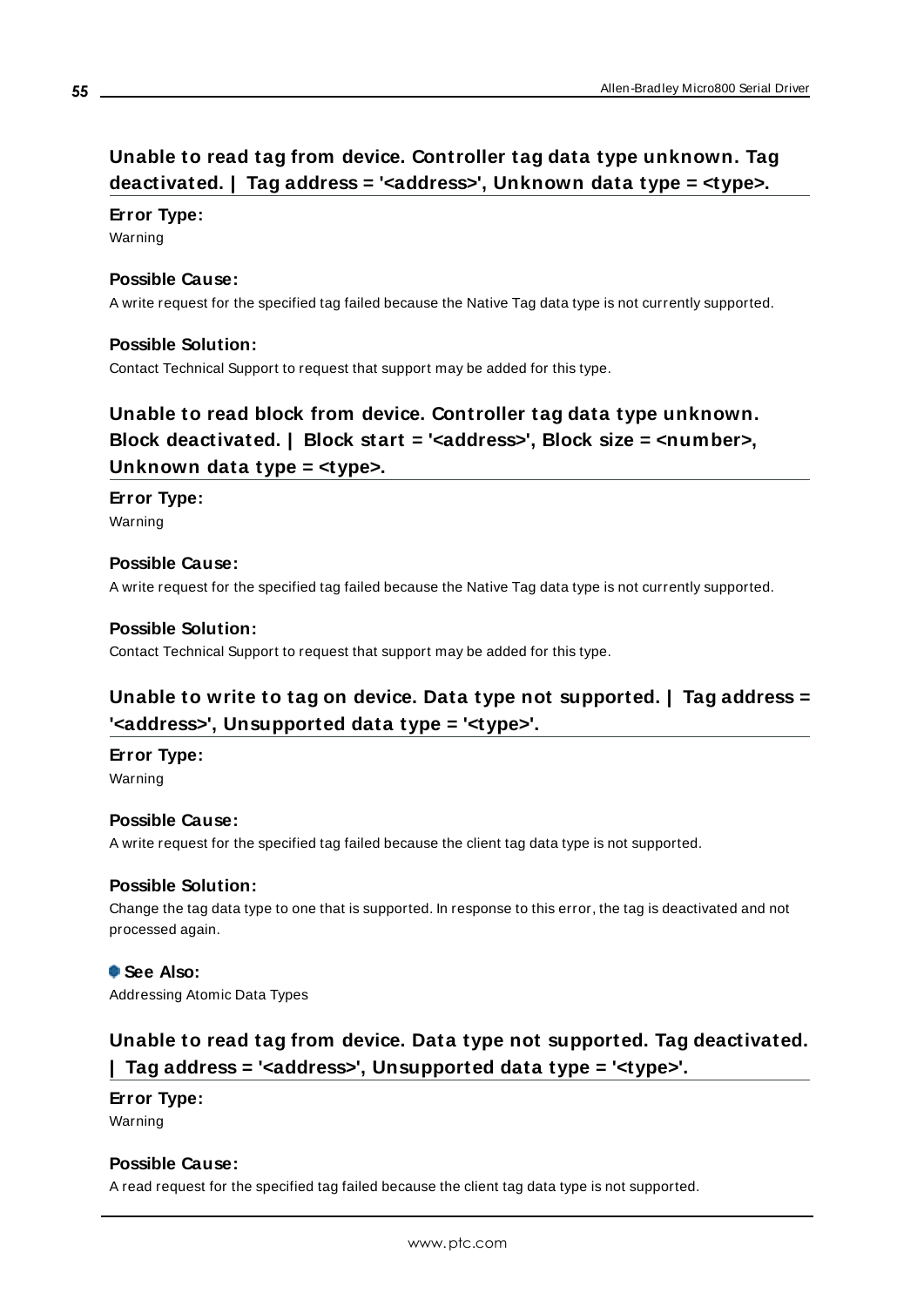### **Possible Solution:**

Change the tag data type to one that is supported. In response to this error, the tag is deactivated and not processed again.

### **See Also:**

<span id="page-55-0"></span>Addressing Atomic Data Types

**Unable to read block from device. Data type not supported. Block deactivated. | Block start = '<address>', Block size = <number> (elements), Unsupported data type = '<type>'.**

#### **Error Type:**

Warning

#### **Possible Cause:**

A read request for the specified tag failed because the client tag data type is not supported.

#### **Possible Solution:**

Change the tag data type to one that is supported. In response to this error, the tag is deactivated and not processed again.

#### **See Also:**

<span id="page-55-1"></span>Addressing Atomic Data Types

# **Unable to write to tag. Data type is illegal for tag. | Tag address = '<address>', Illegal data type = '<type>'.**

# **Error Type:**

Warning

### **Possible Cause:**

A request for the specified tag failed because the tag data type is not supported.

#### **Possible Solution:**

Change the tag data type to one that is supported. For example, data type Short is illegal for a BOOL array Native Tag. Changing the data type to Boolean remedies the problem.

### **See Also:**

<span id="page-55-2"></span>Addressing Atomic Data Types

# **Unable to read tag from device. Data type is illegal for this tag. Tag deactivated. | Tag address = '<address>', Illegal data type = '<type>'.**

## **Error Type:**

Warning

#### **Possible Cause:**

A request for the specified tag failed because the tag data type is not supported.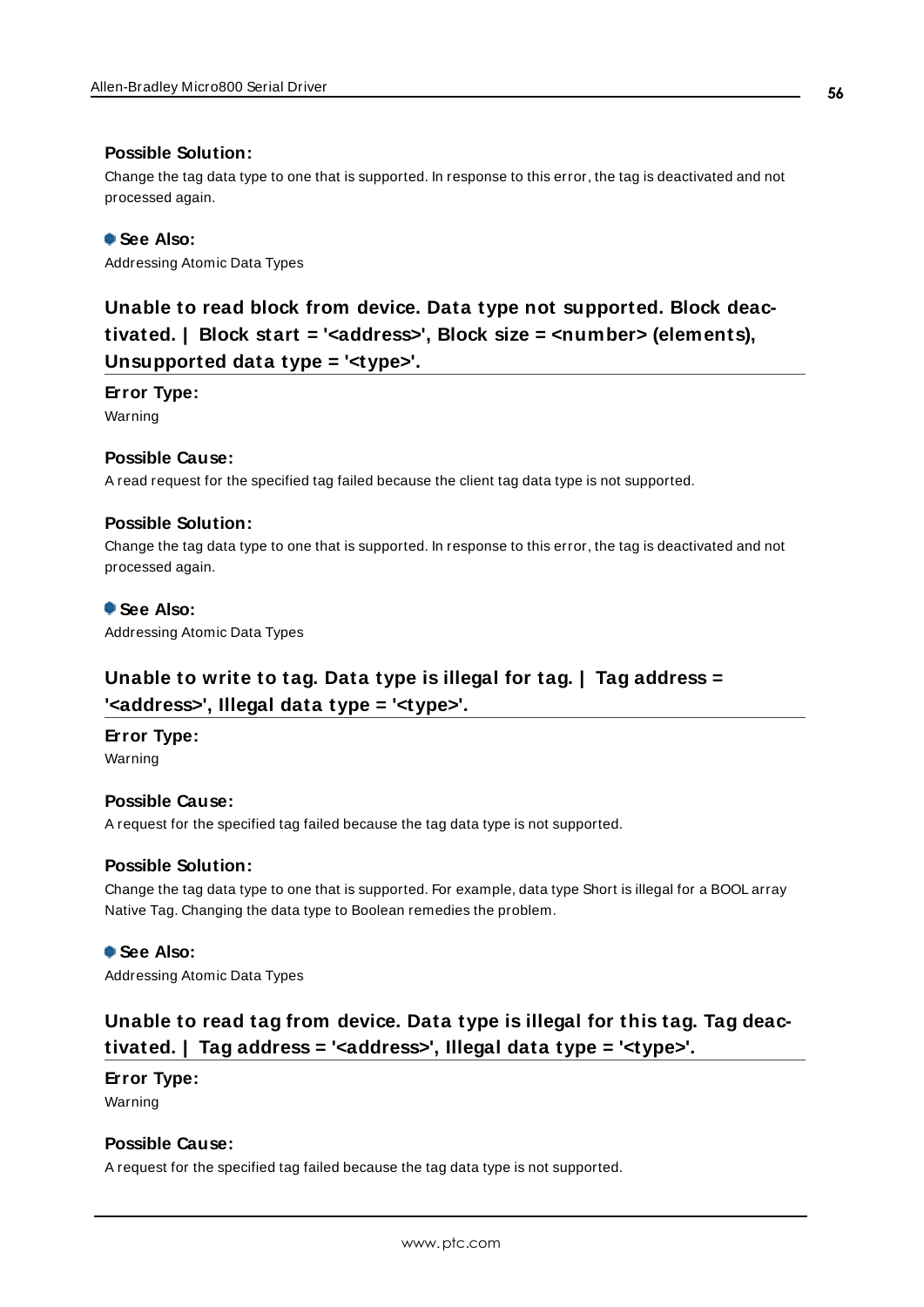## **Possible Solution:**

Change the tag data type to one that is supported. For example, data type Short is illegal for a BOOL array Native Tag. Changing the data type to Boolean remedies the problem.

## **See Also:**

<span id="page-56-0"></span>Addressing Atomic Data Types

**Unable to read block from device. Data type is illegal for this block. Block deactivated. | Block start = '<address>', Block size = <number> (elements), Illegal data type = '<type>'.**

**Error Type:**

Warning

### **Possible Cause:**

A request for the specified tag failed because the tag data type is not supported.

### **Possible Solution:**

Change the tag data type to one that is supported. For example, data type Short is illegal for a BOOL array Native Tag. Changing the data type to Boolean remedies the problem.

#### **See Also:**

<span id="page-56-1"></span>Addressing Atomic Data Types

# **Unable to write to tag on device. Tag does not support multi-element arrays. | Tag address = '<address>'.**

### **Error Type:**

Warning

### **Possible Cause:**

A read request for the specified tag failed because the driver does not support multi-element array access to the given Native Tag.

### **Possible Solution:**

Change the tag data type or address to one that is supported.

 **See Also:**

<span id="page-56-2"></span>Addressing Atomic Data Types

# **Unable to read tag from device. Tag does not support multi-element arrays. Tag deactivated. | Tag address = '<address>'.**

# **Error Type:**

Warning

## **Possible Cause:**

A read request for the specified tag failed because the driver does not support multi-element array access to the given Native Tag.

**57**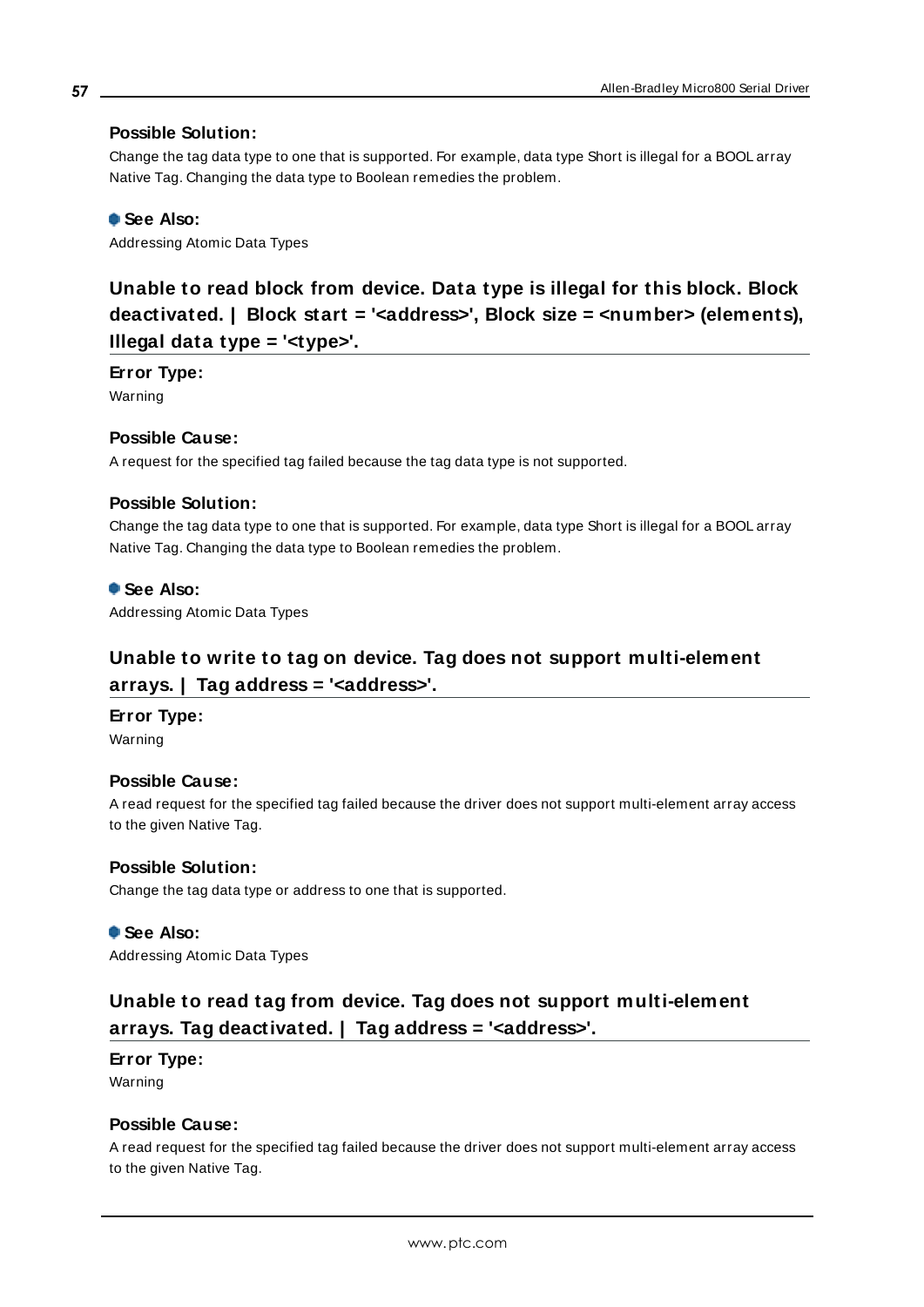#### **Possible Solution:**

Change the tag data type or address to one that is supported. In response to this error, the tag is deactivated and not processed again.

#### **See Also:**

<span id="page-57-0"></span>Addressing Atomic Data Types

# **Unable to read block from device. Block does not support multi-element arrays. Block deactivated. | Block start = '<address>', Block size = <number> (elements).**

#### **Error Type:**

Warning

### **Possible Cause:**

A read request for the specified tag failed because the driver does not support multi-element array access to the given Native Tag.

#### **Possible Solution:**

Change the tag data type or address to one that is supported. In response to this error, the block is deactivated and not processed again.

#### **See Also:**

<span id="page-57-1"></span>Addressing Atomic Data Types

# **Unable to write to tag on device. | Tag address = '<address>'.**

#### **Error Type:**

Warning

#### **Possible Cause:**

- 1. The connection between the device and the host PC is broken.
- 2. The communication parameters for the connection are incorrect.
- 3. The named device may have been assigned an incorrect address.

### **Possible Solution:**

- 1. Verify the cabling between the PC and the device.
- 2. Verify that the correct port has been specified for the named device.
- 3. Verify that the address given to the named device matches that of the actual device.

### **Note:**

In response to this error, the tag is deactivated and not processed again.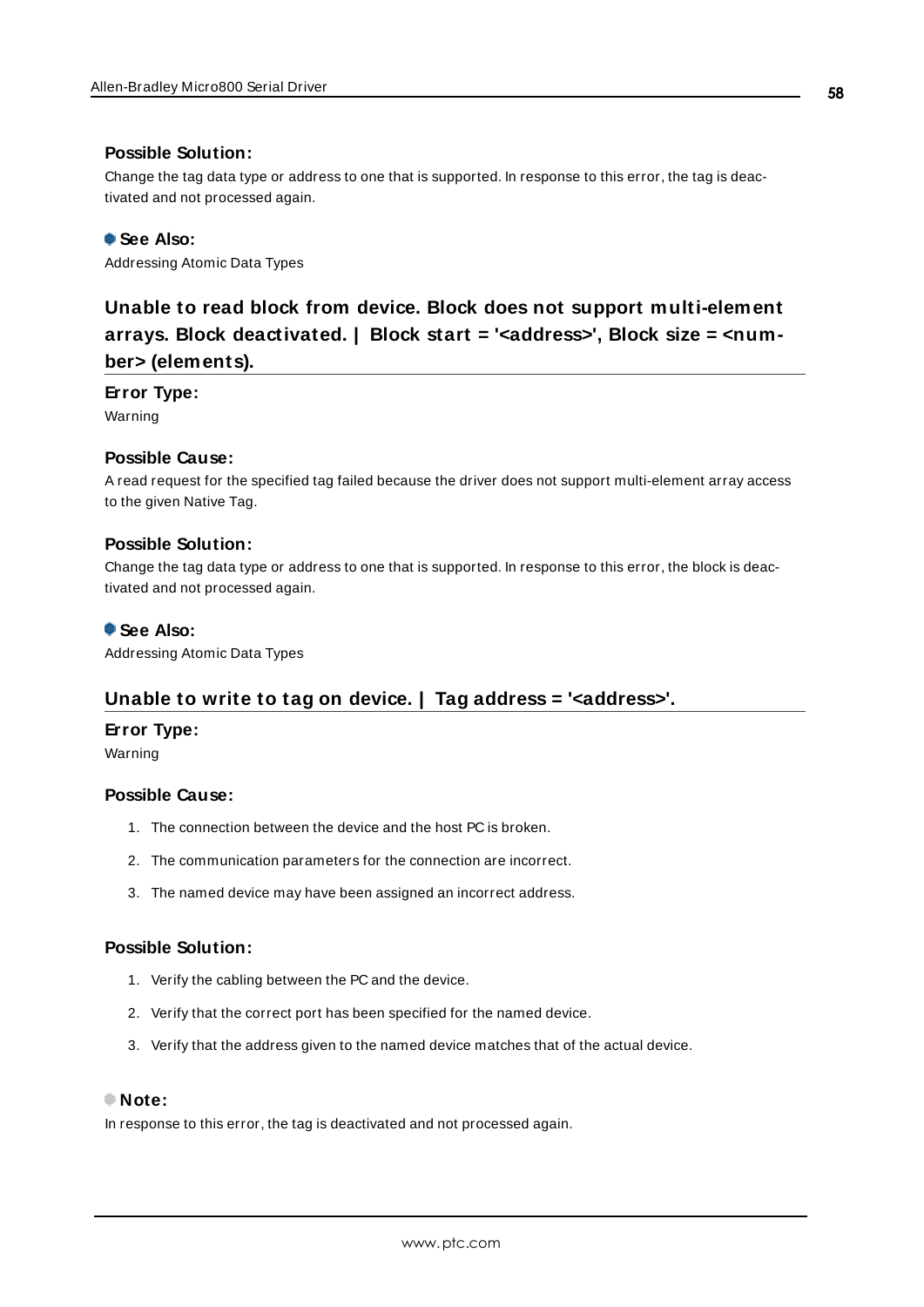# <span id="page-58-0"></span>**Unable to read tag from device. Tag deactivated. | Tag address = '<address>'.**

#### **Error Type:**

Warning

#### **Possible Cause:**

- 1. The connection between the device and the host PC is broken.
- 2. The communication parameters for the connection are incorrect.
- 3. The named device may have been assigned an incorrect address.

#### **Possible Solution:**

- 1. Verify the cabling between the PC and the device.
- 2. Verify that the correct port has been specified for the named device.
- 3. Verify that the address given to the named device matches that of the actual device.

#### **Note:**

<span id="page-58-1"></span>In response to this error, the tag is deactivated and not processed again.

# **Unable to read block from device. Block deactivated. | Block start = '<address>', Block size = <number>.**

# **Error Type:**

Warning

### **Possible Cause:**

- 1. The connection between the device and the host PC is broken.
- 2. The communication parameters for the connection are incorrect.
- 3. The named device may have been assigned an incorrect address.

## **Possible Solution:**

- 1. Verify the cabling between the PC and the device.
- 2. Verify that the correct port has been specified for the named device.
- 3. Verify that the address given to the named device matches that of the actual device.

## **Note:**

In response to this error, the block is deactivated and not processed again.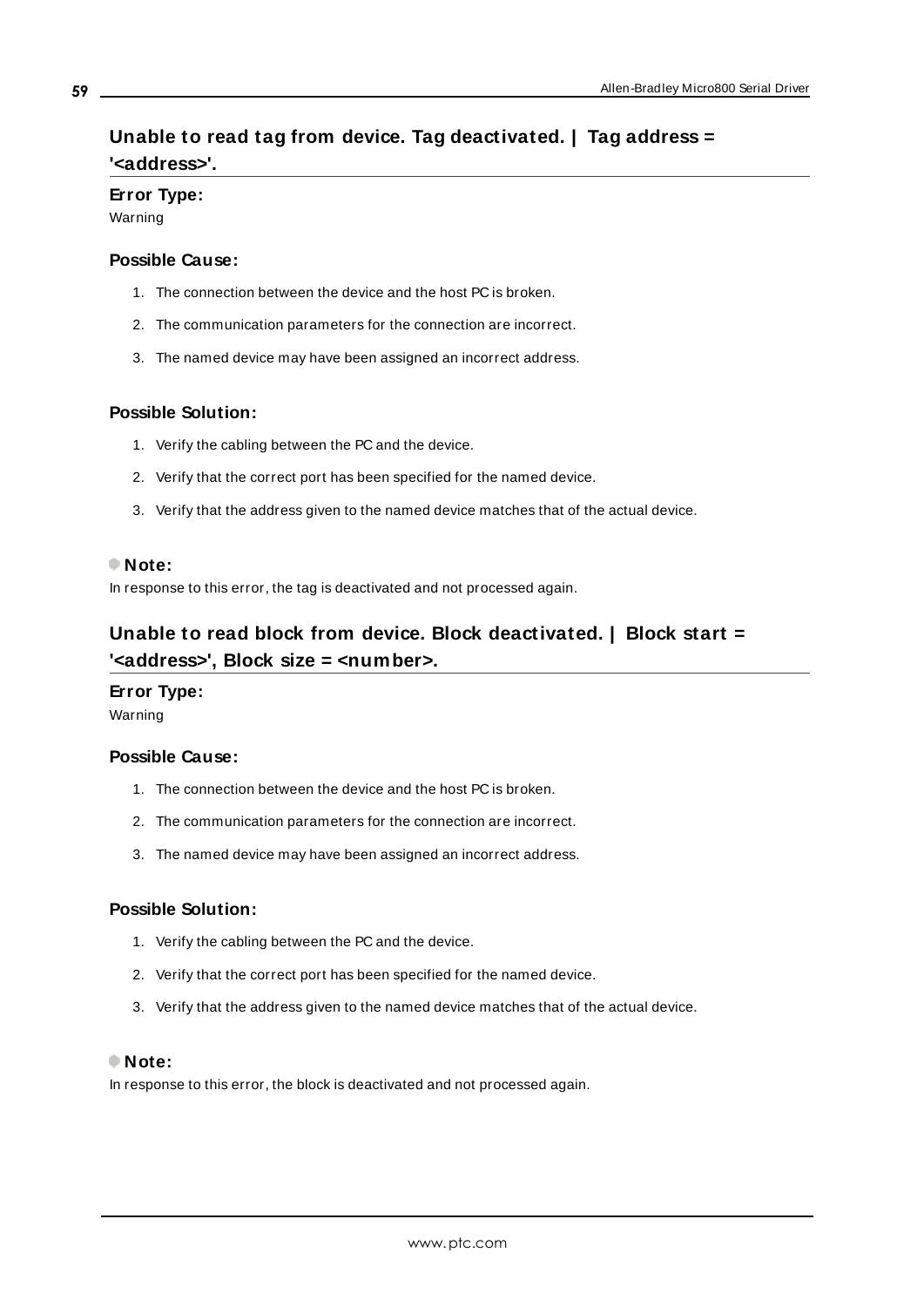# <span id="page-59-0"></span>**Device responded with CIP error. | Status code = <code>, Extended status code = <code>.**

# **Error Type:**

Warning

## **Possible Cause:**

The device returned an error within the CIPportion of the packet during a request. All reads and writes within the request failed.

## **Possible Solution:**

<span id="page-59-1"></span>The solution depends on the error codes returned. Consult the CIP codes.

# **Memory could not be allocated for tag. | Tag address = '<address>'.**

### **Error Type:**

Warning

### **Possible Cause:**

The resources needed to build a tag could not be allocated. The tag is not added to the project.

### **Possible Solution:**

<span id="page-59-2"></span>Close any unused applications and/or increase the amount of virtual memory and try again.

# **Device responded with DF1 error.**

# **Error Type:**

Warning

### **Possible Cause:**

The server sent an invalid response.

### **Possible Solution:**

- 1. The driver attempts to recover from this error.
- 2. The solution depends on the error codes returned by the device.

# **See Also:**

<span id="page-59-3"></span>Error Matrix

# **Unable to read tag from device. Internal memory is invalid. | Tag address = '<address>'.**

# **Error Type:**

<span id="page-59-4"></span>Warning

# **Unable to read tag from device. Data type is illegal for tag. | Tag address = '<address>', Illegal data type = '<type>'.**

**Error Type:**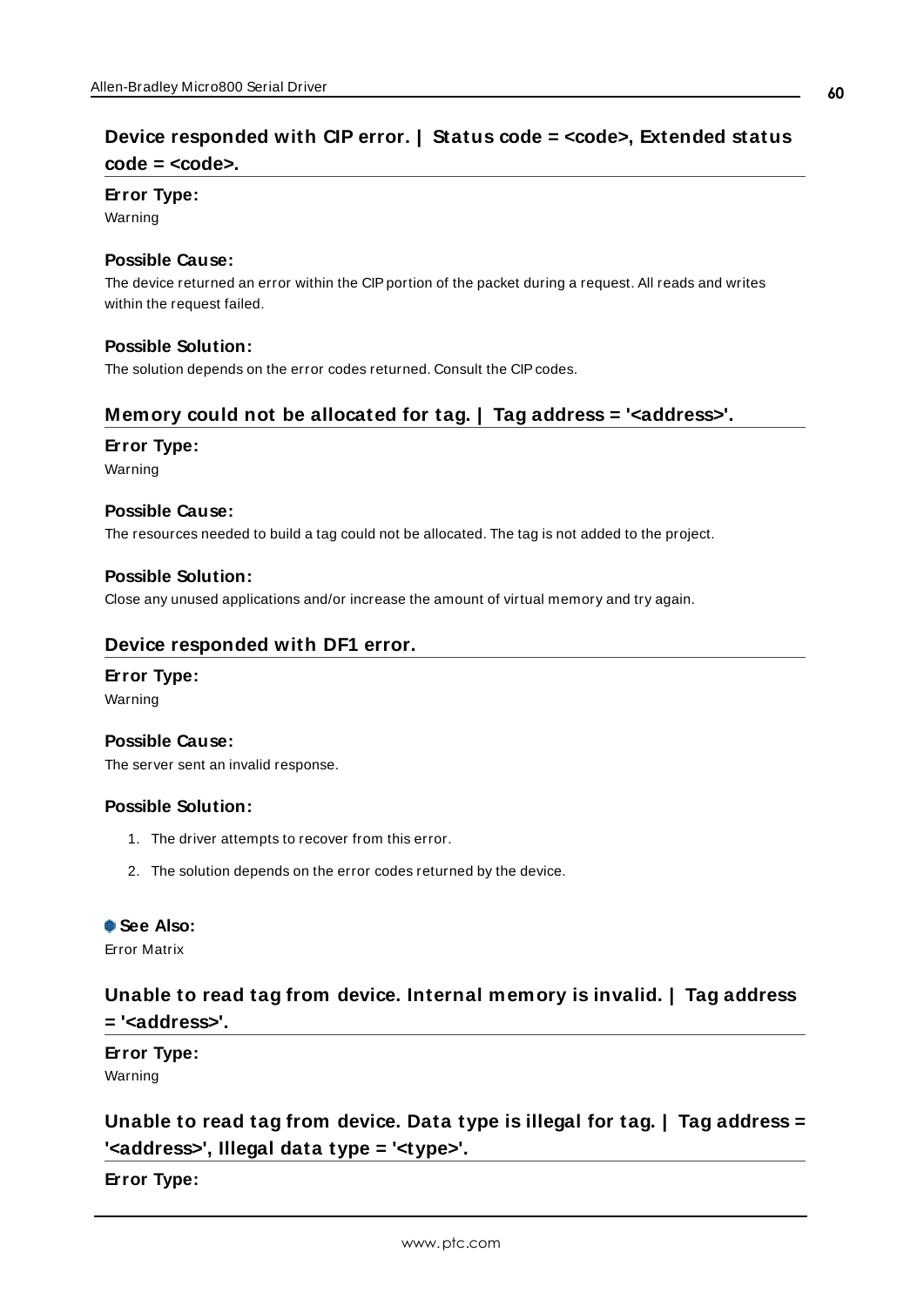Warning

### **Possible Cause:**

A request for the specified tag failed because the tag data type is not supported.

### **Possible Solution:**

- 1. Verify or correct the data type requested.
- 2. Change the tag data type to one that is supported. For example, data type Short is illegal for a BOOL array Native Tag. Changing the data type to Boolean remedies the problem.

### **See Also:**

<span id="page-60-0"></span>Addressing Atomic Data Types

# **Unable to read tag from device. Internal memory is invalid. Tag deactivated. | Tag address = '<address>'.**

**Error Type:**

<span id="page-60-1"></span>Warning

**Unable to read block from device. Internal memory is invalid. Block deactivated. | Block start = '<address>', Block size = <number> (elements).**

**Error Type:** Warning

<span id="page-60-2"></span>**Unable to write to address on device. Internal memory is invalid. | Tag address = '<address>'.**

**Error Type:** Warning

<span id="page-60-3"></span>**Unable to read block from device. Block deactivated. | Block start = '<address>', Block size = <number>, CIP error = <code>, Extended error = <code>.**

# **Error Type:** Warning

### **Possible Cause:**

- 1. The connection between the device and the host PC is broken.
- 2. The communication parameters for the connection are incorrect.

### **Possible Solution:**

- 1. Verify the cabling between the PC and the device.
- 2. Verify that the correct port has been specified for the named device.

**61**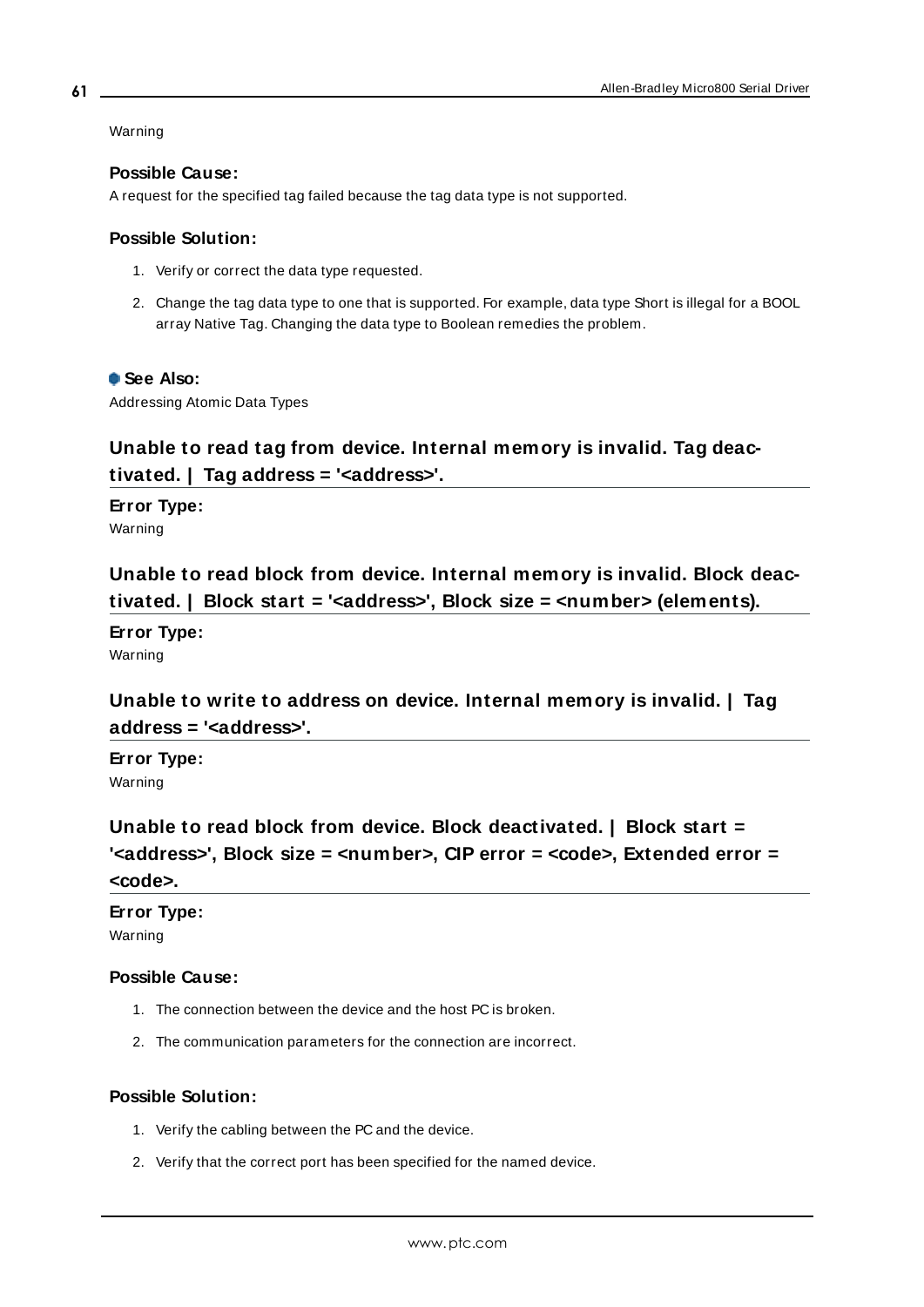3. Verify that the address given to the named device matches that of the actual device.

### **Note:**

In response to this error, elements of the block are deactivated and not processed again.

 **See Also:** CIPError Codes

<span id="page-61-0"></span>**Device identity details. | ID = <ID>, Vendor ID = <vendor>, Product Type = <type>, Product Code = <code>, Revision = '<revision>', Product Name = '<product>', Product S/ N = <number>.**

**Error Type:** Informational

# <span id="page-61-1"></span>**Device does not support Fragmented Read/ Write Services. Automatically falling back to Non-Fragmented Services.**

**Error Type:** Informational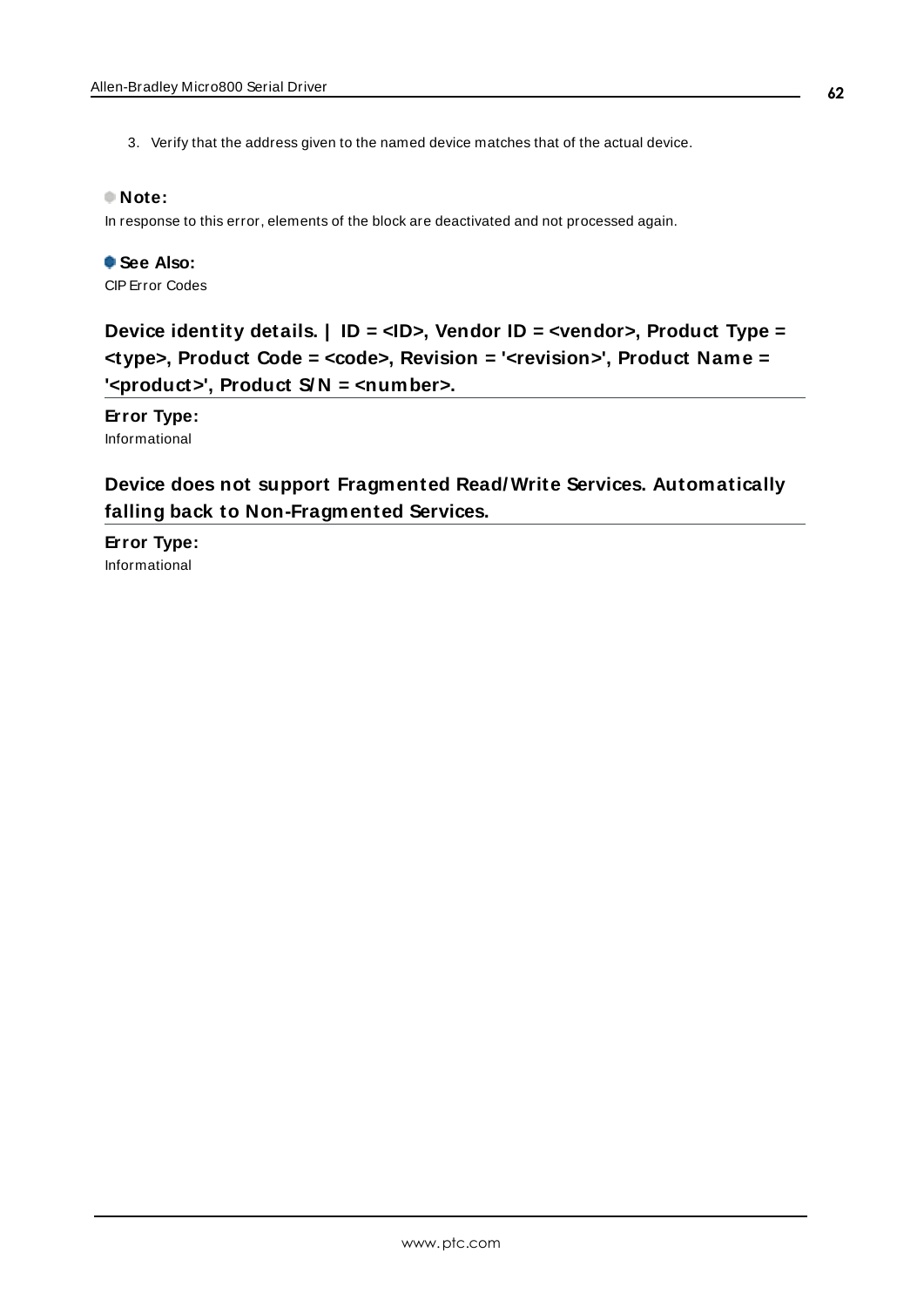# <span id="page-62-0"></span>**Glossary**

# **Native Tag-Based Addressing**

| <b>Term</b>                | <b>Definition</b>                                                                                                                                                                                                  |
|----------------------------|--------------------------------------------------------------------------------------------------------------------------------------------------------------------------------------------------------------------|
| Array Ele-<br>ment         | Element within a native Array Tag. For client/server access, the element must be an<br>atomic. For example, ARRAYTAG [0].                                                                                          |
| Array with<br>Offset       | Client/Server array tag whose address has a native Array Element specified. For example,<br>ARRAYTAG [0] {5}.                                                                                                      |
| Array w/o Off-<br>set      | Client/Server array tag whose address has no native Array Element specified. For<br>example, ARRAYTAG {5}.                                                                                                         |
| Atomic Data<br><b>Type</b> | A pre-defined, non-structured Native data type. For example, SINT, DINT.                                                                                                                                           |
| Atomic Tag                 | A Native Tag defined with an Atomic Data Type.                                                                                                                                                                     |
| Client                     | An HMI/SCADA or data bridging software package utilizing OPC, DDE, or proprietary cli-<br>ent/server protocol to interface with the server.                                                                        |
| Client/Server<br>Data Type | Data type for tags defined statically in the server or dynamically in a client. The data types<br>supported in the client depends on the client in use.*                                                           |
| Client/Server<br>Tag       | Tag defined statically in the server or dynamically in a client. These tags are different<br>entities than Native Tags. A Native Tag name becomes a Client/Server Tag address when<br>referencing such Native Tag. |
| Client/Server<br>Array     | Row x column data presentation format supported by the server and by some clients. Not<br>all clients support arrays.                                                                                              |
| <b>CCW</b>                 | Connected Components Workbench.                                                                                                                                                                                    |
| Native Data<br><b>Type</b> | A data type defined in CCW for Micro800 controllers.                                                                                                                                                               |
| Native Tag                 | A tag defined in CCW for Micro800 controllers.                                                                                                                                                                     |
| Native Array<br>Data Type  | A multi-dimensional array (1, 2 or 3 dimensions possible) supported in CCW for Micro800<br>controllers. All atomic data types support Native Arrays. Not all structured data types sup-<br>port Native Arrays.     |
| Array Tag                  | A Native Tag defined with a native Array Data Type.                                                                                                                                                                |
| Pre-Defined<br>Data Type   | A Native data type supported and pre-defined by CCW for Micro800 controllers.*                                                                                                                                     |
| User-Defined<br>Data Type  | A Native data type supported by CCW and defined by the user for Micro800 controllers.*                                                                                                                             |
| Server                     | The OPC/DDE/proprietary server utilizing this d river.                                                                                                                                                             |
| Structured<br>Data Type    | A pre-defined or user-defined data type, consisting of members whose data types are<br>atomic or structure in nature.                                                                                              |
| Structure<br>Tag           | A Native Tag defined with a Structured Data Type.                                                                                                                                                                  |

\* The data types supported in the server are listed in **Data Types [Description](#page-22-0)**.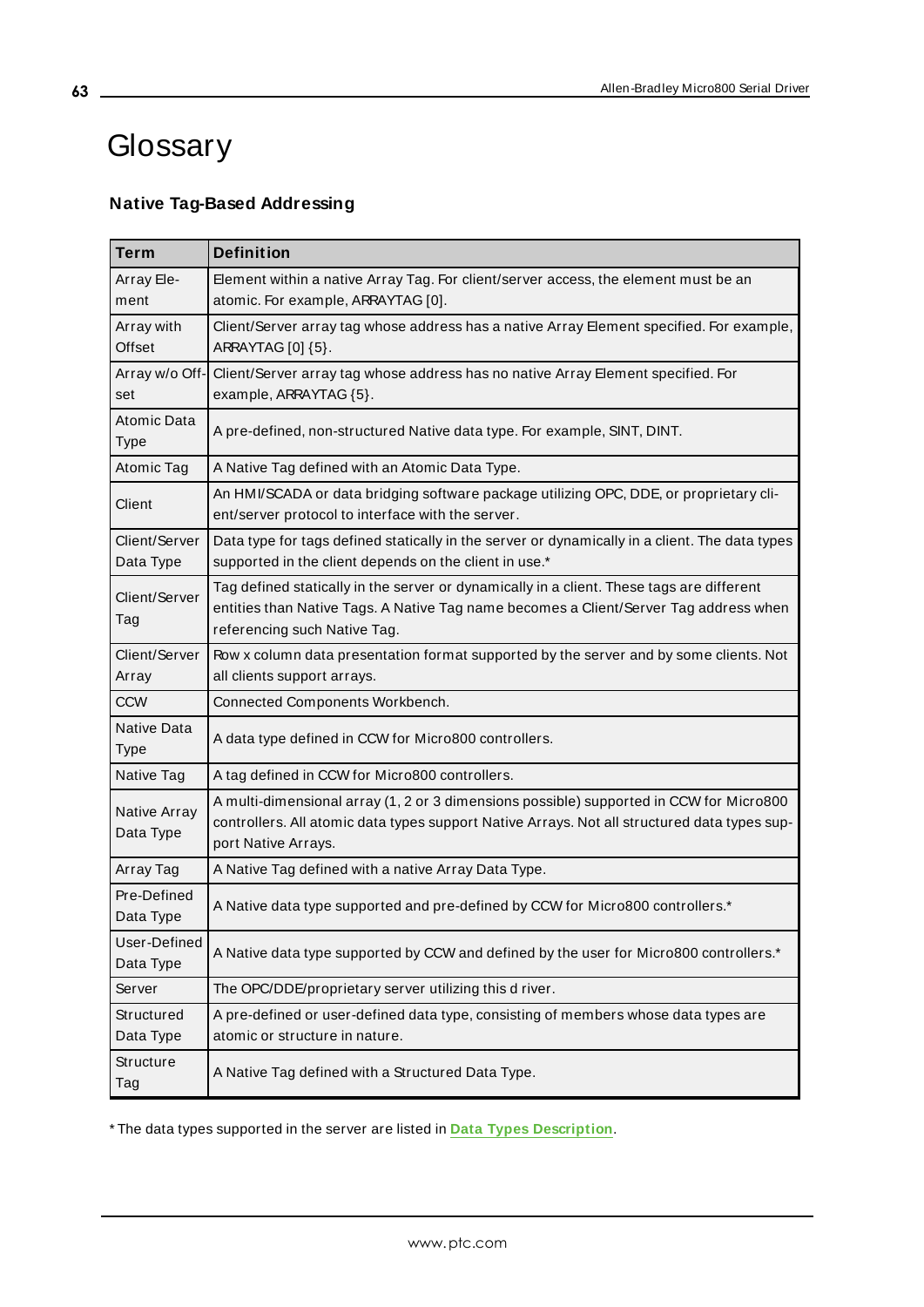# <span id="page-63-0"></span>Index

# **A**

Address Descriptions [24](#page-23-0) Address Formats [25](#page-24-0) Addressing Atomic Data Types [27](#page-26-1) Addressing STRING Data Type [29](#page-28-1) Addressing Structured Data Types [29](#page-28-0) Advanced Use Cases [31](#page-30-0) Array Block Size [20](#page-19-1) Array Elements Blocked [21](#page-20-3) Attempts Before Timeout [18](#page-17-1) Auto-Demotion [18](#page-17-0)

# **B**

```
BCD 23
```
Block read request failed due to a framing error. | Block start = '<address>', Block size = <number> (elements). [53](#page-52-1) BOOL [32](#page-31-0) Boolean [23](#page-22-2) Byte [23](#page-22-3)

# **C**

Channel Assignment [15](#page-14-1) Char [23](#page-22-4) CIP [19](#page-18-2) CIPError Codes [49](#page-48-2) Communication Protocol [6](#page-5-2) Communications Parameters [19](#page-18-0) Communications Timeouts [17-18](#page-16-1) Connect Timeout [17](#page-16-2) Controller not supported. | Vendor ID = <vendor>, Product type = <type>, Product code = <code>, Product name = '<product>'. [52](#page-51-1)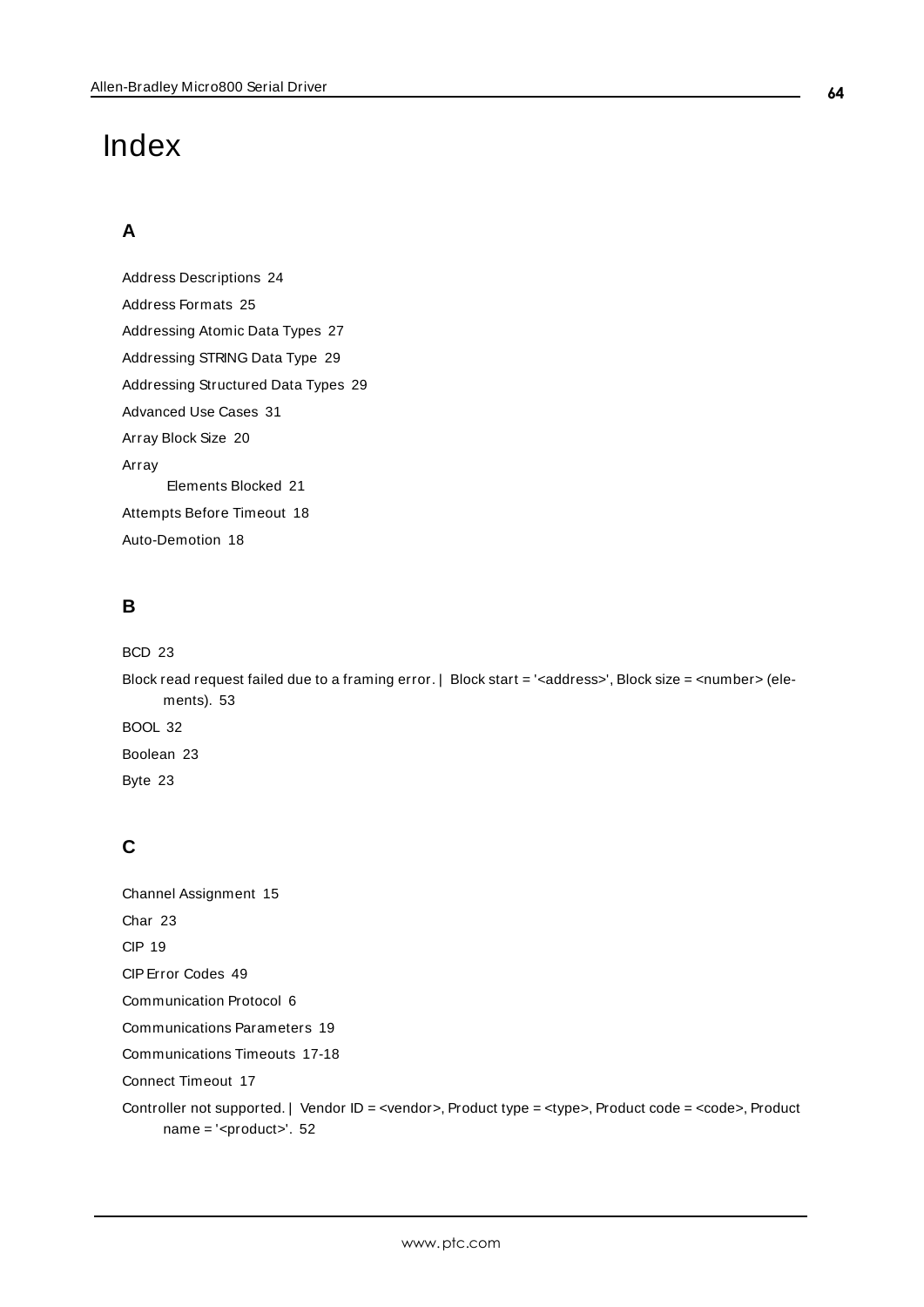# **D**

Data Collection [15](#page-14-2)

Data Types Description [23](#page-22-0)

Date [23](#page-22-5)

Demote on Failure [18](#page-17-2)

Demotion Period [19](#page-18-3)

Device does not support Fragmented Read/Write Services. Automatically falling back to Non-Fragmented Services. [62](#page-61-1)

Device identity details. | ID = <ID>, Vendor ID = <vendor>, Product Type = <type>, Product Code = <code>, Revision = '<revision>', Product Name = '<product>', Product S/N = <number>. [62](#page-61-0)

Device responded with CIP error. | Status code = <code>, Extended status code = <code>. [60](#page-59-0)

Device responded with DF1 error. [60](#page-59-2)

Device Setup [6](#page-5-1)

DINT, UDINT, and DWORD [38](#page-37-0)

Discard Requests when Demoted [19](#page-18-4)

Do Not Scan, Demand Poll Only [17](#page-16-3)

Double [23](#page-22-6)

Driver [15](#page-14-3)

DWord [23](#page-22-7)

# **E**

Encapsulation Protocol Error Codes [49](#page-48-1) Error Codes [49](#page-48-0) Error Detection [19](#page-18-5) Ethernet Encapsulation [16](#page-15-0) Event Log Messages [52](#page-51-0) Extended Error Codes 0x0001 [50](#page-49-0) Extended Error Codes 0x001F [51](#page-50-0) Extended Error Codes 0x00FF [51](#page-50-1)

# **F**

Float [23](#page-22-8) Frame received from device contains errors. [52](#page-51-2) Full-Duplex [14](#page-13-2)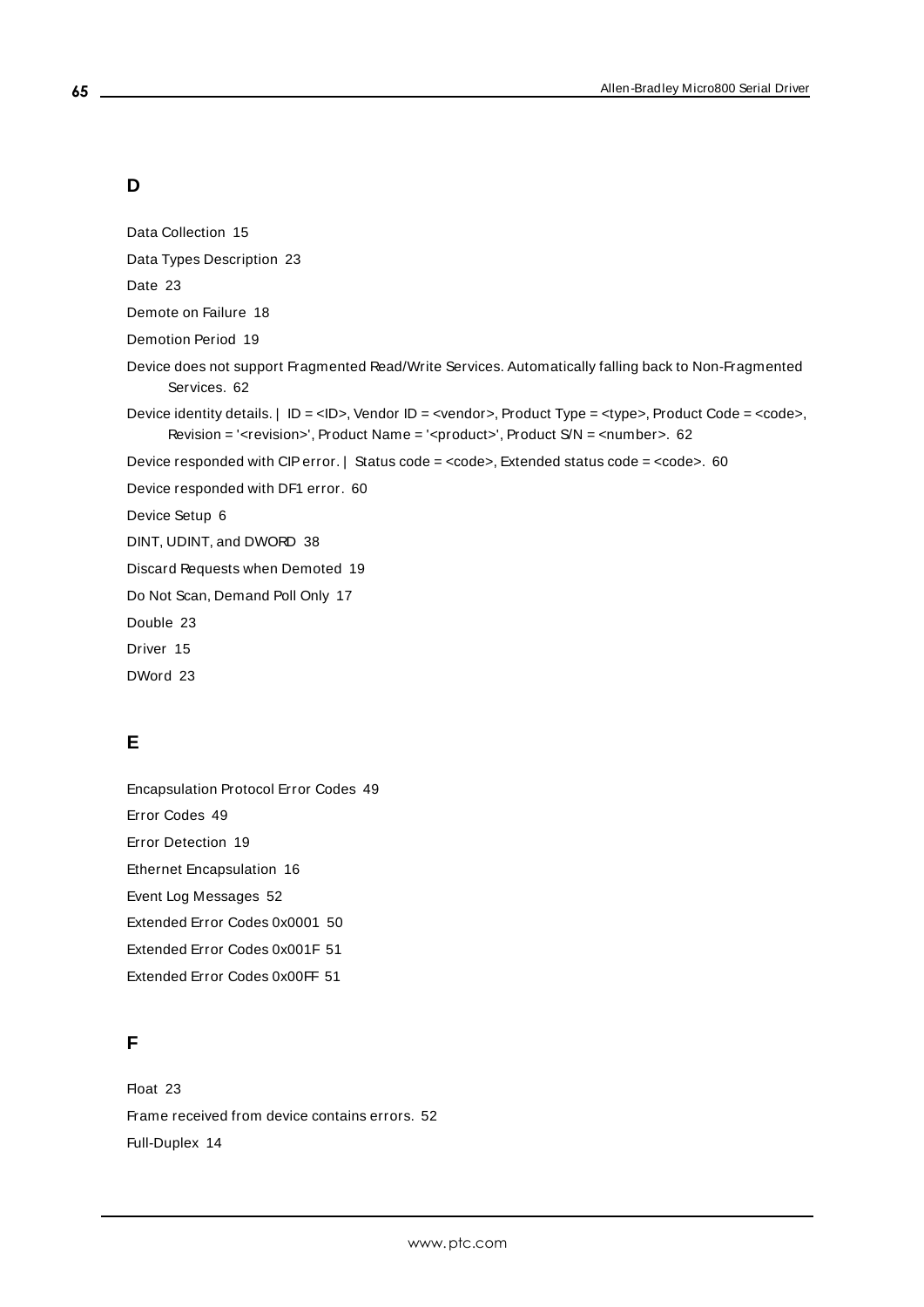# **G**

General [14](#page-13-1) Global Variables [27](#page-26-2) Glossary [63](#page-62-0)

# **H**

Help Contents [5](#page-4-0)

# **I**

ID [15](#page-14-4) Identification [14](#page-13-1) Inactivity Watchdog [19](#page-18-6) Initial Updates from Cache [17](#page-16-4) INT, UINT, and WORD [36](#page-35-0) Inter-Request Delay [18](#page-17-3) Invalid [29](#page-28-2) IPAddress [16](#page-15-2)

# **L**

LBCD [23](#page-22-9) Link Protocols [14](#page-13-2) Link Settings [14](#page-13-0) LINT, ULINT, and LWORD [41](#page-40-0) Local Variables [27](#page-26-3) Long [23](#page-22-10) LREAL [45](#page-44-0)

# **M**

Memory could not be allocated for tag. | Tag address = '<address>'. [60](#page-59-1) Model [15](#page-14-5)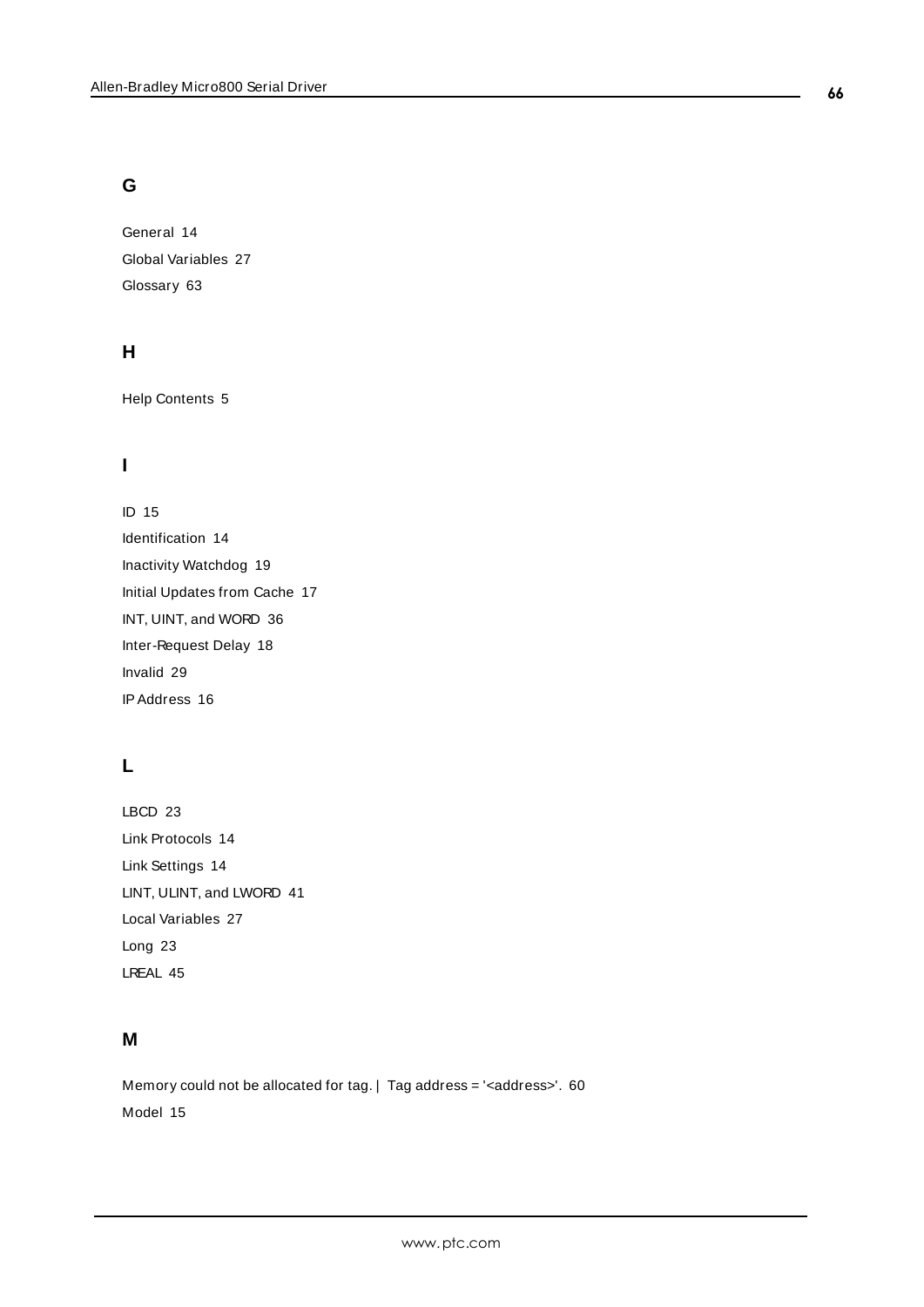# **N**

Name [14](#page-13-3) Native Tag [21,](#page-20-4) [29](#page-28-3)

# **O**

Only Accept Responses for Station ID [14](#page-13-4) Operating Mode [15](#page-14-0) Optimizing Application [21](#page-20-2) Optimizing Communications [21](#page-20-1) Options [19](#page-18-1) Ordering of Array Data [30](#page-29-0) Overview [6](#page-5-0)

# **P**

Performance Optimizations [21](#page-20-0) Port [16](#page-15-3) Project [19](#page-18-7) Protocol [16](#page-15-4)

# **R**

Read request for tag failed due to a framing error. | Tag address = '<address>'. [53](#page-52-0) REAL [43](#page-42-0) Redundancy [20](#page-19-0) Request Timeout [18](#page-17-4) Respect Tag-Specified Scan Rate [17](#page-16-5)

# **S**

Scan Mode [17](#page-16-6) Short [23](#page-22-11) SHORT\_STRING [47](#page-46-0) Simulated [16](#page-15-5) SINT, USINT, and BYTE [33](#page-32-0) Station ID [14](#page-13-5)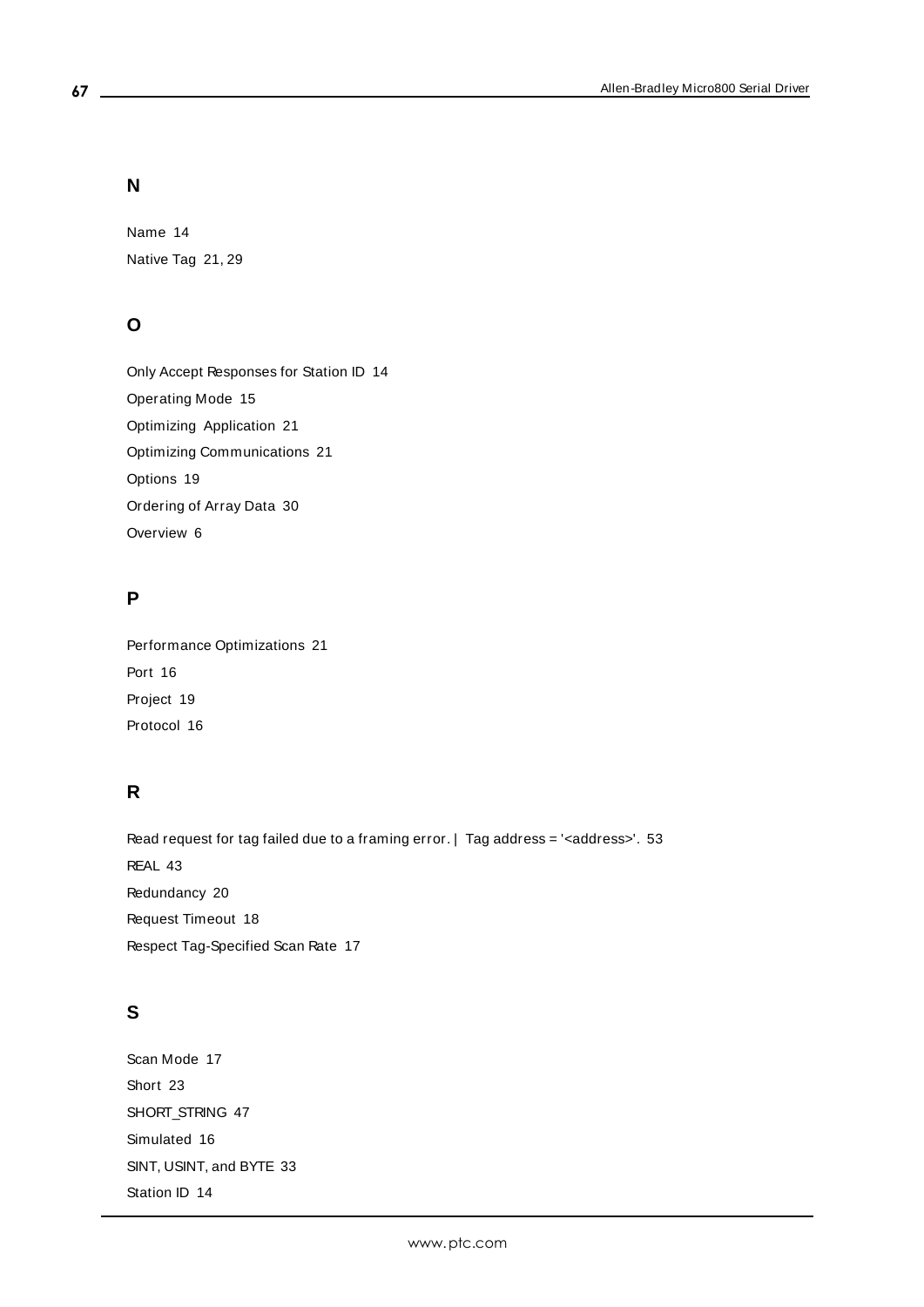String [23](#page-22-12) Structure Tag Addressing [27](#page-26-0) Structured Data [29](#page-28-0) Structured Variables [27](#page-26-4) Supported Devices [6](#page-5-3)

# **T**

Tag Scope [27](#page-26-0) Timeouts to Demote [18](#page-17-5)

# **U**

- Unable to read block from device. | Block start = '<address>', Block size = <number>, CIP error = <code>, Extended error = <code>. [54](#page-53-1)</sup>
- Unable to read block from device. Block deactivated. | Block start = '<address>', Block size = <number>, CIP error = <code>, Extended error = <code>. [61](#page-60-3)</sup>
- Unable to read block from device. Block deactivated. | Block start = '<address>', Block size = <number>. [59](#page-58-1)
- Unable to read block from device. Block does not support multi-element arrays. Block deactivated. | Block start = '<address>', Block size = <number> (elements). [58](#page-57-0)
- Unable to read block from device. Controller tag data type unknown. Block deactivated. | Block start = '<address>', Block size = <number>, Unknown data type = <type>. [55](#page-54-1)
- Unable to read block from device. Data type is illegal for this block. Block deactivated. | Block start = '<address>', Block size = <number> (elements), Illegal data type = '<type>'. [57](#page-56-0)
- Unable to read block from device. Data type not supported. Block deactivated. | Block start = '<address>', Block size = <number> (elements), Unsupported data type = '<type>'. [56](#page-55-0)
- Unable to read block from device. Internal memory is invalid. Block deactivated. | Block start = '<address>', Block size = <number> (elements). [61](#page-60-1)
- Unable to read tag from device. | Tag address = '<address>', CIP error = <code>, Extended error = kcode</code>>. [54](#page-53-0)
- Unable to read tag from device. Controller tag data type unknown. Tag deactivated. | Tag address = '<address>', Unknown data type = <type>. [55](#page-54-0)
- Unable to read tag from device. Data type is illegal for tag. | Tag address = '<address>', Illegal data type  $=$ '<type>'. [60](#page-59-4)
- Unable to read tag from device. Data type is illegal for this tag. Tag deactivated. | Tag address = '<address>', Illegal data type = '<type>'. [56](#page-55-2)
- Unable to read tag from device. Data type not supported. Tag deactivated. | Tag address = '<address>', Unsupported data type = '<type>'. [55](#page-54-3)
- Unable to read tag from device. Internal memory is invalid. | Tag address = '<address>'. [60](#page-59-3)
- Unable to read tag from device. Internal memory is invalid. Tag deactivated. | Tag address =